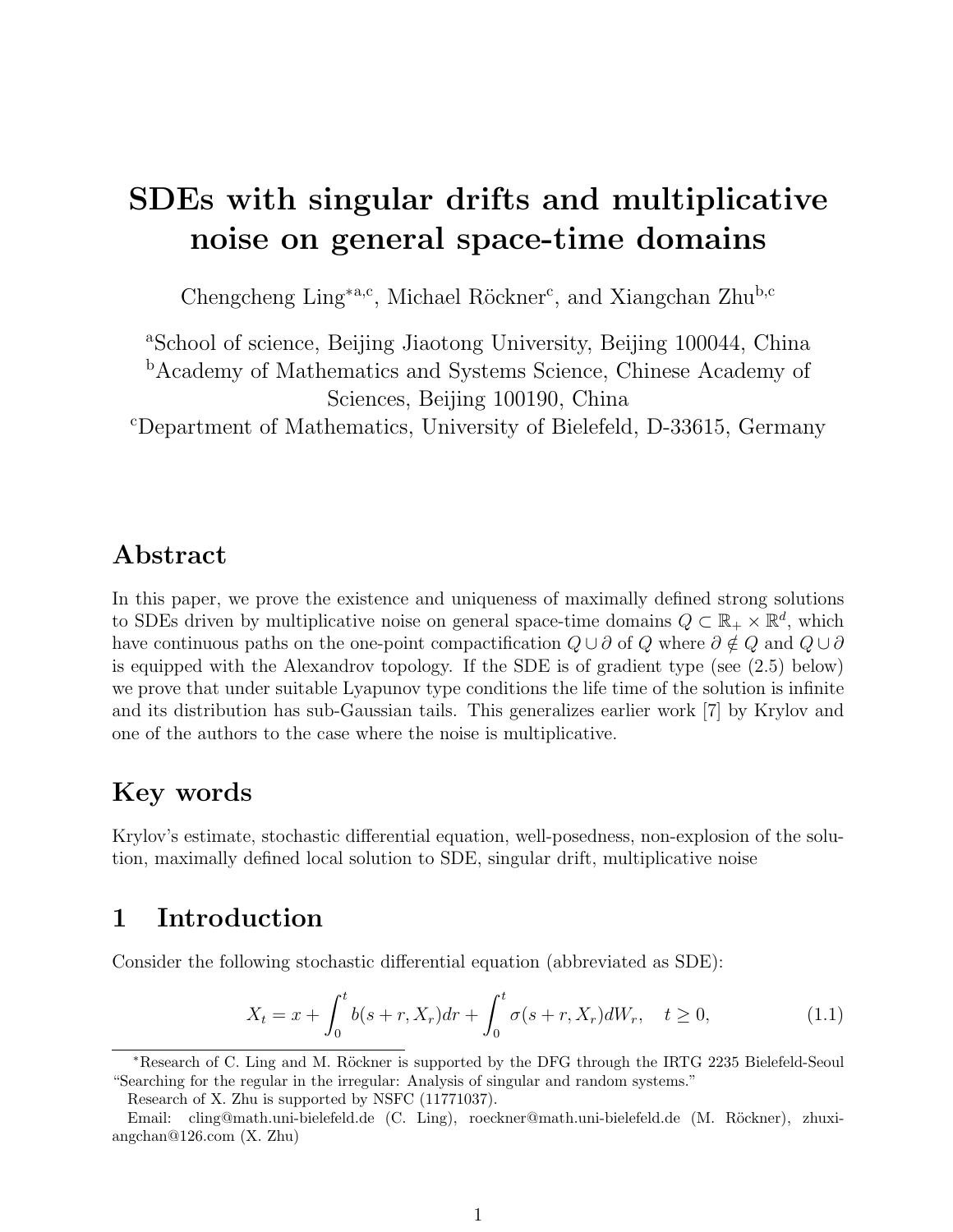in an open set  $Q \subset [0,\infty) \times \mathbb{R}^d$  with measurable coefficients  $b = (b_i)_{1 \leq i \leq d} : Q \to \mathbb{R}^d$  and  $\sigma = (\sigma_{ij})_{1 \le i,j \le d} : Q \to L(\mathbb{R}^d)$  ( $:= d \times d$  real valued matrices). Here  $(s, x) \in Q$  is the initial point, and  $(W_t)_{t\geq0}$  is a d-dimensional  $(\mathcal{F}_t)$ -Wiener process defined on a complete filtered probability space  $(\Omega, \mathcal{F}, (\mathcal{F}_t)_{t>0}, P)$ . Define

$$
\xi := \inf \{ t \ge 0 : (t + s, X_t) \notin Q \}.
$$
\n(1.2)

 $\xi$  is called the explosion time (or life time) of the process  $(t + s, X_t)_{t>0}$  in the domain Q.

There are many known results on studying existence and uniqueness of strong solutions to the SDE (1.1). In the seminal paper [16], Veretennikov proved that for  $Q = \mathbb{R}_+ \times \mathbb{R}^d$ , if the coefficient  $\sigma$  is Lipschitz continuous in the space variable x uniformly with respect to the time variable t,  $\sigma \sigma^*$  is uniformly elliptic, and b is bounded and measurable, then the SDE (1.1) admits a unique global strong solution (i.e.  $\xi = \infty$  *a.s.* where  $\xi$  is defined in (1.2)). In [7] under the assumptions that  $\sigma = \mathbb{I}_{d \times d}$  (i.e. additive noise,  $\mathbb{I}_{d \times d}$  denotes the unit matrix in  $\mathbb{R}^d$ ) and  $|bI_{Q^n}| \in L^{q(n)}(\mathbb{R}; L^{p(n)}(\mathbb{R}^d))$  for  $p(n), q(n) \in (2, \infty)$  and  $d/p(n) + 2/q(n) < 1$ , where  $Q^n$  are open bounded subsets of Q with  $\overline{Q^n} \subset Q^{n+1}$  and  $Q = \bigcup_n Q^n$ , Krylov and Röckner proved the existence of a unique maximal local strong solution to  $(1.1)$  when  $Q$ is a subset of  $\mathbb{R}^{d+1}$ , in the sense that there exists a unique strong solution  $(s + t, X_t)_{t\geq 0}$ solving (1.1) on  $[0,\xi)$  such that  $[0,\infty) \ni t \to (s+t, X_t) \in Q' := Q \cup \partial$  (=Alexandrov compactification of Q) is continuous and this process is defined to be in  $\partial$  if  $t \geq \xi$ . To this end they applied the Girsanov transformation to get existence of a weak solution firstly and then proved pathwise uniqueness of (1.1) by Zvonkin's transformation invented in [24]. Then, the well-known Yamada-Watanabe theorem [21] yields existence and uniqueness of a maximal local strong solution. Fedrizzi and Flandoli [4] introduced a new method to prove existence and uniqueness of a global strong solution to the SDE (1.1) by using regularizing properties of solutions to the Kolmogrov equation corresponding to (1.1), assuming that  $\sigma = \mathbb{I}_{d \times d}$ ,  $|b| \in L^q_{loc}(\mathbb{R}_+, L^p(\mathbb{R}^d))$  with  $p, q \in (2, \infty)$  and  $d/p + 2/q < 1$ . This method was extended by Von der Lühe to the multiplicative noise case in her work [17]. Zhang in [23] proved existence and uniqueness of a strong solution to the SDE (1.1) on  $Q = \mathbb{R}_+ \times \mathbb{R}^d$  for  $t < \tau$  a.s., where  $\tau$  is some stopping time, under the assumptions that  $\sigma$  is bounded and uniformly continuous in x locally uniformly with respect to  $t, \sigma\sigma^*$  is uniformly elliptic, and  $|b|, |\nabla \sigma| \in L^{q(n)}_{loc}(\mathbb{R}_+; L^{p(n)}(B_n))$  (where  $\nabla \sigma$  denotes the weak gradient of  $\sigma$  with respect to x) with  $p(n)$ ,  $q(n)$  satisfying  $p(n)$ ,  $q(n) \in (2,\infty)$  and  $d/p(n) + 2/q(n) < 1$ , where  $B_n$  is the ball in  $\mathbb{R}^d$  with radius  $n \in \mathbb{N}$  centered at zero. Zvonkin's transformation plays a crucial role in Zhang's proof (see also [16], [22], [20] for further interesting results on this topic, which however do not cover our results in this paper). The above results include the case where the coefficients of the SDE (1.1) are time dependent. For the time independent case, Wang [18] and Trutnau [9] used generalized Dirichlet forms to get existence and uniqueness and also non-explosion results for the SDE (1.1) on  $Q = \mathbb{R}^d$ .

As mentioned in [7], there are several interesting situations arising from applications, say diffusions in random media and particle systems, where the domain  $Q$  of  $(1.1)$  is not the full space  $\mathbb{R} \times \mathbb{R}^d$  but a subdomain (e.g.  $Q = \mathbb{R} \times (\mathbb{R}^d \setminus \gamma^{\rho})$ , where  $\gamma^{\rho} = \{x \in \mathbb{R}^d | dist(x, \gamma) \leq \rho\},$  $\rho > 0$ , and  $\gamma$  is a locally finite subset of  $\mathbb{R}^d$ ), where none of the above results mentioned can be applied to get global solutions, except for the one in [7]. Moreover, Krylov and Röckner in [7] not only proved the existence and uniqueness of a maximal local strong solution of the equation on Q, but also they obtained that if  $b = -\nabla \phi$ , i.e., b is minus the gradient in space of a nonnegative function  $\phi$  and if there exist a constant  $K \in [0, \infty)$  and an integrable function h on Q defined as above such that the following Lyapunov conditions hold in the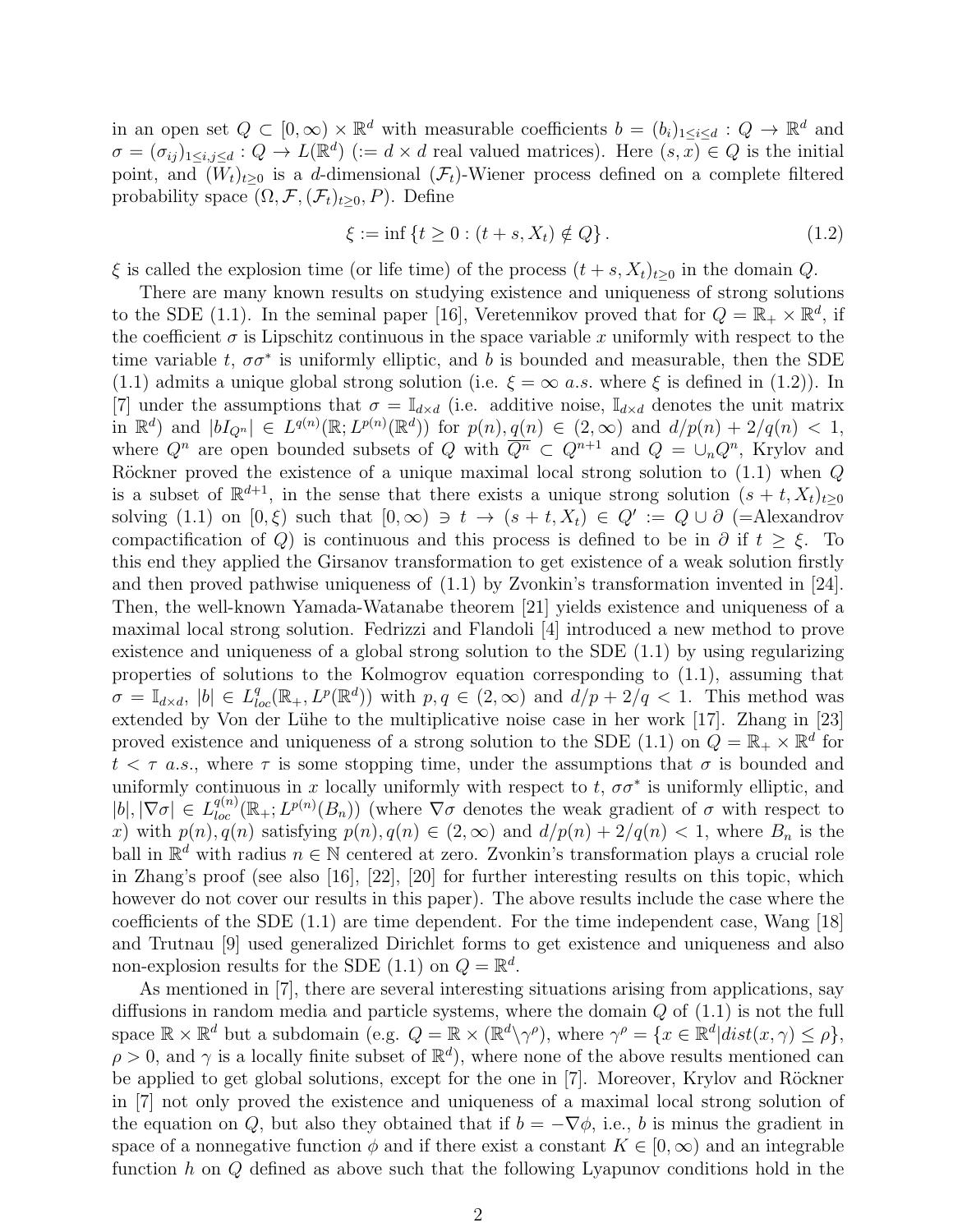distributional sense

$$
2D_t \phi \le K\phi, \quad 2D_t \phi + \Delta \phi \le h e^{\epsilon \phi}, \quad \epsilon \in [0, 2), \tag{1.3}
$$

the strong solution does not blow up, which means  $\xi = \infty$  *a.s.*. Here  $D_t \phi$  denotes the derivative of  $\phi$  with respect to t. This result can be applied to diffusions in random environment and also finite interacting particle systems to show that if the above Lyapunov conditions hold, the process does not exit from Q or go to infinity in finite time. However, [7] is restricted to the case where the equation (1.1) is driven by additive noise, that is, the diffusion term is a Brownian motion.

Our aim in this paper is to extend these results on existence and uniqueness of maximally defined local solutions and also the non-explosion results in [7] to the multiplicative noise case on general space-time domains Q. In order to prove the maximal local well-posedness result, we use a localization technique and the well-posedeness result in [23]. We want to point out that as Krylov and Röckner did in  $[7]$ , we also prove the continuity of the paths of the solution not only in the domain Q but also on  $Q' = Q \cup \partial$ , which essentially follows from Lemmas 3.5 and 3.6 below. As far as the non-explosion result is concerned, we have to take into account that having non-constant  $\sigma$  instead of  $\mathbb{I}_{d\times d}$  in front of the Brownian motion in (1.1) means that we have to consider a different geometry on  $\mathbb{R}^d$ , and that this effects the Lyapunov function type conditions which are to replace (1.3) and also the form of the equation. In Remark 2.5 by comparing the underlying Kolmogrov operators, we explain why the SDE (2.5) should be considered and why (2.3) states the right Lyapunov type conditions which are analog to the ones in (1.3). This leads to some substantial changes in the proof of our non-explosion result in comparison with the one in [7]. In addition, we give some examples to show our well-posedness and non-explosion results in Sections 6.1 and 6.2. We also give two applications to diffusions in random media and particle systems. Both are generalizations of the examples in [7, Section 9] to the case of multiplicative noise.

The organization of this paper is as follows: We state our notions and main results in Section 2 . In Section 3 we prove that there exists a pathwise unique maximal strong solution  $(s+t, X_t)_{t\geq 0}$  solving the SDE (1.1) on  $[0, \xi)$ , and that the paths of  $(s+t, X_t)_{t\geq 0}$  are continuous in  $Q' = Q \cup \partial$ . Section 4 is devoted to the preparation of the proof of our non-explosion result, which is subsequently proved in Section 5. We discuss examples and applications of our results in Section 6 . The Appendix contains technical lemmas used in the proofs of our main results.

## Acknowledgement

The authors are grateful to Prof. Fengyu Wang and Dr. Guohuan Zhao for helpful discussions.

# 2 Main results

Let Q be an open subset of  $\mathbb{R}_+ \times \mathbb{R}^d$  and  $Q^n$ ,  $n \geq 1$ , be bounded open subsets of Q such that  $\overline{Q^n} \subset Q^{n+1}$  and  $\cup_n Q^n = Q$ . We add an object  $\partial \notin Q$  to  $Q$  and define the neighborhoods of  $\partial$  as the complements in Q of closed bounded subsets. Then  $Q' = Q \cup \partial$  becomes a compact topological space, which is just the Alexandrov compactification of Q. For  $p, q \in [1,\infty)$  and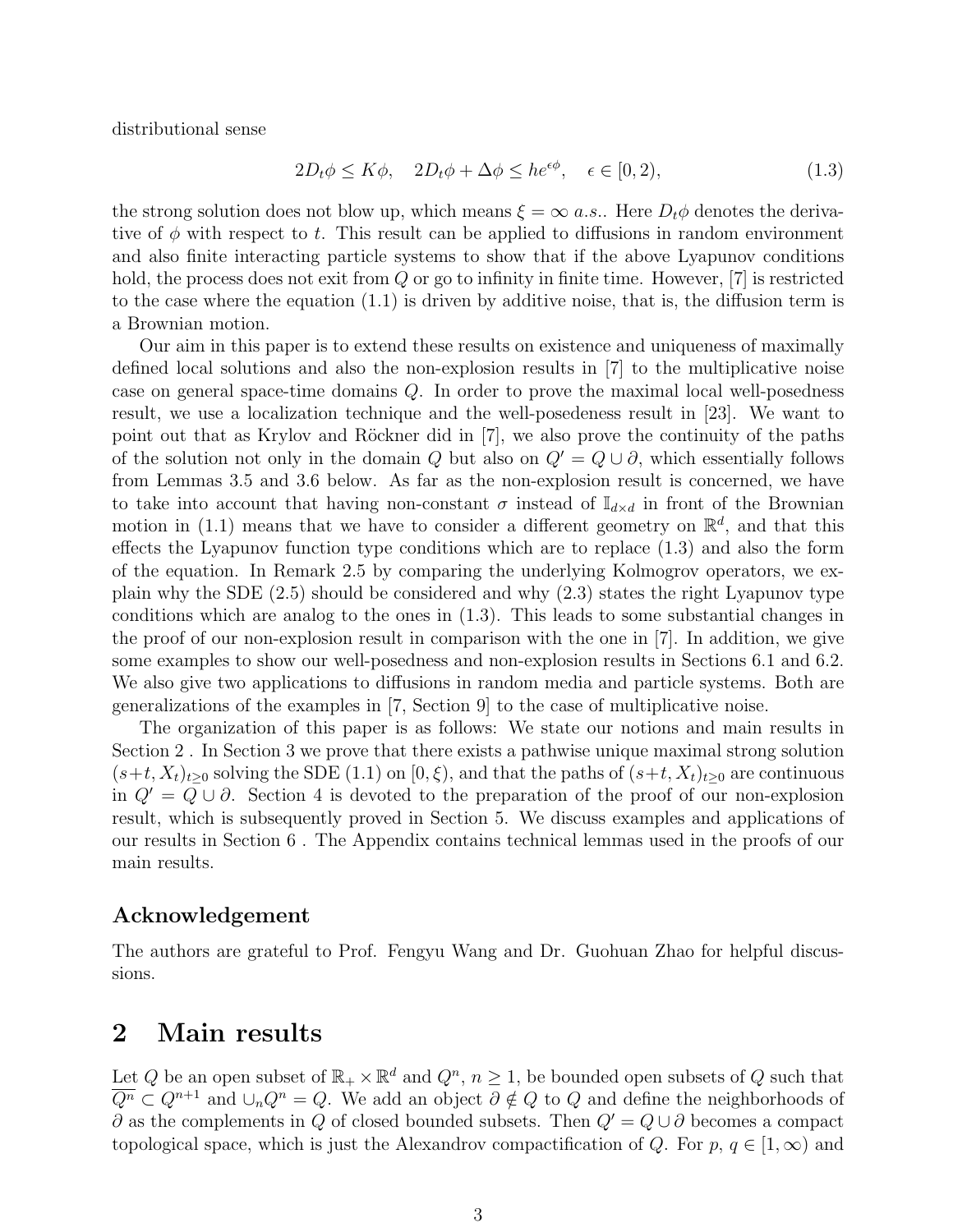$0 \leq S < T < \infty$ , let  $\mathbb{L}_p^q(S,T)$  denote the space of all real Borel measurable functions on  $[S, T] \times \mathbb{R}^d$  with the norm

$$
||f||_{\mathbb{L}^q_p(S,T)} := \bigg( \int_S^T \big( \int_{\mathbb{R}^d} |f(t,x)|^p dx \big)^{q/p} dt \bigg)^{1/q} < +\infty.
$$

For simplicity, we write

$$
\mathbb{L}_p^q = \mathbb{L}_p^q(0, \infty), \quad \mathbb{L}_p^q(T) = \mathbb{L}_p^q(0, T), \quad \mathbb{L}_p^{q, loc} = L_q^{loc}(\mathbb{R}_+, L_p(\mathbb{R}^d)).
$$

Let  $\mathcal{C}([0,\infty),\mathbb{R}^d)$  denote the space of all continuous  $\mathbb{R}^d$ -valued functions defined on  $[0,\infty)$ , by  $\mathcal{C}([0,\infty),Q')$  we denote all continuous  $Q'$ -valued paths,  $\mathcal{C}_b^n(\mathbb{R}^d)$  denotes the set of all bounded n times continuously differentiable functions on  $\mathbb{R}^d$  with bounded derivatives of all orders. Set  $(a_{ij})_{1\leq i,j\leq d} := \sigma\sigma^*$ , where  $\sigma^*$  denotes the transpose of  $\sigma$ . For  $f \in L^1_{loc}(\mathbb{R}^d)$  we define  $\partial_j f(x) := \frac{\partial f}{\partial x_j}(x)$  and  $\nabla f := (\partial_i f)_{1 \leq i \leq d}$  denotes the gradient of f. Here the derivatives are meant in the sense of distributions. For a real valued function  $g \in C^1([0,\infty))$ ,  $D_t g$  denotes the derivative of g with respect to t.  $L(\mathbb{R}^d)$  denotes all  $d \times d$  real valued matrices in  $\mathbb{R}^d$ .

We first state the result about maximally local well-posedness of the SDE (1.1) on a domain  $Q \subset \mathbb{R}_+ \times \mathbb{R}^d$ .

**Theorem 2.1.** Let  $(W_t)_{t>0}$  be an d-dimensional Wiener process defined on a complete probability space  $(\Omega, \mathcal{F}, P)$ , let  $(\mathcal{F}_t)_{t\geq 0} = (\mathcal{F}_t^W)_{t\geq 0}$  be the normal filtration generated by  $(W_t)_{t\geq 0}$ . Assume that for any  $n \in \mathbb{N}$  and some  $p_n$ ,  $q_n \in (2,\infty)$ , satisfying  $d/p_n + 2/q_n < 1$ , (i)  $|bI_{Q^n}|, |I_{Q^n}\nabla\sigma| \in \mathbb{L}_{p_n}^{q_n},$ 

(ii) for all  $1 \le i, j \le d, Q \ni (t, x) \to \sigma_{ij}(t, x) \in \mathbb{R}$  is continuous in x uniformly with respect to t on  $Q^n$ , and there exists a positive constant  $\delta_n$  such that for all  $(t, x) \in Q^n$ ,

$$
|\sigma^*(t,x)\lambda|^2 \ge \delta_n |\lambda|^2, \quad \forall \lambda \in \mathbb{R}^d.
$$

Then for any  $(s, x) \in Q$ , there exists an  $(\mathcal{F}_t)$ -stopping time  $\xi := \inf \{ t \geq 0 : z_t \notin Q \}$  and an  $(\mathcal{F}_t)$ -adapted, pathwise unique and Q'-valued process  $(z_t)_{t\geq0} := (s+t, X_t)_{t\geq0}$  which is  $continuous$  in  $Q'$  such that

$$
X_t = x + \int_0^t b(s+r, X_r) dr + \int_0^t \sigma(s+r, X_r) dW_r, \quad \forall t \in [0, \xi), a.s.
$$
 (2.1)

and for any  $t \geq 0$ ,  $z_t = \partial$  on the set  $\{\omega : t \geq \xi(\omega)\}\; a.s..$ 

**Remark 2.2.** In above theorem the condition  $p, q \in (2,\infty)$  is automatically fulfilled when  $d > 2$  since we also assume  $d/p + 2/q < 1$ . When  $d = 1$ , we can refer to the result from Engelbert and Schmidt [2] to obtain the existence and uniqueness of a strong solution to homogeneous SDE on  $\mathbb{R}^d$ . They proved that if  $\sigma(x) \neq 0$  for all  $x \in \mathbb{R}$  and  $b/\sigma^2 \in L^1_{loc}(\mathbb{R})$ , and there exists a constant  $C > 0$  such that

$$
|\sigma(x) - \sigma(y)| \le C\sqrt{|x - y|}, \quad x, y \in \mathbb{R},
$$

$$
|b(x)| + |\sigma(x)| \le C(1 + |x|),
$$

then there exists a pathwise unique and  $(\mathcal{F}_t)$ -adapted process  $(X_t)_{t\geq0}$  such that the SDE  $X_t =$  $x + \int_0^t b(X_t)dt + \int_0^t \sigma(X_t)dW_t$  holds a.s..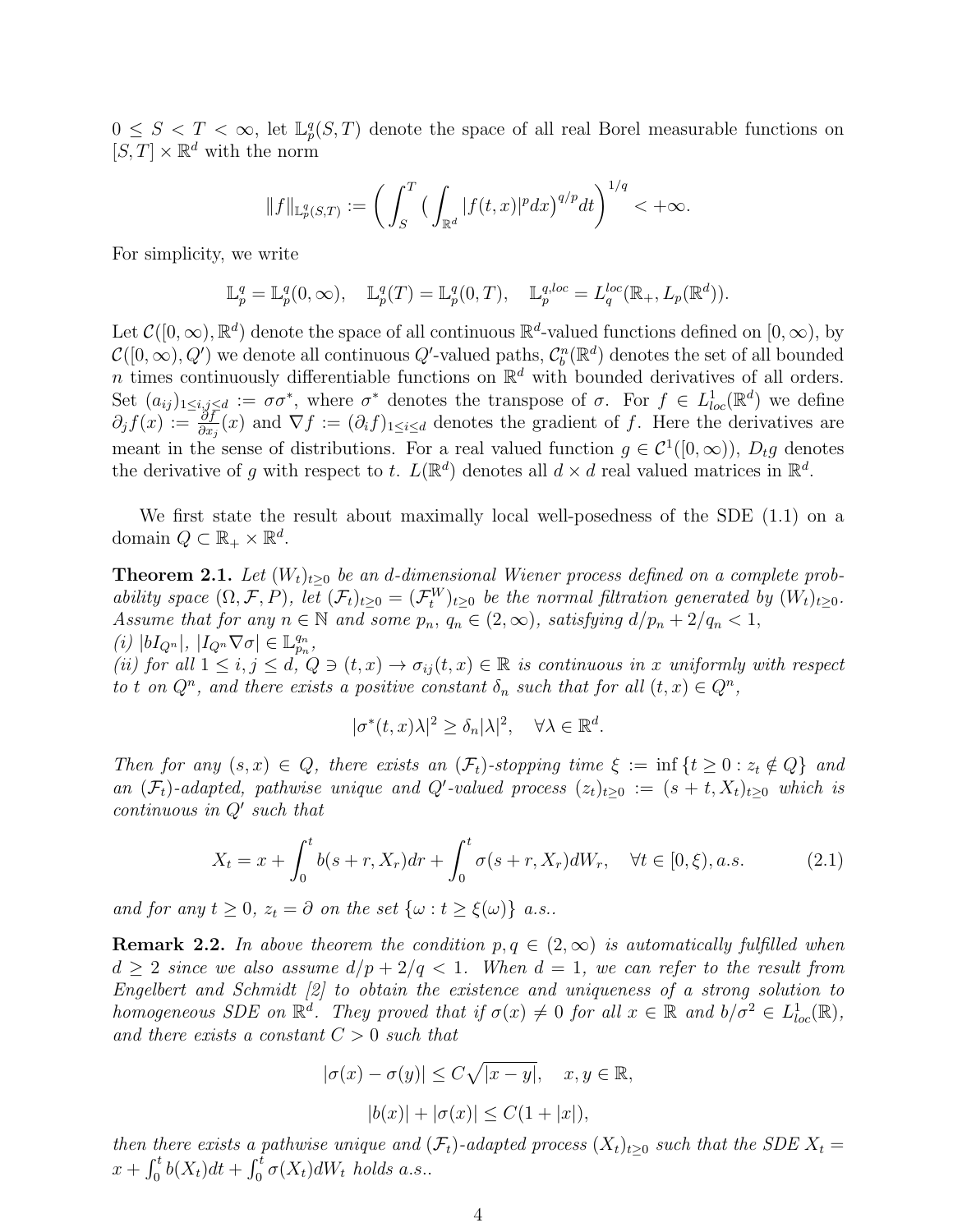Below we give the non-explosion result for the solution to an SDE which is in a special form of (2.1) on a domain  $Q \subset \mathbb{R}_+ \times \mathbb{R}^d$  under the following assumptions.

**Assumption 1.** (i)  $\phi$  is a nonnegative continuous function defined on Q. (ii) For each n there exist  $p = p(n)$ ,  $q = q(n)$  satisfying

$$
p, q \in (2, \infty], \quad \frac{d}{p} + \frac{2}{q} < 1
$$
\n
$$
(2.2)
$$

such that  $|I_{Q^n}\nabla\phi|, |I_{Q^n}\nabla\sigma| \in \mathbb{L}_p^q$ .

(iii) For each  $1 \leq i, j \leq d, Q \ni (t, x) \rightarrow \sigma_{ij}(t, x) \in \mathbb{R}$  is uniformly continuous in x locally uniformly with respect to t, and there exists a positive constant K such that for all  $(t, x) \in Q$ ,

$$
\frac{1}{K}|\lambda|^2 \le |\sigma^*(t,x)\lambda|^2 \le K|\lambda|^2, \quad \forall \lambda \in \mathbb{R}^d.
$$

(iv) For some constants  $K_1 \in [0,\infty)$  and  $\epsilon \in [0,2)$ , in the sense of distributions on Q we have

$$
2D_t \phi \le K_1 \phi, \quad 2D_t \phi + \sum_{i,j=1}^d \partial_j (a_{ij} \partial_i \phi) \le h e^{\epsilon \phi}, \tag{2.3}
$$

where h is a continuous nonnegative function defined on  $Q$  satisfying the following condition: (H) For any  $a > 0$  and  $T \in (0, \infty)$  there is an  $r = r(T, a) \in (1, \infty)$  such that

$$
H(T, a, r) := H_Q(T, a, r) := \int_Q h^r(t, x) I_{(0,T)}(t) e^{-a|x|^2} dt dx < \infty.
$$

(v) For all  $1 \leq i, j \leq d$ , for all  $(t, x), (s, y) \in Q$ ,

$$
|a_{ij}(t,x) - a_{ij}(s,y)| \le K(|x - y| \vee |t - s|^{1/2}), \tag{2.4}
$$

and for all  $n \in \mathbb{N}$ , and  $(t, x)$ ,  $(s, y) \in Q<sup>n</sup>$ , there exists  $C_n \in [0, \infty)$  such that

$$
|\partial_j a_{ij}(t, x) - \partial_j a_{ij}(s, y)| \le C_n(|x - y| \vee |t - s|^{1/2}).
$$

(vi) The function  $\phi$  blows up near the parabolic boundary of Q, that is for any  $(s, x) \in Q$ ,  $\tau \in (0,\infty)$ , and any continuous bounded  $\mathbb{R}^d$ -valued function  $x_t$  defined on  $[0,\tau)$  and such that  $(s + t, x_t) \in Q$  for all  $t \in [0, \tau)$  and

$$
\liminf_{t \uparrow \tau} dist((s+t, x_t), \partial Q) = 0,
$$

we have

$$
\limsup_{t \uparrow \tau} \phi(s+t, x_t) = \infty.
$$

**Remark 2.3.** Observe that  $H(T, a, r) < \infty$  if h is just a constant. Furthermore, Assumption 1 (iii) shows that  $\sigma$  is bounded on Q, invertible for every  $(t, x) \in Q$ , and the inverse  $\sigma^{-1}$  is also bounded on Q.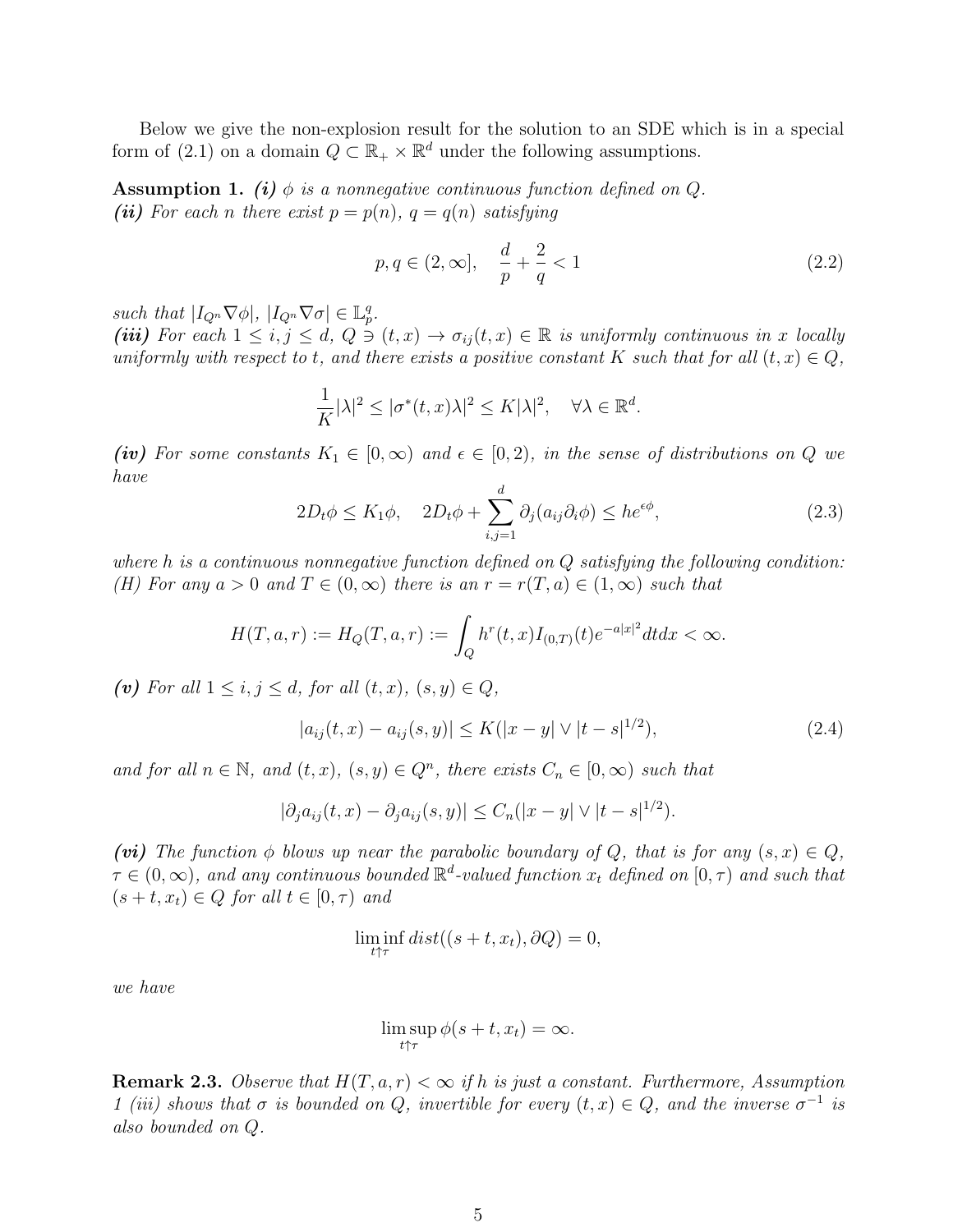**Theorem 2.4.** Let Assumption 1 be satisfied. Let  $(\Omega, \mathcal{F}, (\mathcal{F}_t)_{t\geq 0}, P)$  and  $(W_t)_{t\geq 0}$  be as in Theorem 2.1. Then for any  $(s, x) \in Q$  there exists a continuous  $\mathbb{R}^d$ -valued and  $(\mathcal{F}_t)$ -adapted random process  $(X_t)_{t\geq 0}$  such that almost surely for all  $t \geq 0$ ,  $(s + t, X_t) \in Q$ ,

$$
X_t = x + \int_0^t (-\sigma \sigma^* \nabla \phi)(s+r, X_r) dr + \frac{1}{2} \left( \sum_{j=1}^d \int_0^t \partial_j a_{ij} (s+r, X_r) dr \right)_{1 \le i \le d} + \int_0^t \sigma(s+r, X_r) dW_r. \tag{2.5}
$$

Furthermore, for each  $T \in (0,\infty)$  and  $m \geq 1$  there exists a constant N, depending only on  $K, K_1, d, p(m+1), q(m+1), \epsilon, T, \|I_{Q^{m+1}}\nabla\phi\|_{\mathbb{L}_{p(m+1)}^{q(m+1)}}, dist(\partial Q^m, \partial Q^{m+1}), \sup_{Q^{m+1}} {\{\phi+h\}},$ and the function H, such that for  $(s, x) \in Q^m$ ,  $t \leq T$ , we have

$$
E \sup_{t \le T} \exp(\mu \phi(s+t, X_t) + \mu \nu |X_t|^2) \le N,
$$
\n(2.6)

where

$$
\mu = (\delta/2)e^{-TK_1/(2\delta)}, \quad \delta = 1/2 - \epsilon/4, \quad \nu = \mu/(12KT). \tag{2.7}
$$

**Remark 2.5.** Obviously, the Kolmogrov operator  $\mathcal{L}$  corresponding to (2.5) is given by

$$
\mathcal{L} = div(\sigma \sigma^* \nabla) - \langle \sigma^* \nabla \phi, \sigma^* \nabla \rangle, \tag{2.8}
$$

where  $\langle \cdot, \cdot \rangle$  denotes the inner product in  $\mathbb{R}^d$ . Recalling that divoo is the adjoint of the 'geometric' gradient  $\sigma^*\nabla$  (i.e. taking into account the geometry given to  $\mathbb{R}^d$  through  $\sigma$ ), we see that (2.5) is the geometrically correct analogue of the SDE

$$
dX_t = -\nabla \phi(X_t)dt + dW_t, \quad t \ge 0
$$

studied in [7]. So, the Laplacian  $\Delta$  in [7] is replaced by the Laplace-Beltrami operator  $div(\sigma\sigma^*\nabla)(=\sum_{i,j=1}^d\partial_j(a_{ij}\partial_i))$  and the Euclidean gradient  $\nabla$  in [7] is replaced by the 'geometric' gradient  $\sigma^*\nabla$ . Also condition (2.3) is then the exact analogue of condition (1.3) above, which was assumed in [7].

# 3 Existence and uniqueness of a maximal local strong solution to the SDE (1.1) on an arbitrary domain in  $\mathbb{R}_+\times\mathbb{R}^d$

Theorem 2.1 says that there exists a unique maximally local strong solution to the SDE  $(1.1)$ . Before going to its proof we give some results as preparation.

## 3.1 Preparation

Consider the SDE (1.1) in  $[0, \infty) \times \mathbb{R}^d$ . First we recall two results from [23].

**Lemma 3.1.** ([23, Theorem 1.1]) Assume that p,  $q \in (2,\infty)$  satisfying  $d/p + 2/q < 1$  and the following conditions hold. (i)  $|b|, |\nabla \sigma| \in \mathbb{L}_p^{q, loc}.$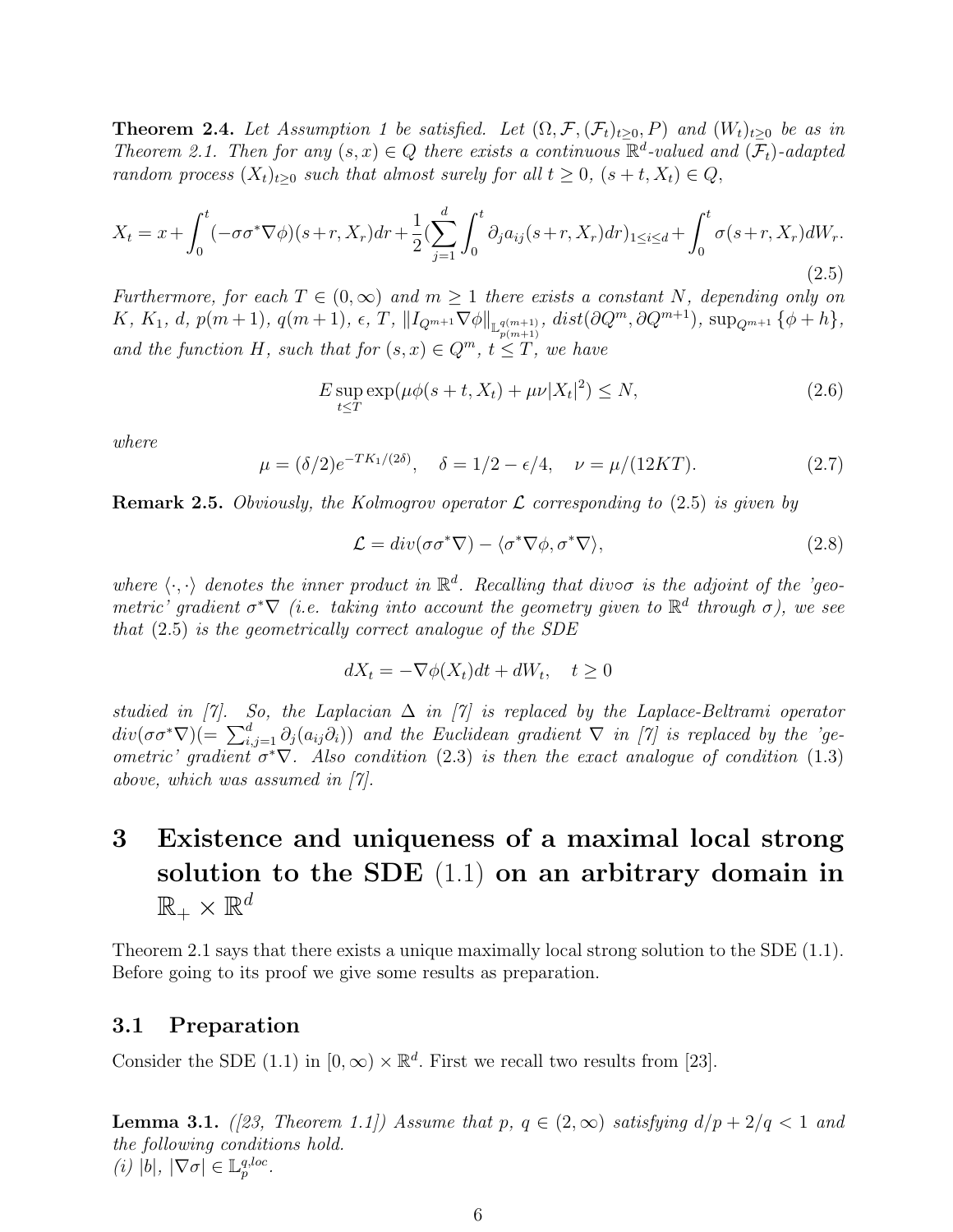(ii) For all  $1 \leq i, j \leq d$ ,  $[0, \infty) \times \mathbb{R}^d \ni (t, x) \to \sigma_{ij}(t, x) \in \mathbb{R}$  is uniformly continuous in x locally uniformly with respect to  $t \in [0, \infty)$ , and there exist positive constants K and  $\delta$  such that for all  $(t, x) \in [0, \infty) \times \mathbb{R}^d$ 

$$
\delta |\lambda|^2 \le |\sigma^*(t, x)\lambda|^2 \le K|\lambda|^2, \quad \forall \lambda \in \mathbb{R}^d. \tag{3.1}
$$

Then for any  $(\mathcal{F}_t)$ -stopping time  $\tau$  and  $x \in \mathbb{R}^d$ , there exists a unique  $(\mathcal{F}_t)$ -adapted continuous  $\mathbb{R}^d$ -velued process  $(X_t)_{t\geq 0}$  such that

$$
P\left\{\omega:\int_{0}^{T}|b(r,X_{r}(\omega))|dr+\int_{0}^{T}|\sigma(r,X_{r}(\omega))|^{2}dr<\infty,\forall T\in[0,\tau(\omega))\right\}=1,
$$
 (3.2)

and

$$
X_t = x + \int_0^t b(r, X_r) dr + \int_0^t \sigma(r, X_r) dW_r, \quad \forall t \in [0, \tau) \quad a.s,
$$
\n(3.3)

which means that if there is another  $(\mathcal{F}_t)$ -adapted continuous stochastic process  $(Y_t)_{t\geq0}$  also satisfying (3.2) and (3.3), then

$$
P\{\omega: X_t(\omega) = Y_t(\omega), \forall t \in [0, \tau(\omega))\} = 1.
$$

Moreover, for almost all  $\omega$  and all  $t \geq 0$ ,  $x \to X_t(\omega, x)$  is a homeomorphism on  $\mathbb{R}^d$  and there exists a function  $t \to C_t \in (0,\infty)$  such that  $C_t \to \infty$  as  $t \to \infty$  and for all  $t > 0$  and all bounded measurable function  $\psi$ , for  $x, y \in \mathbb{R}^d$ ,

$$
|E\psi(X_t(x)) - E\psi(X_t(y))| \leq C_t \|\psi\|_{\infty} |x - y|.
$$

Below we shall make essential use of Krylov's estimate. Therefore, we recall them here for readers' convenience.

**Lemma 3.2.** ([23, Theorem 2.1, Theorem 2.2]) Suppose  $\sigma$  satisfies the conditions in Lemma 3.1 and let  $(X_t)_{t\geq0}$  be continuous and  $(\mathcal{F}_t)$ -adapted  $\mathbb{R}^d$ -valued process satisfying (3.2) and (3.3). Fix an  $(\mathcal{F}_t)$ -stopping time  $\tau$  and let  $T_0 > 0$ .

(1) If b is Borel measurable and bounded, then for p,  $q \in (1,\infty)$  with

$$
\frac{d}{p} + \frac{2}{q} < 2,
$$

there exists a positive constant  $N = N(K, d, p, q, T_0, ||b||_{\infty})$  such that for all  $f \in \mathbb{L}_p^q(T_0)$  and  $0 \le S < T \le T_0$ ,

$$
E\left(\int_{S\wedge\tau}^{T\wedge\tau} |f(s,X_s)|ds\bigg|\mathcal{F}_S\right)\leq N\|f\|_{\mathbb{L}_p^q(S,T)}.\tag{3.4}
$$

(2) If  $b \in \mathbb{L}_p^q$  provided with

$$
\frac{d}{p} + \frac{2}{q} < 1, \quad p, q \in (1, \infty), \tag{3.5}
$$

then there exists a positive constant  $N = N(K, d, p, q, T_0, ||b||_{\mathbb{L}^q_p(T_0)})$  such that for all  $f \in$  $\mathbb{L}_p^q(T_0)$  and  $0 \leq S < T \leq T_0$ ,

$$
E\left(\int_{S\wedge\tau}^{T\wedge\tau} |f(s,X_s)|ds\bigg|\mathcal{F}_S\right)\leq N\|f\|_{\mathbb{L}_p^q(S,T)}.
$$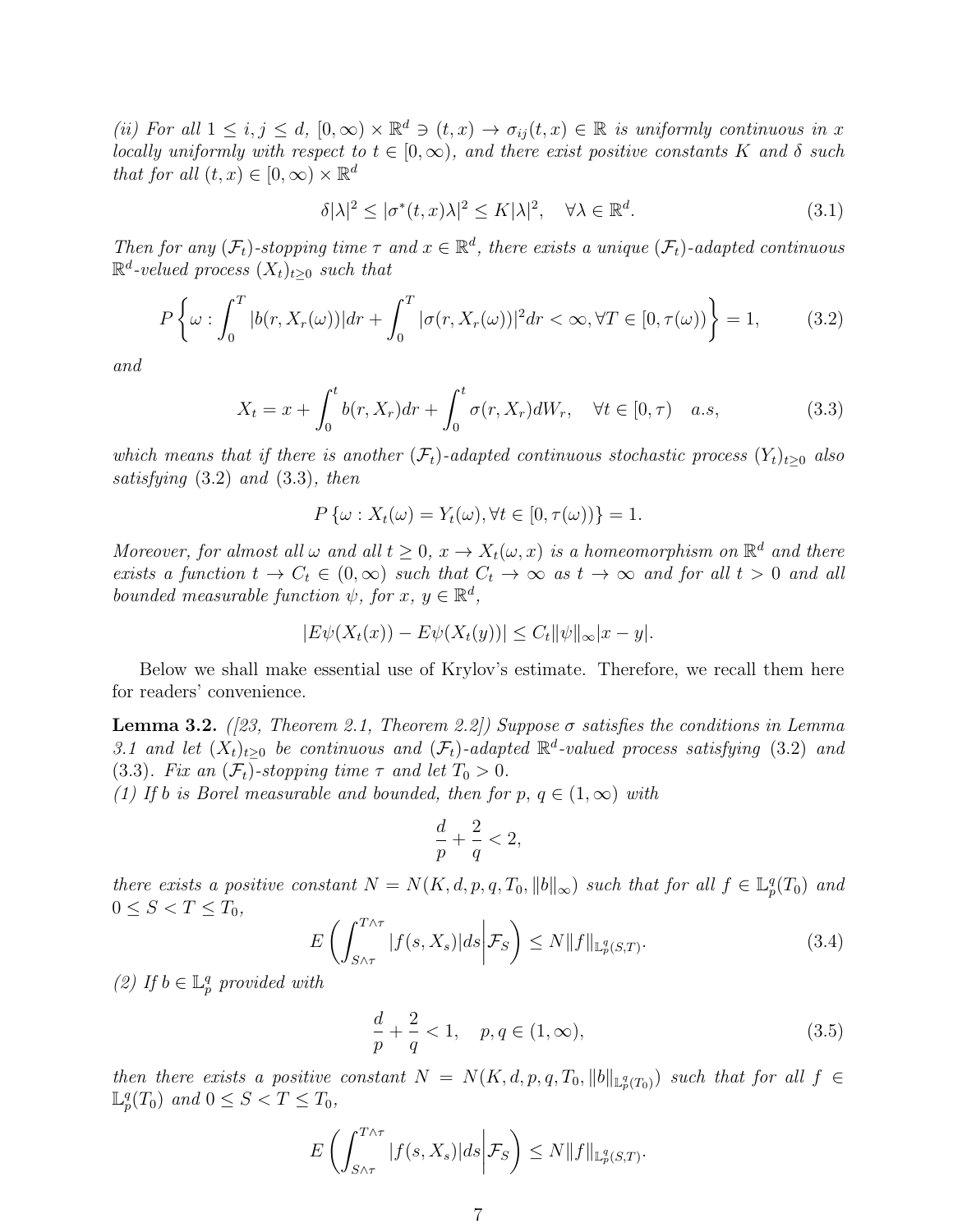We note that actually condition  $f \in \mathbb{L}_p^q(T_0)$  with  $p, q \in (1, \infty)$  and  $\frac{d}{p} + \frac{2}{q}$  $\frac{2}{q}$  < 1 in the above Lemma 3.2 can be improved to  $f \in \mathbb{L}^{q'}_{n'}$  $p'(T_0)$  with  $p', q' \in (1, \infty)$  and  $\frac{d}{p'} + \frac{2}{q'}$  $\frac{2}{q'} < 2$  without assuming that b is bounded, which we shall prove in the following lemma. Let  $K_0$  and  $T_0$  be some positive constants and we give the following assumption.

**Assumption 2.** (i) For all  $1 \leq i, j \leq d$ ,  $[0, \infty) \times \mathbb{R}^d \ni (t, x) \to \sigma_{ij}(t, x) \in \mathbb{R}$  is uniformly continuous in x locally uniformly with respect to  $t \in [0, \infty)$ , and there exist positive constants K and  $\delta$  such that for all  $(t, x) \in [0, \infty) \times \mathbb{R}^d$ 

$$
\delta |\lambda|^2 \le |\sigma^*(t, x)\lambda|^2 \le K|\lambda|^2, \quad \forall \lambda \in \mathbb{R}^d. \tag{3.6}
$$

And  $|\nabla \sigma| \in \mathbb{L}_p^{q, loc}$  with  $p, q \in (2, \infty)$  satisfying  $d/p + 2/q < 1$ . (ii)  $b(t, x)$  is Borel measurable with  $||b||_{\mathbb{L}_p^q} \leq K_0$  and  $b(t, x) = 0$  for  $t > T_0$ .

**Lemma 3.3.** Let Assumption 2 hold. Let  $(X_t)_{t\geq0}$  be a continuous  $(\mathcal{F}_t)$ -adapted process such that (3.2) and (3.3) are satisfied. Then for any Borel function  $f \in \mathbb{L}^{q'}_{n'}$  $_{p^{\prime }}^{q^{\prime }}(S,T)\text{ }$  with  $p', q' \in (1, \infty)$  and  $d/p' + 2/q' < 2$ , and for  $0 \le S < T \le T_0$ , we have

$$
E\int_{S}^{T} |f(t, X_{t})|dt \le N(d, p', q', K, ||b||_{\mathbb{L}_{p}^{q}(T_{0})})||f||_{\mathbb{L}_{p'}^{q'}(S,T)}.
$$
\n(3.7)

Furthermore, for any constant  $\kappa \geq 0$  and  $g \in \mathbb{L}_p^q(T_0)$ ,

$$
E \exp\left(\kappa \int_0^{T_0} |g(t, X_t)|^2 dt\right) < \infty. \tag{3.8}
$$

*Proof.* By Lemma 3.1 we obtain that there exists a unique  $(\mathcal{F}_t)$ -adapted  $\mathbb{R}^d$ -valued process  $(M_t)_{t\geq0}$  such that  $M_t = x + \int_0^t \sigma(s, M_s) dW_s$ ,  $t \geq 0$ . For any  $p_1, q_1 \in (1, \infty)$  satisfying

$$
\frac{d}{p_1} + \frac{2}{q_1} < 2,
$$

Lemma 3.2 implies that for  $0 < S < T \leq T_0$ , and  $f \in \mathbb{L}_{p_1}^{q_1}(S,T)$ 

$$
E\left(\int_{S}^{T} |f(t, M_t)|dt \middle| \mathcal{F}_S\right) \le N \|f\|_{\mathbb{L}_{p_1}^{q_1}(S,T)},\tag{3.9}
$$

where N depends only on d, K,  $p_1$ ,  $q_1$ ,  $T_0$ . Applying (3.9) to  $f = |g|^2$  we get

$$
E\left(\int_{S}^{T} |g(t, M_{t})|^{2} dt \bigg| \mathcal{F}_{S}\right) \leq N \|g^{2}\|_{\mathbb{L}^{q/2}_{p/2}(S,T)} = N \|g\|_{\mathbb{L}^{q}_{p}(S,T)}^{2}.
$$

By Lemma A.1, for any  $\kappa \in [0,\infty)$  we have

$$
E \exp\left(\kappa \int_0^{T_0} |g(t, M_t)|^2 dt\right) \le N(\kappa, K, d, p, q, T_0, \|g\|_{\mathbb{L}_p^q(T_0)}).
$$
\n(3.10)

And also

$$
E \exp(\kappa \int_0^{T_0} |b(t, M_t)|^2 dt) \le N(\kappa, K, K_0, d, p, q, T_0).
$$
 (3.11)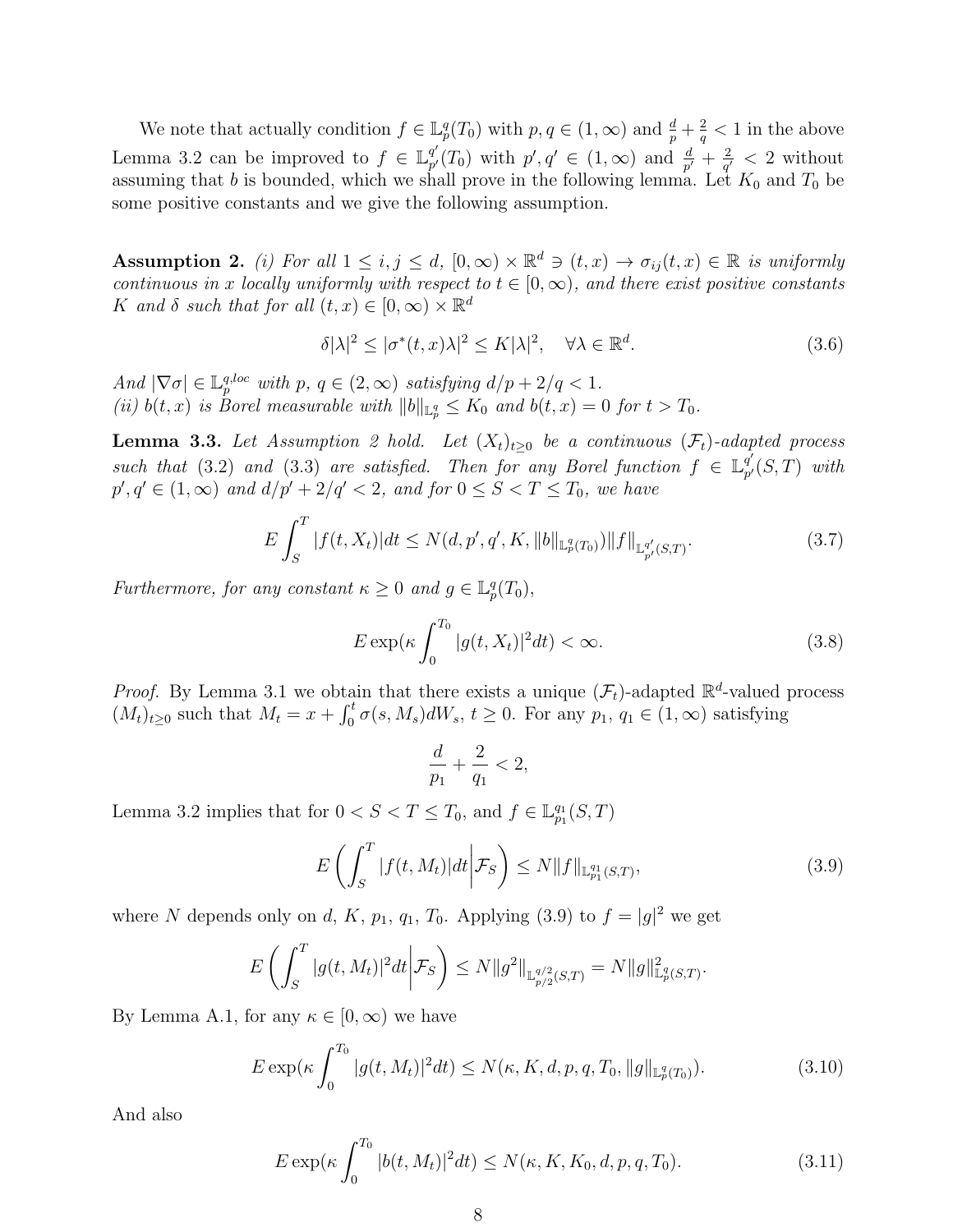The integral over  $(0, T_0)$  in  $(3.11)$  can be replaced with the one over  $(0, \infty)$  since  $b(t, x) = 0$ for  $t > T_0$ . Thus for any  $\kappa \in [0, \infty)$ 

$$
E \exp(\kappa \int_0^\infty |b(t, M_t)|^2 dt) < \infty,\tag{3.12}
$$

which and (3.6) implies that for any  $c \in [0, \infty)$ 

$$
E \exp(c \int_0^\infty (b^*(\sigma \sigma^*)^{-1} b)(t, M_t) dt) \le E \exp(\frac{c}{\delta} \int_0^\infty |b(t, M_t)|^2 dt) < \infty.
$$
 (3.13)

For  $f \in \mathbb{L}^{q'}_{n'}$  $p'_{p'}(S,T)$  with  $p', q' \in (1,\infty)$ , we can choose  $\beta > 1$  sufficiently close to 1 such that

$$
\frac{d}{p'} + \frac{2}{q'} < \frac{2}{\beta}.
$$

By Lemma 3.1 we obtain the existence and uniqueness of  $(\mathcal{F}_t)$ -adapted process  $(X_t)_{t\geq0}$  which satisfies  $(3.2)$  and  $(3.3)$ . By Lemma A.3, we have

$$
E \int_{S}^{T} |f(t, X_{t})| dt = E \int_{S}^{T} \rho |f(t, M_{t})| dt \le (E \int_{S}^{T} \rho^{\alpha} dt)^{1/\alpha} (E \int_{S}^{T} |f(t, M_{t})|^{\beta} dt)^{1/\beta}
$$
  

$$
\le (E \int_{0}^{T_{0}} \rho^{\alpha} dt)^{1/\alpha} (E \int_{S}^{T} |f(t, M_{t})|^{\beta} dt)^{1/\beta}, \quad (3.14)
$$

where  $\alpha$ ,  $\beta > 1$  satisfying  $1/\alpha + 1/\beta = 1$ , and

$$
\rho := \exp(-\int_0^\infty b^*(\sigma^*)^{-1}(s, M_s)dW_s - \frac{1}{2}\int_0^\infty (b^*(\sigma\sigma^*)^{-1}b)(s, M_s)ds).
$$

Since

$$
E\rho^{\alpha} = E\Big[\Big(\exp(-2\alpha \int_0^{\infty} b^*(\sigma^*)^{-1}(s, M_s) dW_s - 2\alpha^2 \int_0^{\infty} (b^*(\sigma \sigma^*)^{-1}b)(s, M_s) ds)\Big)^{1/2}\Big]
$$
  

$$
\Big(\exp((2\alpha^2 - \alpha) \int_0^{\infty} (b^*(\sigma \sigma^*)^{-1}b)(s, M_s) ds)\Big)^{1/2}\Big],
$$
 (3.15)

by Hölder's inequality and the fact that exponential martingale is a supermartingale and (3.13), we get

$$
E\rho^{\alpha} \le N. \tag{3.16}
$$

Then

$$
E \int_{S}^{T} |f(t, X_{t})| dt \leq N(T_{0}) (E \int_{S}^{T} |f(t, M_{t})|^{\beta} dt)^{1/\beta}
$$
  
\n
$$
\leq N(d, p_{1}, q_{1}, K, ||b||_{\mathbb{L}_{p}^{q}(T_{0})}) ||f^{\beta}||_{\mathbb{L}_{p_{1}}^{q_{1}}(S,T)}^{1/\beta}
$$
  
\n
$$
= N(d, p_{1}, q_{1}, K, ||b||_{\mathbb{L}_{p}^{q}(T_{0})}) ||f||_{\mathbb{L}_{\beta p_{1}}^{\beta q_{1}}(S,T)}
$$

for  $d/p_1 + 2/q_1 < 2$ , where  $p_1 = p'/\beta$ ,  $q_1 = q'/\beta$ . Thus the above estimate implies (3.7).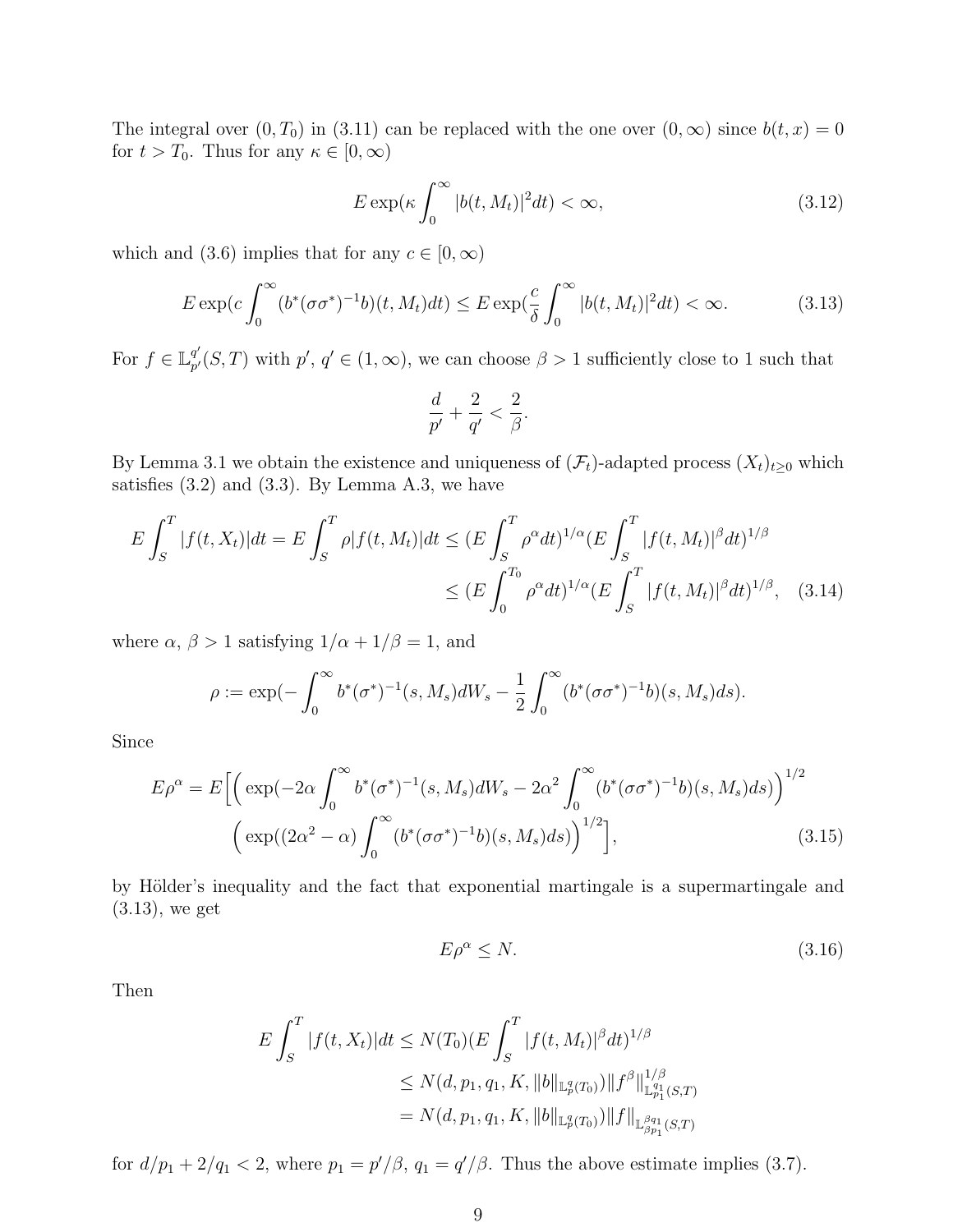Furthermore, according to Lemma A.3 and (3.10),

$$
E \exp\left(\kappa \int_0^{T_0} |g(t, X_t)|^2 dt\right) = E(\rho \exp\left(\kappa \int_0^{T_0} |g(t, M_t)|^2 dt\right))
$$
  

$$
\leq (E\rho^2)^{1/2} (E \exp(2\kappa \int_0^{T_0} |g(t, M_t)|^2 dt))^{1/2} < \infty.
$$

**Lemma 3.4.** Let  $b^{(i)}(t, x)$ ,  $i = 1, 2$  and  $\sigma$  satisfy Assumption 2 and let  $|b^{(1)}(t, x)-b^{(2)}(t, x)| \le$  $\bar{b}(t,x)$ , where  $\bar{b}$  also satisfies Assumption 2. Let  $(X_t^{(i)})$  $t^{(i)}, W_t^{(i)})_{t\geq 0}$  satisfy

$$
X_t^{(i)} = x + \int_0^t b^{(i)}(s, X_s^{(i)})ds + \int_0^t \sigma(s, X_s^{(i)})dW_s^{(i)}, \quad t \ge 0.
$$

Then for any bounded Borel functions  $f^{(i)}$ ,  $i = 1, 2$  given on  $\mathcal{C} := \mathcal{C}([0, \infty), \mathbb{R}^d)$  we have

$$
|Ef^{(1)}(X^{(1)}_-) - Ef^{(2)}(X^{(2)}_-)| \le N(E|f^{(1)}(M_-) - f^{(2)}(M_-)|^2)^{1/2} + N \sup_{\mathcal{C}} |f^{(1)}| \|\bar{b}\|_{\mathbb{L}_p^q} \tag{3.17}
$$

where  $M_t = \int_0^t \sigma(s, M_s) dW_s$ ,  $t \geq 0$ , and N is a constant independent of f. Proof. According to Lemma A.3, we know that

$$
Ef^{(2)}(X^{(2)}_{\cdot}) = Ef^{(2)}(X^{(1)}_{\cdot})\overline{\rho}_{\infty},
$$

where for  $t \geq 0$ ,  $\Delta b(t, X_t^{(1)}) := b^{(2)}(t, X_t^{(1)}) - b^{(1)}(t, X_t^{(1)})$  and

$$
\overline{\rho}_{\infty} := \exp(\int_0^{\infty} \Delta b^*(\sigma^*)^{-1}(s, X_s^{(1)}) dW_s^{(1)} - \frac{1}{2} \int_0^{\infty} (\Delta b^*(\sigma \sigma^*)^{-1} \Delta b)(s, X_s^{(1)}) ds),
$$

also  $E\overline{\rho}_{\infty} = 1$  by applying (3.8) and the fact that  $\Delta b(t, x) = 0$  for  $t > T_0$  and (3.6). Hence the left-hand side of (3.17) is less than

$$
E|f^{(1)} - f^{(2)}|(X^{(1)}_-)\overline{\rho}_{\infty} + \sup_{\mathcal{C}} |f^{(1)}|E|\overline{\rho}_{\infty} - 1| =: I_1 + I_2 \sup_{\mathcal{C}} |f^{(1)}|.
$$

Also we have that all moments of the exponential martingale

$$
\overline{\rho}_t = \exp(\int_0^t \Delta b^*(\sigma^*)^{-1}(s, X_s^{(1)})dW_s^{(1)} - \frac{1}{2}\int_0^t (\Delta b^*(\sigma \sigma^*)^{-1} \Delta b)(s, X_s^{(1)})ds)
$$

are finite by the same argument as getting (3.16) in Lemma 3.3. Hence we get

$$
I_1^{3/2} \le NE|f^{(1)} - f^{(2)}|^{3/2}(X^{(1)}.)
$$
\n(3.18)

and right hand side of (3.18) is controled by the first term on the right hand side of (3.17) by a similar argument as dealing with  $(3.14)$  in Lemma 3.3. To estimate  $I_2$ , we use Itô's formula to get for any  $T \in [0, \infty)$ ,

$$
\overline{\rho}_T = 1 + \int_0^T (\Delta b^*(\sigma^*)^{-1})(s, X_s^{(1)}) \overline{\rho}_s dW_s^{(1)}.
$$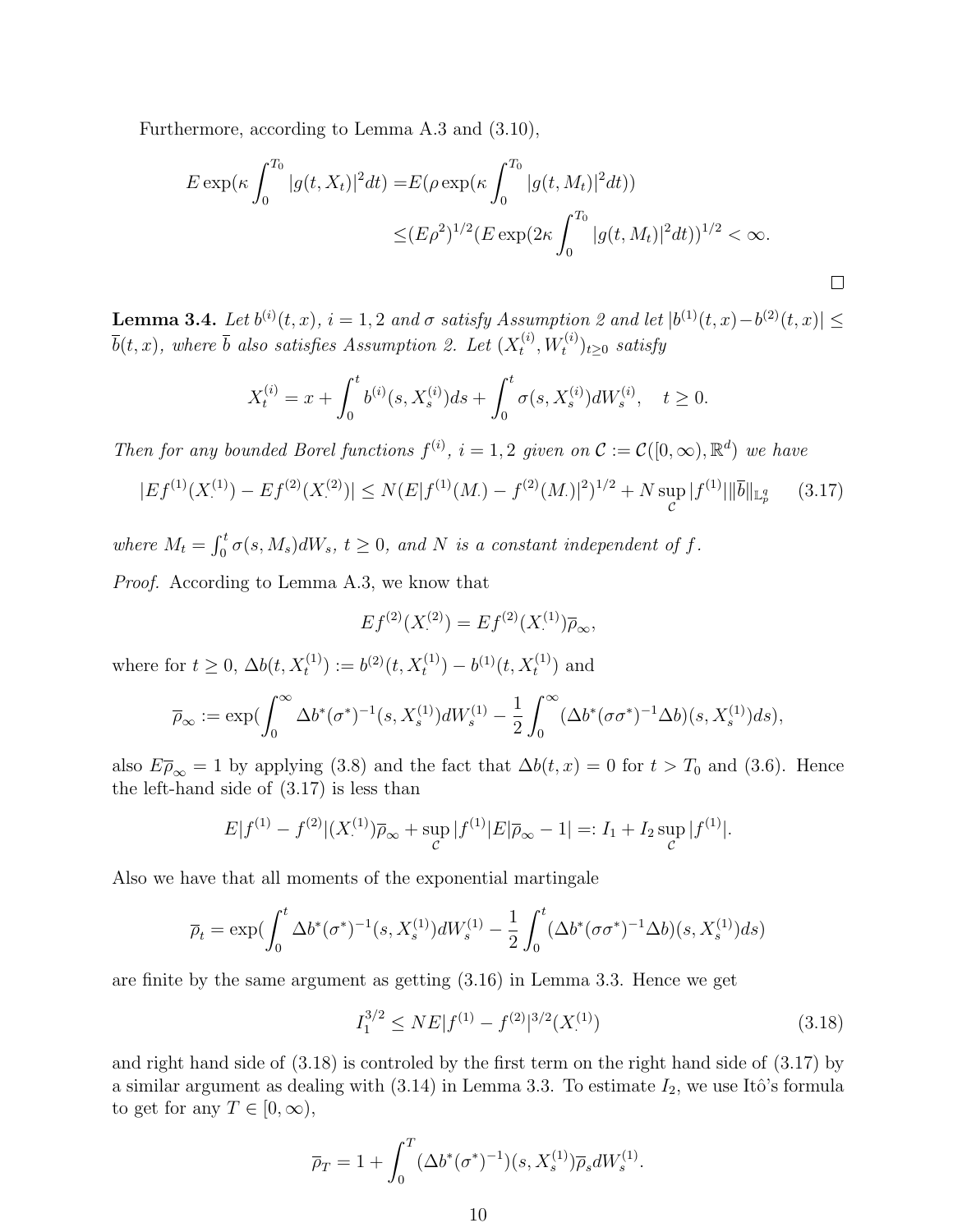It follows that for any  $\beta > 1$ 

$$
I_2^2 \le E|\overline{\rho}_{T_0} - 1|^2
$$
  
\n
$$
\le E \int_0^{T_0} (\Delta b^* (\sigma \sigma^*)^{-1} \Delta b)(s, X_s^{(1)}) \overline{\rho}_s^2 ds
$$
  
\n
$$
\le N \Big( \int_0^{T_0} E \overline{\rho}_s^{2\beta/(\beta - 1)} ds \Big)^{1 - 1/\beta} (E \int_0^{T_0} |\Delta b(s, X_s^{(1)})|^{2\beta} ds)^{1/\beta}
$$
  
\n
$$
\le N \Big( \int_0^{T_0} E \overline{\rho}_s^{2\beta/(\beta - 1)} ds \Big)^{1 - 1/\beta} (E \int_0^{T_0} |\overline{b}(s, X_s^{(1)})|^{2\beta} ds)^{1/\beta}.
$$
 (3.19)

To estimate the second factor of the the right hand of (3.19) we use Lemma 3.3 with  $\beta > 1$ close to 1 such that  $2/q + d/p < 1/\beta$ . The first factor of the right hand of (3.19) is controlled by means of  $E \bar{\rho}_{T_0}^{2\beta/(\beta-1)}$  $T_0^{2\beta/(\beta-1)}$ . Thus the result follows.  $\Box$ 

#### 3.2 Proof of Theorem 2.1

Now we are going to prove the maximal local well-posedness result on an arbitrary domain  $Q \subset \mathbb{R}_+ \times \mathbb{R}^d$  by applying the localization technique, which is a modification of the proof of Theorem 1.3 in [23]. Furthermore we will prove the continuity of the solution on the domain  $Q' = Q \cup \partial$ , especially around the boundary  $\partial Q'$ .

*Proof of Theorem 2.1.* By Lemma A.2, for each  $n \in \mathbb{N}$ , we can find a nonnegative smooth function  $\chi_n(t,x) \in [0,1]$  in  $\mathbb{R}^{d+1}$  such that  $\chi_n(t,x) = 1$  for all  $(t,x) \in Q^n$  and  $\chi_n(t,x) = 0$ for all  $(t, x) \notin Q^{n+1}$ . For any  $s, x \in Q$ , let

$$
b_s^n(t,x):=\chi_n(t+s,x)b(t+s,x)
$$

and

$$
\sigma_s^n(t,x) := \chi_{n+1}(t+s,x)\sigma(t+s,x) + (1-\chi_n(t+s,x))(1+\sup_{(t+s,x)\in Q^{n+2}}|\sigma(t+s,x)|)\mathbb{I}_{d\times d}.
$$

By Lemma 3.1 there exists a unique  $(\mathcal{F}_t)$ -adapted continuous solution  $(X_t^n)_{t\geq 0}$  satisfying

$$
X_t^n = x + \int_0^t b_s^n(r, X_r^n) dr + \int_0^t \sigma_s^n(r, X_r^n) dW_r, \quad \forall t \in [0, \infty), a.s.
$$
 (3.20)

More precisely, for condition (i) in Lemma 3.1, for any  $(t, x) \in [0, \infty) \times \mathbb{R}^d$ ,

$$
|b_s^n(t, x)| \le |(bI_{Q^{n+2}})(s+t, x)|,
$$

$$
|\nabla \sigma_s^n(t,x)| \le |(\nabla \chi_{n+1} \sigma)(t+s,x)| + |(\chi_{n+1} \nabla \sigma)(t+s,x)| + c|\nabla \chi_n(t+s,x)|
$$
  
\n
$$
\le |(\nabla \chi_{n+1} \sigma I_{Q^{n+2}})(t+s,x)| + |(\nabla \sigma I_{Q^{n+2}})(t+s,x)| + c|\nabla \chi_n(t+s,x)|,
$$

with constant  $c > 0$ , which means that we can take  $p := p_{n+2}$ ,  $q := q_{n+2}$ . The continuity condition in Lemma 3.1 (ii) obviously holds. Further there exist constants  $K(n)$  and  $\delta_{n+1}$ such that for all  $(t, x) \in \mathbb{R}_+ \times \mathbb{R}^d$  and  $\lambda \in \mathbb{R}^d$ ,

$$
|(\sigma_s^n)^*(t,x)\lambda|^2 \le |(\sigma^* I_{Q^{n+2}} + (1 + \sup_{(s+t,x)\in Q^{n+2}} |\sigma^*(s+t,x)|) \mathbb{I}_{d\times d})(s+t,x)\lambda|^2 \le K(n)|\lambda|^2,
$$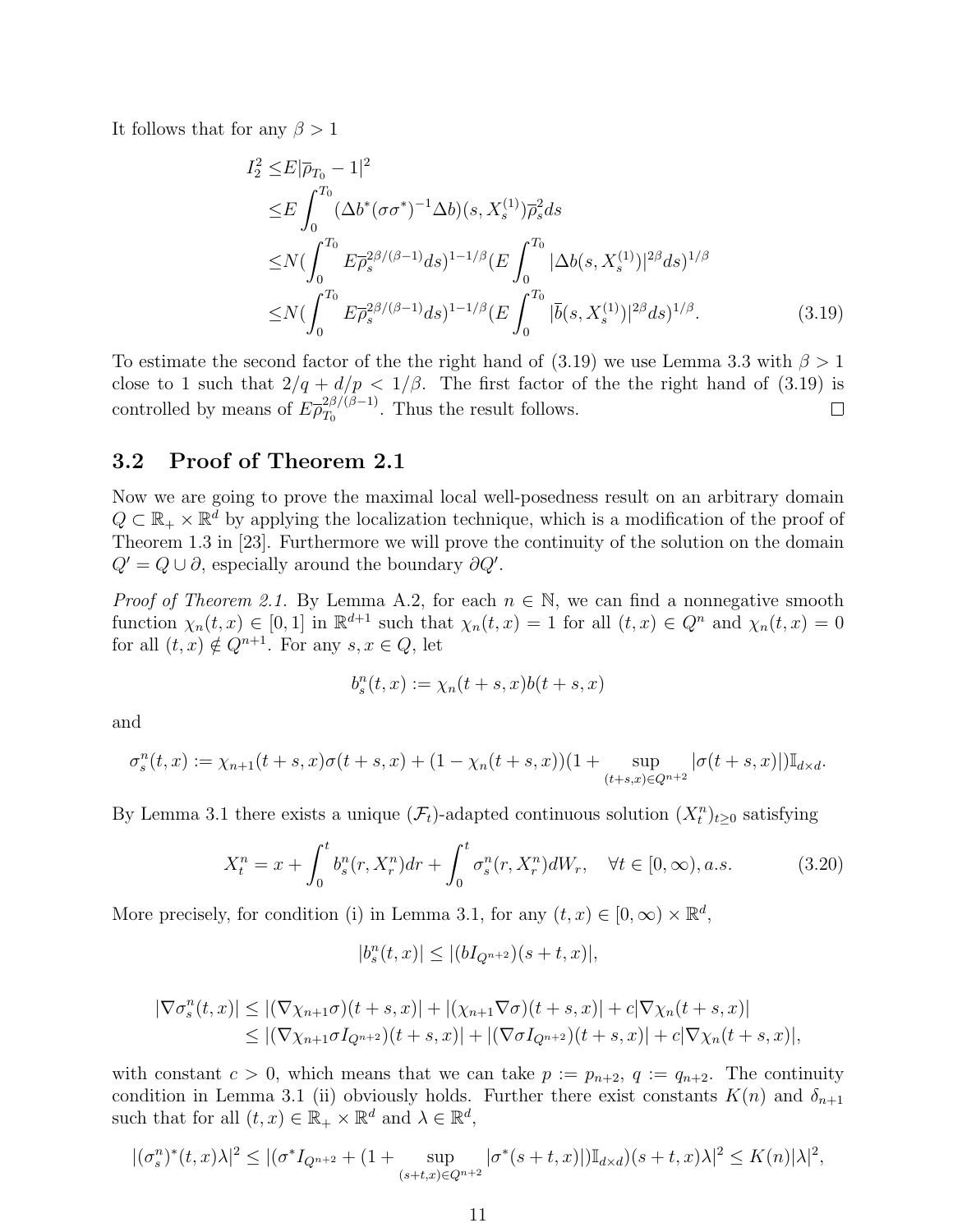and

$$
\begin{aligned} |(\sigma_s^n)^*(t,x)\lambda|^2 &\ge |(\sigma^* I_{Q^{n+1}} + I_{(Q^{n+1})^c \cap Q^{n+2}} \\ &+ I_{(Q^{n+2})^c} (1 + \sup_{(s+t,x)\in Q^{n+2}} |\sigma^*(s+t,x)|) I_{d\times d}) (s+t,x)\lambda|^2 \\ &\ge (\delta_{n+1}\wedge 1)|\lambda|^2. \end{aligned}
$$

Thus equation (3.20) satisfies conditions (i) and (ii) in Lemma 3.1. For  $n \geq k$ , define

$$
\tau_{n,k} := \inf \{ t \ge 0 : z_t^n := (s + t, X_t^n) \notin Q^k \},
$$

then it is easy to see that  $X_t^n$ ,  $X_t^k$ ,  $t \geq 0$ , satisfy

$$
X_{t \wedge \tau_{n,k}} = x + \int_0^{t \wedge \tau_{n,k}} b_s^k(r, X_r) dr + \int_0^{t \wedge \tau_{n,k}} \sigma_s^k(r, X_r) dW_r, \quad a.s..
$$

By the local uniqueness of the solution in Lemma 3.1, we have

$$
P\left\{\omega: X_t^n(\omega) = X_t^k(\omega), \forall t \in [0, \tau_{n,k}(\omega))\right\} = 1,
$$

which implies  $\tau_{k,k} \leq \tau_{n,k} \leq \tau_{n,n}$  a.s.. Thus if we take  $\xi_k := \tau_{k,k}$ , then  $\xi_k$  is an increasing sequence of stopping times, and

$$
P\left\{\omega: X_t^n(\omega) = X_t^k(\omega), \forall t \in [0, \xi_k(\omega))\right\} = 1.
$$

Now for each  $k \in \mathbb{N}$ , the definitions

$$
X_t(\omega) := X_t^k(\omega) \text{ for } t < \xi_k, \quad \xi := \lim_{k \to \infty} \xi_k,
$$

and

$$
z_t = (s+t, X_t), \quad t < \xi, \quad z_t = \partial, \quad \xi \le t < \infty,
$$
\n
$$
(3.21)
$$

make sense almost surely. We may throw the set of  $\omega$  where the above definitions do not make sense and work only on the remaining part of  $\Omega$ . Then  $(X_t)_{t>0}$  satisfies the SDE (2.1) and  $\xi$  is the related explosion time.

The last thing is to prove that  $(z_t)_{t\geq0}$  from (3.21) is continuous on  $Q'$ . Since  $z_t$  coincides with  $(t, X_t^n)$  before  $\xi_n$ , the continuity of  $z_t$  before  $\xi_n$  follows from the continuity of  $(t, X_t^n)$ , which can be obtained by Lemma 3.1. So we only need to show that  $z_t$  is left continuous at  $\xi$  *a.s.*. The argument essentially follows from [7].

We first show that  $(z_t)_{t\geq 0}$  has strong Markov property. We use  $P_{s,x}^n$  to denote the distribution of process  $(z_t^n)_{t\geq 0} = (z_t^n(s,x))_{t\geq 0} := (s+t, X_t^n(s,(0,x)))_{t\geq 0}$  on  $\mathcal{C}([0,\infty), \mathbb{R}^{d+1}),$ where  $(X_t^n(s, (0, x)))_{t\geq0}$  means the solution  $(X_t^n)_{t\geq0}$  to  $(3.20)$  defined above with initial point  $(0, x) \in \mathbb{R}^{d+1}$ .  $E_{s,x}^n$  denotes the expectation corresponding to  $P_{s,x}^n$ . The following argument is based on Proposition 4.3.3 of [10].

Define the space  $\mathbb{W}_0 := \{ w \in C(\mathbb{R}_+, \mathbb{R}^d) | w(0) = 0 \}$  equipped with the supremum norm and Borel  $\sigma$ -algebra  $\mathcal{B}(\mathbb{W}_0)$ , the class  $\mathcal{E}$  collects all the maps  $F : \mathbb{R}^d \times \mathbb{W}_0 \to \mathcal{C}(\mathbb{R}_+, \mathbb{R}^d)$ such that for every probability measure  $\mu$  on  $(\mathbb{R}^d, \mathcal{B}(\mathbb{R}^d))$  there exists a  $\overline{\mathcal{B}(\mathbb{R}^d) \times \mathcal{B}(\mathbb{W}_0)}^{\mu \times P^W}$  $/\mathcal{B}(\mathcal{C}(\mathbb{R}_+,\mathbb{R}^d))$  measurable map  $F_\mu:\mathbb{R}^d\times\mathbb{W}_0\to\mathcal{C}(\mathbb{R}_+,\mathbb{R}^d)$  such that for  $\mu$ -a.e.  $x\in\mathbb{R}^d$  we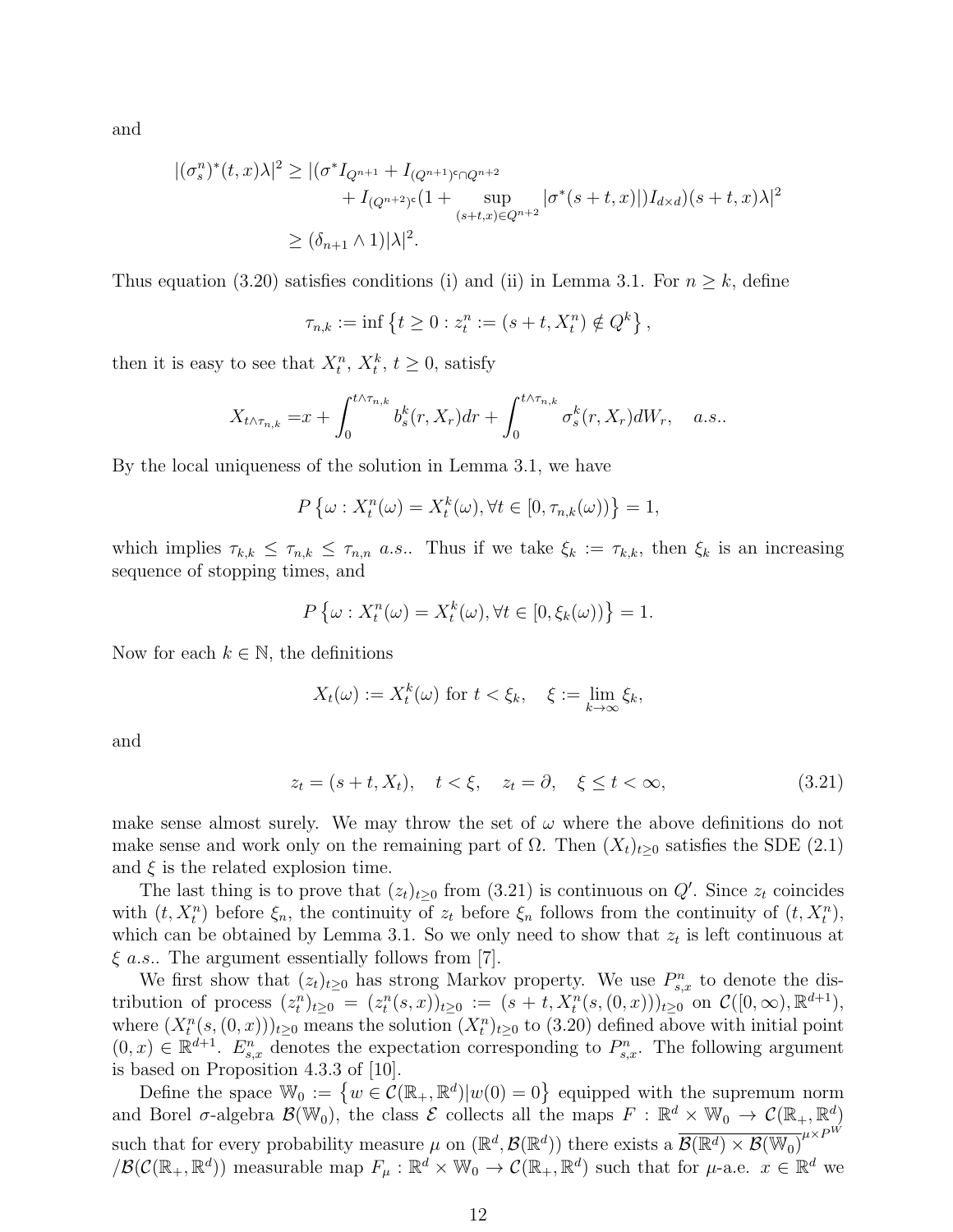have  $F(x, w) = F_{\mu}(x, w)$  for  $P^W$ -a.e.  $w \in \mathbb{W}_0$ . Here  $\overline{\mathcal{B}(\mathbb{R}^d) \times \mathcal{B}(\mathbb{W}_0)}^{\mu \times P^W}$ means the completion of  $\mathcal{B}(\mathbb{R}^d) \times \mathcal{B}(\mathbb{W}_0)$  with respect to  $\mu \times P^W$ , and  $P^W$  denotes the distribution of the standard d-dimensional Wiener process  $(W_t)_{t>0}$  on  $(\mathbb{W}_0, \mathcal{B}(\mathbb{W}_0))$ . For each  $n \in \mathbb{N}$ , since we already have the pathwise uniqueness and existence of strong solution  $(X_t^n)_{t\geq 0}$  to (3.20), by applying Theorem E.8 in [10], we obtain that there exists a map  $F \in \mathcal{E}$  such that for  $u \leq t$  we have  $X_t^n(s, (0, x))(\omega) = F_{P \circ (X_u^n(s, (0, x)))^{-1}}(X_u^n(s, (0, x))(\omega), (W - W_u)(\omega))(t)$  for P-a.e.  $\omega \in \Omega$ . Then for every bounded measurable function h defined on  $\mathbb{R}^d$  and all  $u, t \in [0, \infty)$  with  $u \leq t$ we have for P-a.e.  $\omega \in \Omega$ 

$$
E[h(X_t^n(s,(0,x)))|\mathcal{F}_u](\omega) = E[h(F_{P\circ(X_u^n(s,(0,x)))^{-1}}(X_u^n(s,(0,x))(\omega),W-W_u)(t))]
$$
  
\n
$$
= E[h(F_{\delta_{X_u^n(s,(0,x))(\omega)}}(X_u^n(s,(0,x))(\omega),W-W_u)(t))]
$$
  
\n
$$
= E[h(X_t^n(s,(u,X_u^n(s,(0,x))))(\omega))], \qquad (3.22)
$$

which shows the Markov property of the process  $(X_t^n)_{t\geq 0}$ . Here  $X_t^n(s,(u,X_u^n(s,(0,x))))$  means the solution  $(X_t^n)_{t\geq 0}$  to  $(3.20)$  with starting point  $(u, X_u^n(s, (0, x))) \in \mathbb{R}^{d+1}$ . Combining with the Feller property of  $(X_t^n)_{t\geq 0}$  yielding from the second statement of Lemma 3.1 and well known results about Markov processes (see e.g. [1, Theorem 16.21]), we get that  $(X_t^n)_{t\geq 0}$  is a strong Markov process.

Now we are going to prove that  $(z_t^n)_{t\geq 0}$  is a strong Markov process. Observing that for  $u \geq 0$ ,  $(\hat{W}_t)_{t \geq 0} := (W_{t+u} - W_u)_{t \geq 0}$  is still a Brownian motion. For any  $(s, x) \in Q$ , and for any Borel bounded function f on  $\mathbb{R}^{d+1}$ , by (3.22), we have for any  $u, t \geq 0$ , P-a.e.

$$
X_{t+u}^{n}(s,(u, X_{u}^{n}(s,(0,x))))
$$
  
=  $X_{u}^{n}(s,(0,x)) + \int_{u}^{u+t} \sigma_{s}^{n}(r, X_{r}^{n}(s,(0,x)))d(W_{r} - W_{u})$   
+  $\int_{u}^{u+t} b_{s}^{n}(r, X_{r}^{n}(s,(0,x)))dr$   
=  $X_{u}^{n}(s,(0,x)) + \int_{0}^{t} \sigma_{s}^{n}(r+u, X_{u+r}^{n}(s,(0,x)))d\hat{W}_{r}$   
+  $\int_{0}^{t} b_{s}^{n}(r+u, X_{r+u}^{n}(s,(0,x)))dr,$ 

and

$$
X_t^n(s+u, (0, X_u^n(s, (0, x))))
$$
  
=  $X_u^n(s, (0, x)) + \int_0^t \sigma_s^n(u+r, X_r^n(u+s, (0, X_u^n(s, (0, x)))))d\hat{W}_r$   
+  $\int_0^t b_s^n(u+r, X_r^n(u+s, (0, X_u^n(s, (0, x)))))dr$   
=  $X_u^n(s, (0, x)) + \int_0^t \sigma_{s+u}^n(r, X_r^n(u+s, (0, X_u^n(s, (0, x)))))d\hat{W}_r$   
+  $\int_0^t b_{s+u}^n(r, X_r^n(u+s, (0, X_u^n(s, (0, x)))))dr.$ 

Since  $\sigma_s^n(u+r,\cdot) = \sigma_{s+u}^n(r,\cdot)$ , and  $b_s^n(u+r,\cdot) = b_{s+u}^n(r,\cdot)$ , by the pathwise uniqueness of the the following equation

$$
dX_t = \sigma_{s+u}^n(t, X_t) d\hat{W}_t + b_{s+u}^n(t, X_t) dt, \quad X_0 = X_u^n(s, (0, x)),
$$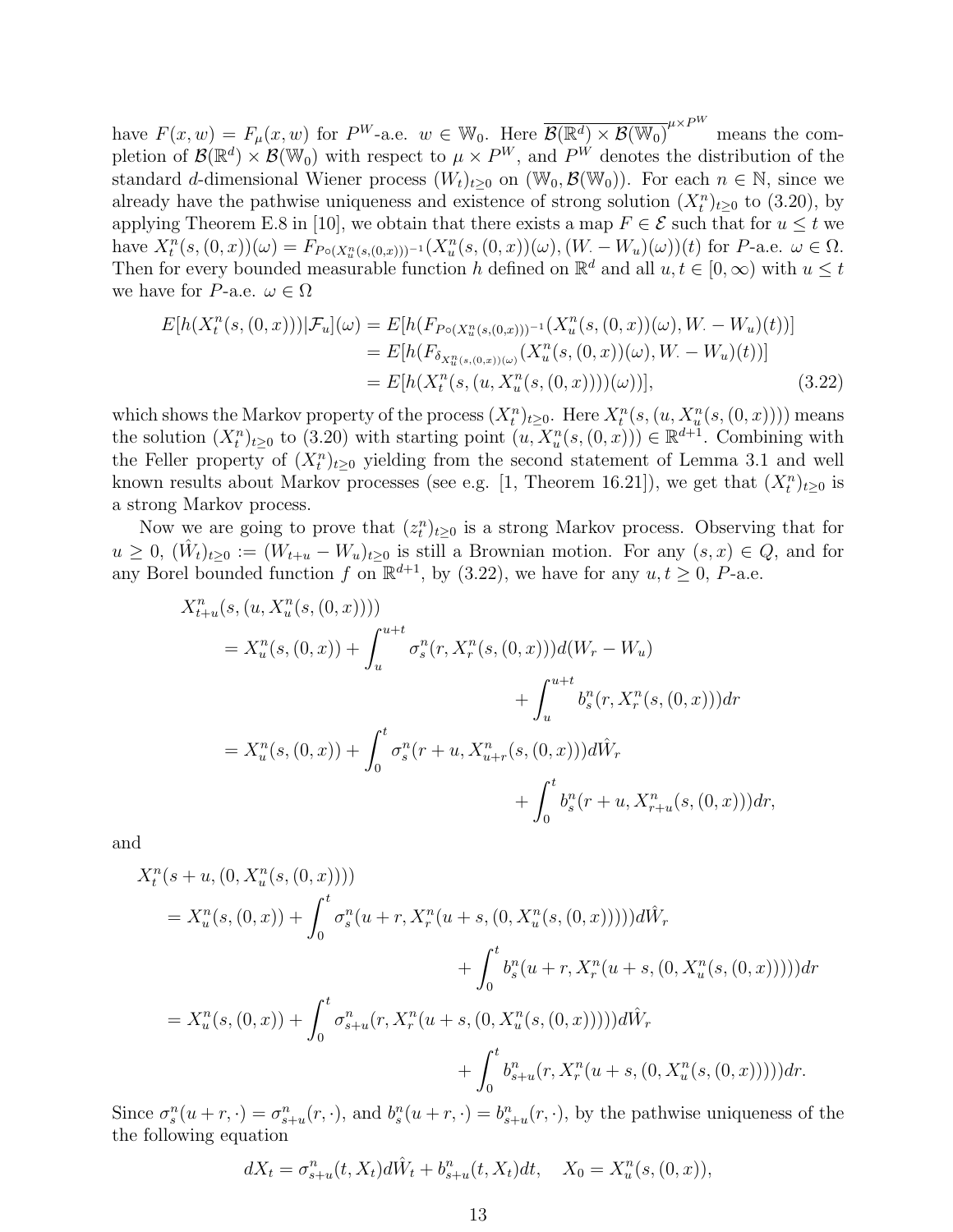we have for arbitrary Borel bounded function h on  $\mathbb{R}^d$ ,  $Eh(X_{t+u}^n(s,(u,X_u^n(s,(0,x))))$  =  $Eh(X_t^n(s+u, (0, X_u^n(s, (0, x))))).$  Hence for arbitrary Borel bounded function f on  $\mathbb{R}^{d+1}$  and for  $P - a.e. \omega \in \Omega$ ,

$$
E[f(z_{t+u}^n(s,x))|\mathcal{F}_u](\omega) = E[f(s+t+u, X_{t+u}^n(s,(0,x)))|\mathcal{F}_u](\omega)
$$
  
\n
$$
= E[f(s+t+u, X_{t+u}^n(s,(u, X_u^n(s,(0,x))))(\omega))]
$$
  
\n
$$
= E[f(s+t+u, X_t^n(s+u,(0, X_u^n(s,(0,x))))(\omega))]
$$
  
\n
$$
= E_{z_u^n(s,x)(\omega)}^n f(z_t^n).
$$

So  $(z_t^n)_{t\geq 0}$  is a Markov process. Furthermore, for any  $(s, x) \in Q$ , by applying Ito's formula to process  $X_r^n(s, (0, x))$ , we get that  $u_s^n(t, x) = Eh(X_t^n(s, (0, x)))$  is the solution to the following equation

$$
\begin{cases}\nD_r u_s^n(r, x) = \frac{1}{2} \sum_{i,j=1}^d a_{s,ij}^n(r, x) \partial_i \partial_j u_s^n(r, x) + b_s^n(r, x) \cdot \nabla u_s^n(r, x) \text{ on } (0, \infty) \times \mathbb{R}^d, \\
u_s^n(0, x) = h(x),\n\end{cases} \tag{3.23}
$$

with  $(a_{s,ij}^n)_{1\leq i,j\leq d}=\sigma_s^n\cdot (\sigma_s^n)^*$ , and Borel bounded continuous function h defined on  $\mathbb{R}^d$ . Let  $u^{n}(t, x)$  be the solution to the following equation

$$
\begin{cases}\nD_r u^n(r,x) = \frac{1}{2} \sum_{i,j=1}^d a_{ij}^n(r,x) \partial_i \partial_j u^n(r,x) + b^n(r,x) \cdot \nabla u^n(r,x) \text{ on } (s,\infty) \times \mathbb{R}^d, \\
u^n(s,x) = h(x),\n\end{cases}
$$
\n(3.24)

with  $(a_{ij}^n)_{1\leq i,j\leq d} = \sigma^n \cdot (\sigma^n)^*$ , and  $\sigma^n$  and  $b^n$  are defined as following

$$
b^{n}(r, x) := b_{0}^{n}(r, x), \quad \sigma^{n}(r, x) := \sigma_{0}^{n}(r, x).
$$

Then it is easy to see that  $u^n(s + t, x)$  also satisfies (3.23), which by using uniqueness of solution to (3.23) implies  $u_s^n(t, x) = u^n(s + t, x) = Eh(X_t^n(s, (0, x)))$ . By Remark 10.4 [7] (or see Theorem 3.1 [19]), we know that the unique solution  $u^{n}(t, x)$  to the above equation (3.24) is continuous on  $(t, x) \in [s, \infty) \times \mathbb{R}^d$ , which yields the continuity of  $Eh(X_t^n(s, (0, x)))$  with respect to  $(s, x) \in [0, \infty) \times \mathbb{R}^d$  for any  $t \in [0, \infty)$ . Then the second statement of Lemma 3.1 and dominated convergence theorem imply that for any Borel bounded continuous function g on  $\mathbb{R}^{d+1}$ , and for any  $(s, x) \in [0, \infty) \times \mathbb{R}^d$ 

$$
\lim_{(u,y)\to(s,x)} E_{u,y}^n g(z_t^n) = \lim_{(u,y)\to(s,x)} E g(u+t, X_t^n(u,(0,y)))
$$
\n
$$
= \lim_{(u,y)\to(s,x)} \left( E g(u+t, X_t^n(u,(0,y))) - E g(u+t, X_t^n(u,(0,x))) \right)
$$
\n
$$
+ \lim_{(u,y)\to(s,x)} \left( E g(u+t, X_t^n(u,(0,x))) - E g(s+t, X_t^n(u,(0,x))) \right)
$$
\n
$$
+ \lim_{(u,y)\to(s,x)} E g(s+t, X_t^n(u,(0,x)))
$$
\n
$$
\leq \lim_{(u,y)\to(s,x)} C_t \|g(u+t, \cdot)\|_{\infty} |x-y| + E g(s+t, X_t^n(s,(0,x)))
$$
\n
$$
= E g(t+s, X_t^n(s,(0,x))) = E_{s,x}^n g(z_t^n).
$$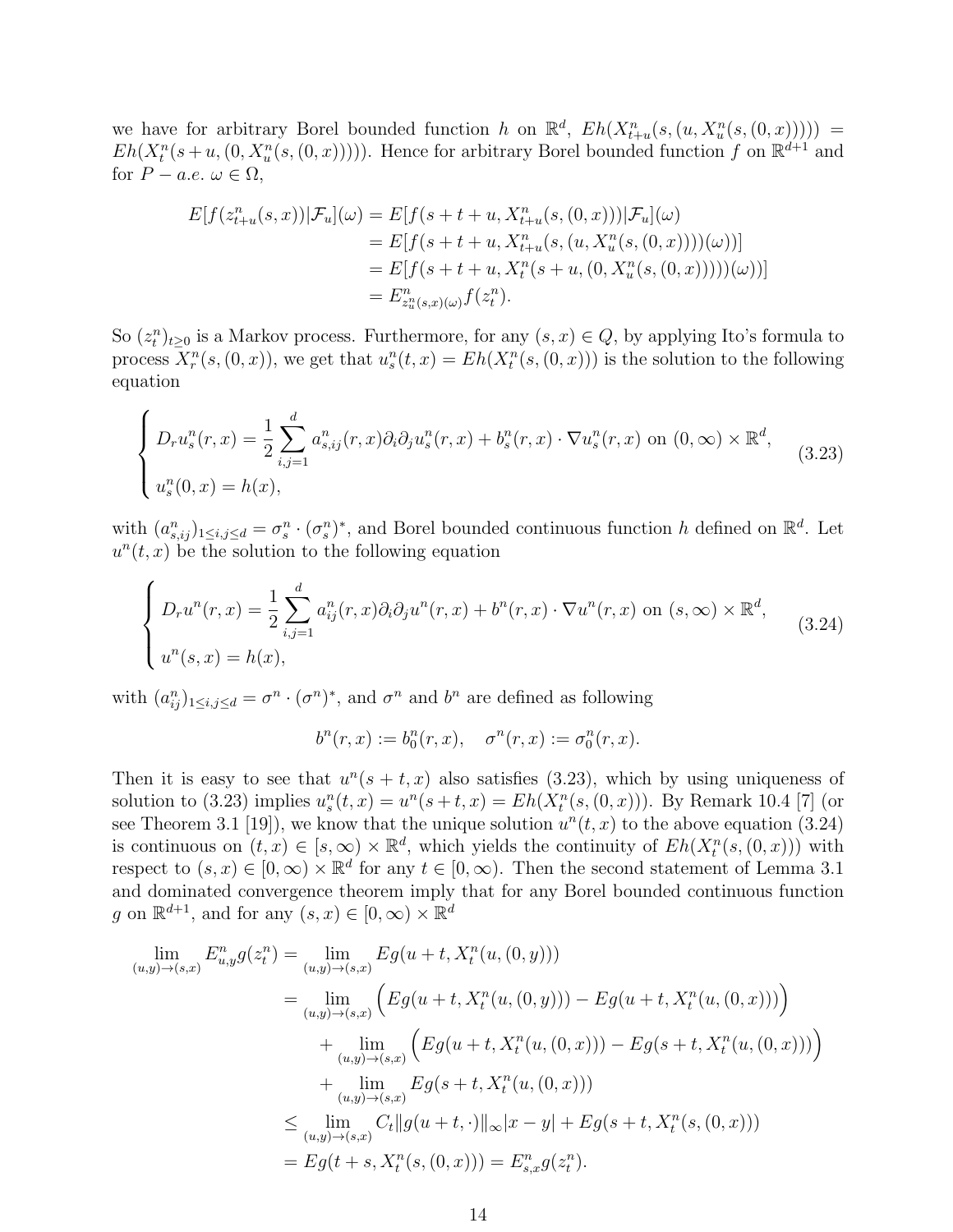It shows that  $(z_t^n)_{t\geq 0}$  also has Feller property, hence  $(z_t^n)_{t\geq 0}$  is a strong Markov process. Then for any  $(s, x) \in Q$ , for any  $(\mathcal{F}_t)$ -adapted stopping time  $\eta$  and for any Borel bounded function f on  $\mathbb{R}^{d+1}$ ,

$$
E_{s,x}f(z_{\eta+t}) = f(\partial) + E_{s,x}(f(z_{\eta+t}) - f(\partial))I_{\xi > \eta+t}.
$$
\n(3.25)

Since

$$
E_{s,x}f(z_{\eta+t})I_{\xi>\eta+t} = \lim_{n\to\infty} E_{s,x}f(z_{\eta+t})I_{\xi_n\geq \eta+t}
$$
  
= 
$$
\lim_{n\to\infty} E_{s,x}^n f(z_{\eta+t}^n)I_{\xi_n\geq \eta+t}I_{\xi_n\geq \eta}
$$
  
= 
$$
\lim_{n\to\infty} E_{s,x}^n f(\eta+t, X_{\eta+t}^n)I_{\xi_n\geq \eta+t}I_{\xi_n\geq \eta},
$$

and  $\{\xi_n \geq \eta\} \subset \mathcal{F}_\eta$ , by the strong Markov property of  $(z_t^n)_{t \geq 0}$ , we get

$$
\lim_{n \to \infty} E_{s,x}^n I_{\xi_n \ge \eta} E_{(\eta, X_\eta^n)}^n f(t, X_t^n) I_{\xi_n \ge \eta} = \lim_{n \to \infty} E_{s,x}^n I_{\xi_n \ge \eta} E_{z_\eta^n}^n f(z_t^n) I_{\xi_n \ge \eta}
$$
\n
$$
= E_{s,x} I_{\xi > \eta} E_{(\eta, X_\eta)} f(t, X_t) I_{\xi > \eta}.
$$
\n
$$
= E_{s,x} I_{\xi > \eta} E_{z_\eta} f(z_t) I_{\xi > \eta}
$$

Then (3.25) yields

$$
E_{s,x}f(z_{\eta+t}) = E_{s,x}E_{z_{\eta}}f(z_t).
$$
\n(3.26)

We can find that (3.26) also holds if we replace  $(s, x)$  with  $\partial$ . Hence we get the strong Markov property of the process  $(z_t)_{t\geq0}$ .

In the following we will prove another two auxiliary lemmas in order to show that our solution does not bounce back deep into the interior of Q from near  $\partial Q$  too often on any finite interval of time, which is crucial for us to prove the desired continuity. By shifting the origin in  $\mathbb{R}^{d+1}$ , without losing generality, we assume  $(s, x) = (0, 0)$ .

**Lemma 3.5.** For arbitrary  $n \geq 0$ , define  $\nu_0 = 0$ ,

$$
\mu_k = \inf \{ t \ge \nu_k : (t, X_t) \notin Q^{n+1} \}, \quad \nu_{k+1} = \inf \{ t \ge \mu_k : (t, X_t) \in \overline{Q^n} \}.
$$
\n(3.27)

Then for any  $S \in (0,\infty)$  there exists a constant N, depending only on d, p, q, S,  $||bI_{Q^{n+1}}||_{\mathbb{L}_p^q}$ ,  $\sup_{(t,x)\in Q^{n+1}} |\sigma(t,x)|$ , and the diameter of  $Q^{n+1}$ , such that

$$
\sum_{k=0}^{\infty} (E|X_{S\wedge\mu_k} - X_{S\wedge\nu_k}|^2)^2 \le N, \quad \sum_{k=0}^{\infty} (E|S\wedge\mu_k - S\wedge\nu_k|^2)^2 \le S^4.
$$

*Proof.* We have  $E|X_{S \wedge \mu_k} - X_{S \wedge \nu_k}|^2 \leq 2I_k + 2J_k$ , where

$$
I_k := E \big| \int_{S \wedge \nu_k}^{S \wedge \mu_k} \sigma(s, X_s) dW_s \big|^2, \quad J_k := E \big| \int_{S \wedge \nu_k}^{S \wedge \mu_k} b(s, X_s) ds \big|^2.
$$

Observe that on the set  $\{S \wedge \nu_k S \wedge \mu_k\}$  we have  $S \wedge \nu_k = \nu_k$  and  $(\nu_k, X_{\nu_k}) \in \overline{Q^n} \subset Q^{n+1}$ . Furthermore,  $(t, X_t) \in Q^{n+1}$  for  $S \wedge \nu_k < t < S \wedge \mu_k$ , and we have

$$
E|\int_{S\wedge\nu_k}^{S\wedge\mu_k}\sigma(s,X_s)dW_s|^2\leq \sum_{i,j=1}^d E|\int_{S\wedge\nu_k}^{S\wedge\mu_k}\sigma_{ij}^2(s,X_s)ds|\leq Cd^2E|S\wedge\mu_k-S\wedge\nu_k|,
$$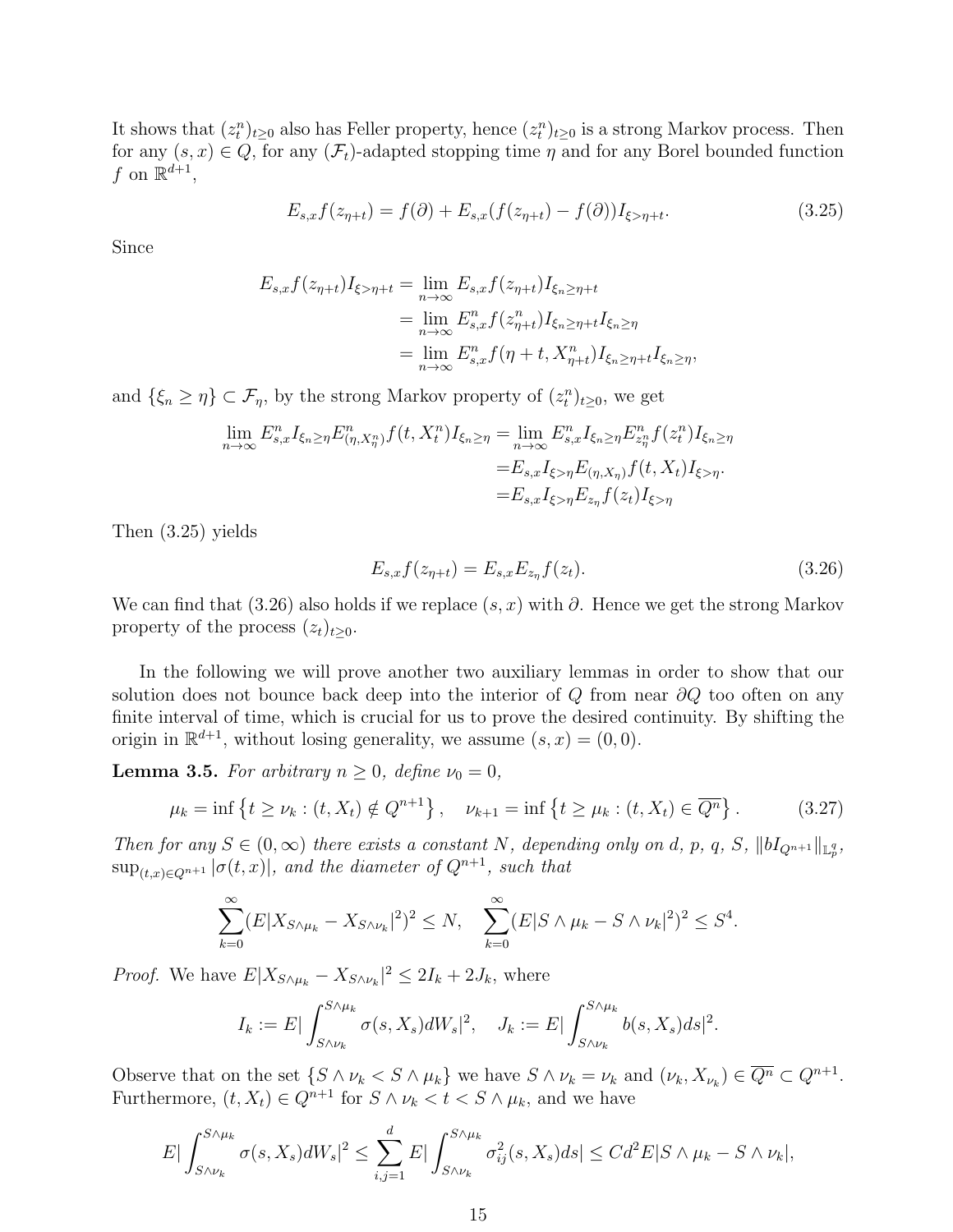$$
I_k^2 \leq C d^4 E |S \wedge \mu_k - S \wedge \nu_k|^2 =: C d^4 \bar{I}_k \leq C d^4 SE |S \wedge \mu_k - S \wedge \nu_k|,
$$
  

$$
\sum_{k=0}^{\infty} (E | \int_{S \wedge \nu_k}^{S \wedge \mu_k} \sigma(s, X_s) dW_s |^2)^2 \leq C d^4 S^2, \quad \sum_{k=0}^{\infty} (\bar{I}_k)^2 \leq (\sum_{k=0}^{\infty} \bar{I}_k)^2 \leq S^4.
$$

Moreover, by Hölder's inequality we have

$$
J_k \leq E|S \wedge \mu_k - S \wedge \nu_k| \int_{S \wedge \nu_k}^{S \wedge \mu_k} |b(s, X_s)|^2 ds, \quad J_k^2 \leq \bar{I}_k \bar{J}_k,
$$

where

$$
\bar{J}_k := E\left(\int_{S\wedge\nu_k}^{S\wedge\mu_k} |b(s,X_s)|^2 ds\right)^2.
$$

Let  $\tau_n := \inf \{t \geq 0 : z_t \notin Q^n\}$ . By the strong Markov property of  $(z_t)_{t>0}$ , it follows that

$$
\bar{J}_k \le \sup_{(s,x)\in Q^{n+1}} E_{s,x} (\int_0^{S\wedge\tau_{n+1}} |b(s+t,X_t)|^2 dt)^2 = \sup_{(s,x)\in Q^{n+1}} E_{s,x} (\int_0^S |bI_{Q^{n+1}}(s+t,X_t)|^2 dt)^2,
$$
\n(3.28)

Since for  $t \leq \tau_{n+1}$ ,  $X_t = X_t^{n+1}$ , we see that the second right part of (3.28) will not change if we change arbitrarily b outside of  $Q^{n+1}$  only preserving the property that new b belongs to  $\mathbb{L}_p^q$ . We choose to let b be zero outside of  $Q^{n+1}$  and then get the desired estimate from (3.8). The lemma is proved.

Following the same argument in [7, Corollary 4.3] and use Lemma 3.5 we get the following result. In order to reduce duplicate, the proof is omitted.

 $\Box$ 

**Lemma 3.6.** We say that on the time interval  $[\nu_k, \mu_k]$  the trajectory  $(t, X_t)_{t\geq0}$  makes a run from  $\overline{Q^n}$  to  $(Q^{n+1})^{\mathsf{c}}$  provided that  $\mu_k<\infty$ . Denote by  $\nu(S)$  the number of runs which  $(t,X_t)_{t\geq 0}$ makes from  $\overline{Q^n}$  to  $(Q^{n+1})^c$  before time S. Then for any  $\alpha \in [0,1/2)$ ,  $E\nu^{\alpha}(S)$  is dominated by a constant N, which depends only on  $\alpha$ , d, p, q, S,  $||bI_{Q^{n+1}}||_{\mathbb{L}_p^q}$ ,  $\sup_{(t,x)\in Q^{n+1}} |\sigma(t,x)|$ , the diameter of  $Q^{n+1}$ , and the distance between the boundaries of  $Q^n$  and  $\hat{Q}^{n+1}$ .

Now we go back to prove that  $z_t$  is left continuous at  $\xi$  *a.s.*. We denote  $\nu_k(S)$  the number of runs of  $z_t$  from  $\overline{Q^k}$  to  $(Q^{k+1})^c$  before  $S \wedge \xi$ . For  $n > k+1$  obviously,  $\nu_k(S \wedge \xi_n)$  is also the number of runs that  $(t, X_t^n)_{t \geq 0}$  makes from  $\overline{Q^k}$  to  $(Q^{k+1})^c$  before  $S \wedge \xi_n$ , since  $(t, X_t)$  coincides with  $(t, X_t^n)$  before  $\xi_n$ .  $\nu_k(S \wedge \xi_n)$  increase if we increase the time interval to S. By Lemma 3.6  $Ev_k^{1/4}(S \wedge \xi_n)$  is bounded by a constant independent of n. By Fatou's Lemma  $Ev_k^{1/4}(S \wedge \xi)$ is finite. In particular, on the set  $\{\omega : \xi(\omega) < \infty\}$  a.s. we have  $\nu_k(\xi) < \infty$ . The latter also holds on the set  $\{\omega : \xi(\omega) = \infty\}$  because  $z_t$  is continuous on  $[0, \xi)$  and  $Q^k$  is bounded. Thus  $\nu_k(\xi) < \infty$  a.s. for any k. Since  $(\xi^n, X_{\xi^n}^n) \in \partial Q^n$  we conclude that a.s. there can exist only finitely many n such that  $z_t$  visits  $\overline{Q^k}$  after exiting from  $Q^n$ . This is the same as to say that  $z_t \to \partial$  as  $t \uparrow \xi$  a.s..

About the uniqueness, if there is another continuous  $(\mathcal{F}_t)$ -adapted  $Q'$ -valued solution  $(z'_t)_{t\geq 0} = (s+t, X'_t)_{t\geq 0}$  to the SDE (2.1) with explosion time  $\xi'$ , and for  $t < \xi'$  it is Q-valued. Then for any  $n \geq 1$ 

$$
\tau^{n}(X') := \inf \{ t \ge 0 : (s + t, X'_{t}) \notin Q^{n} \} < \xi'
$$
\n(3.29)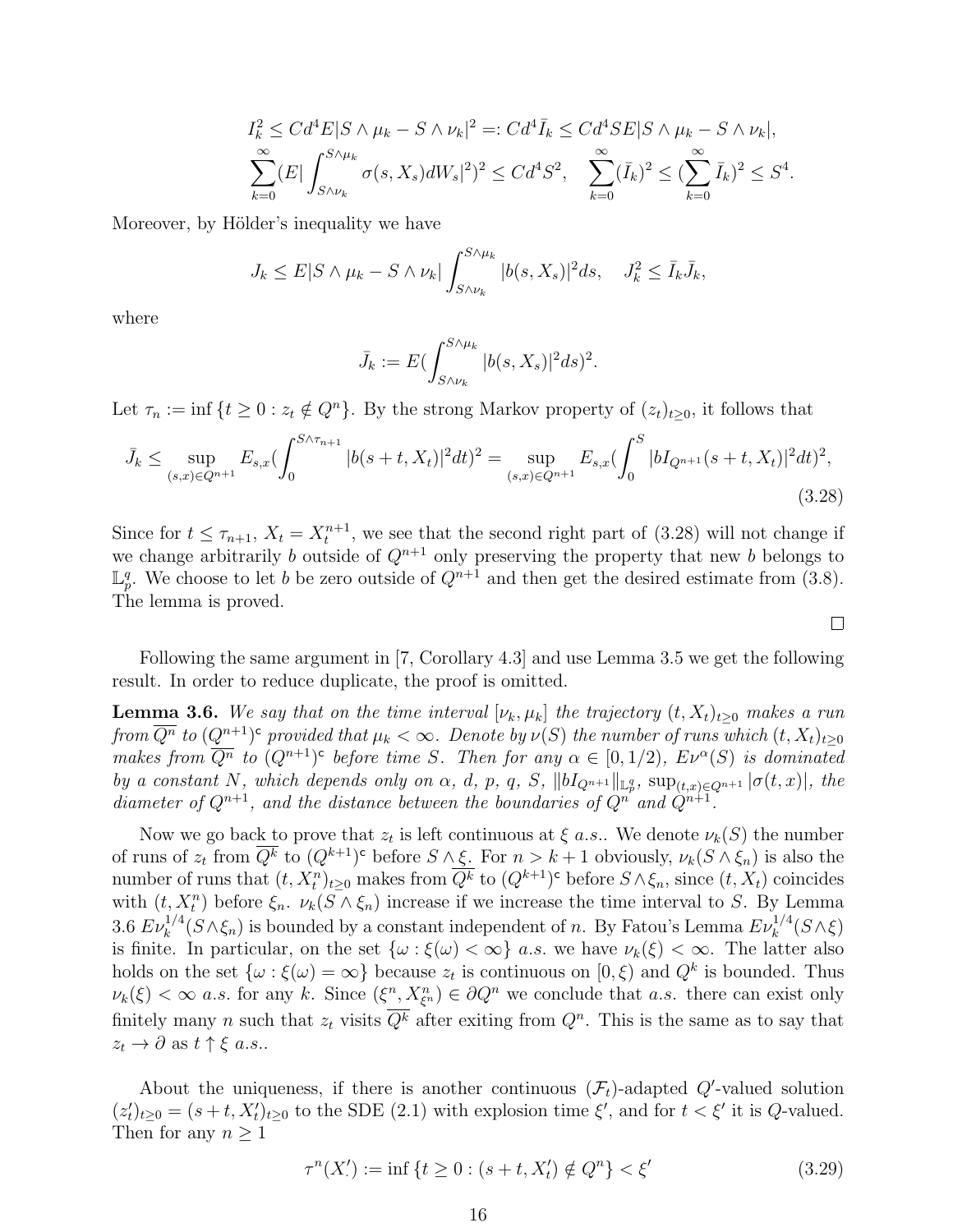and

$$
\bar{\xi} := \lim_{n \to \infty} \tau^n(X') = \xi' \quad a.s.. \tag{3.30}
$$

Precisely  $\bar{\xi} \leq \xi'$  by (3.29). On the other hand, on the set where  $\bar{\xi} < \xi'$ , we have  $z'_{\bar{\xi}} \in Q$ since  $\bar{\xi} < \xi'$ , we also have  $z'_{\bar{\xi}} = \partial$  since  $z'_{\bar{\xi}}$  is the limit of points getting outside of any  $Q^n$ . Observe that before  $\tau^{n}(X')$ ,  $X'_{t}$  also satisfies the SDE (3.20), by the local strong uniqueness of equation (3.20) proved by Lemma 3.1, we get  $X_t^n = X_t'$  for  $t \leq \tau^n(X_t')$ , so  $\tau^n(X_t') = \tau_{n,n}$ . And by (3.30) we see that

$$
\xi' = \bar{\xi} = \lim_{n \to \infty} \tau^n(X') = \lim_{n \to \infty} \tau_{n,n} = \xi \quad a.s.,
$$

which implies that for  $t \leq \xi = \xi'$ , and  $z'_t$  coincides with  $z_t$  from our above construction (3.21).  $\Box$ 

# 4 Preparations of the proof of Theorem 2.4

## 4.1 Probabilistic representation of solutions to parabolic partial differential equations

In this subsection, we give a probabilistic representation of the solution to the following backward parabolic partial differential equation with a potential term  $V(t, x) : [0, T] \times \mathbb{R}^d \to$ R,

$$
\begin{cases}\nD_t u(t,x) + \mathcal{L}u(t,x) + V(t,x)u(t,x) = 0, & 0 \le t \le T, \\
u(T,x) = f(x).\n\end{cases}
$$
\n(4.1)

Here  $T \in (0, \infty)$  and

$$
\mathcal{L}u(t,x) := \frac{1}{2} \sum_{i,j=1}^d a_{ij}(t,x) \frac{\partial^2 u}{\partial x_i \partial x_j}(t,x) + b(t,x) \cdot \nabla u(t,x), \quad u \in C_c^{\infty}(\mathbb{R}^{d+1}),
$$

where  $(a_{ij})_{1\leq i,j\leq d} = \sigma\sigma^*$ . We first give the assumptions which make the representation formula hold.

**Assumption 3.** (i) For all  $1 \leq i, j \leq d$ ,  $\sigma_{ij} \in C([0, T] \times \mathbb{R}^d)$ , (ii) There exist positive constants K and  $\delta$  such that for all  $(t, x) \in [0, T] \times \mathbb{R}^d$ ,

$$
\delta |\lambda|^2 \le |\sigma^*(t, x)\lambda|^2 \le K|\lambda|^2, \quad \forall \lambda \in \mathbb{R}^d,
$$

(iii) b,  $V \in C_b([0, T] \times \mathbb{R}^d)$ , (iv) For all  $(t, x)$ ,  $(s, y) \in [0, T] \times \mathbb{R}^d$ , there exist constants  $C_1$ ,  $C_2$  and  $C_3$  such that

$$
|a_{ij}(t, x) - a_{ij}(s, y)| \le C_1(|x - y| \vee |t - s|^{1/2}),
$$
  
\n
$$
|b(t, x) - b(s, y)| \le C_2(|x - y| \vee |t - s|^{1/2}),
$$
  
\n
$$
|V(t, x) - V(s, y)| \le C_3(|x - y| \vee |t - s|^{1/2}).
$$

(*v*)  $f \in C_c^2(\mathbb{R}^d)$ .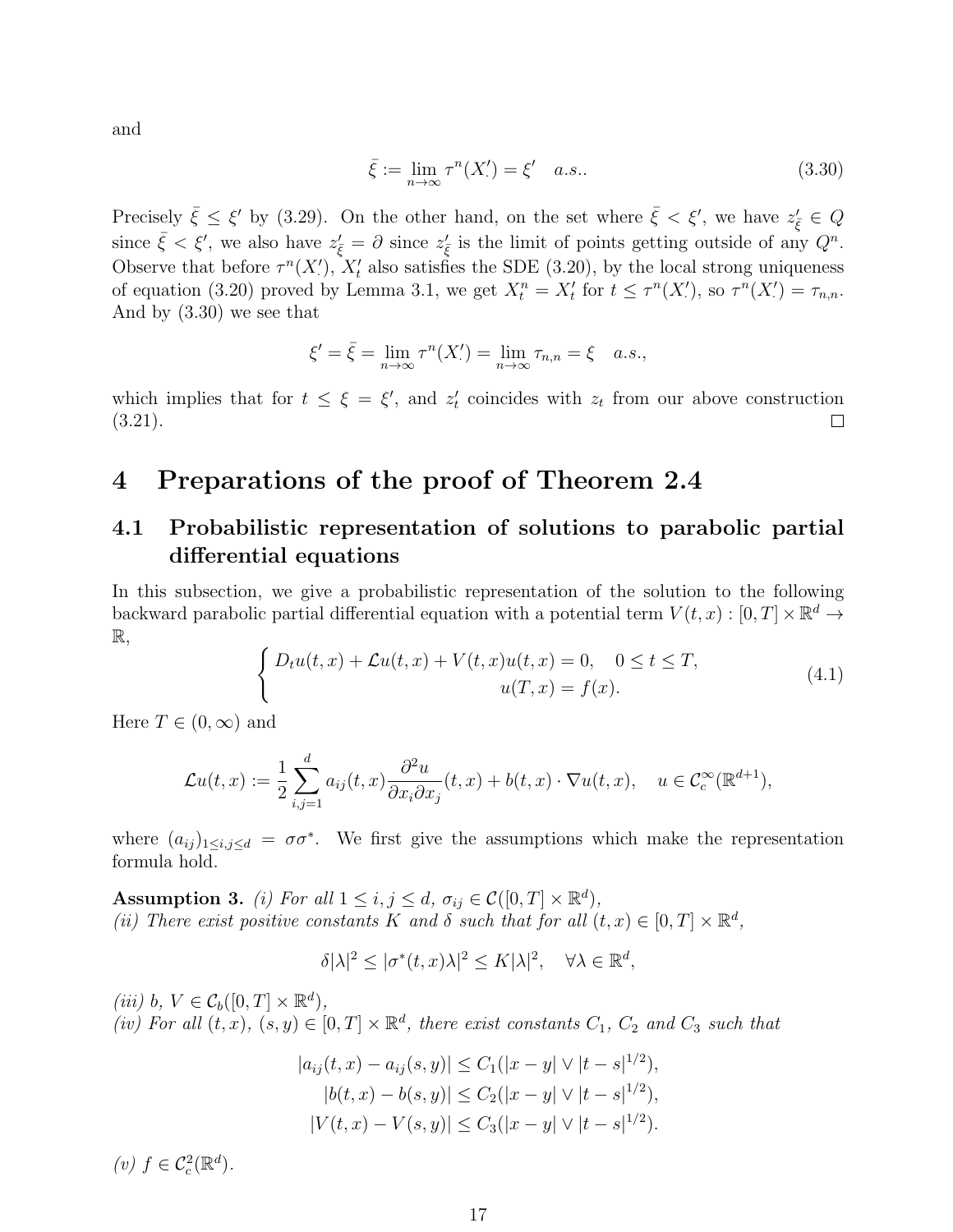**Theorem 4.1.** If Assumption 3 holds, then there exists a unique solution  $u(t, x)$  to the equation (4.1) and it can be represented by the following formula

$$
u(t,x) = E\Big[f(X(T,t,x))e^{\int_t^T V(u,X(u,t,x))du}\Big], \quad (t,x) \in [0,T] \times \mathbb{R}^d,
$$
 (4.2)

where  $X(T, t, x)$  is the solution to the SDE (1.1) with initial point  $(t, x) \in [0, T] \times \mathbb{R}^d$ . Furthermore, for  $t \in [0, T)$  we have

$$
u(t, \cdot), \quad D_t u(t, \cdot), \quad \nabla u(t, \cdot), \quad \nabla^2 u(t, \cdot) \in L^1(\mathbb{R}^d). \tag{4.3}
$$

Proof. On one hand by classical results of partial differential equation (see [8, Theorem 5.1]), we know that under our assumption there exists a unique solution  $u(t, x) \in C^{1,2}([0, T], \mathbb{R}^d)$ to the equation (4.1), which can be written in the form of a potential with kernel  $k$  (see [8,  $(14.2))$ :

$$
u(t,x) = \int_{\mathbb{R}^d} k(T, y; t, x) f(y) dy, \quad (t, x) \in [0, T] \times \mathbb{R}^d
$$

satisfying

$$
\lim_{t \to T} u(t, x) = \lim_{t \to T} \int_{\mathbb{R}^d} k(T, y; t, x) f(y) dy = f(x),
$$

and for  $s = 0, 1, 2$  there exists a constant C such that for  $0 \le t < T$  (see [8, (13.1)])

$$
\partial_x^s k(T, y; t, x) \le C(T - t)^{-\frac{d+s}{2}} \exp\left(-C\frac{|y - x|^2}{T - t}\right).
$$

Then for  $s = 0, 1, 2$ , for  $t \in [0, T)$  we have

$$
\int_{\mathbb{R}^d} |\partial_x^s u(t,x)| dx \leq \int_{\mathbb{R}^d} \int_{\mathbb{R}^d} |f(y)\partial_x^s k(T, y; t, x)| dy dx
$$

$$
\xrightarrow{F \underline{u} \underline{b} \underline{m}i} \int_{\mathbb{R}^d} |f(y)| \int_{\mathbb{R}^d} |\partial_x^s k(T, y; t, x)| dx dy
$$

$$
\leq C(T - t)^{-\frac{s}{2}} \int_{\mathbb{R}^d} |f(y)| dy < \infty,
$$

which implies that for  $t \in [0, T)$ ,

$$
u(t, \cdot), \quad \nabla u(t, \cdot), \quad \nabla^2 u(t, \cdot) \in L^1(\mathbb{R}^d). \tag{4.4}
$$

Since b is bounded, we get  $D_t u(t, \cdot) \in L^1(\mathbb{R}^d)$  following from the equation (4.1) and (4.4). On another hand, from our assumption we know that  $\sigma \sigma^*$  is uniformly elliptic,  $b(t, x)$  and  $\sigma_{ij}(t, x), 1 \leq i, j \leq d$  are bounded for  $(t, x) \in [0, T) \times \mathbb{R}^d$  and continuous in t and Lipschitz continuous in  $x$ , by a known result (eg. see [6, IV Theorem 2.2]) we get the existence and uniqueness of the global solution  $(X_t)_{t\geq 0}$  to the SDE (1.1). Then by [12, Theorem 8.2.1] we get that (4.2) solves the equation (4.1). Hence combining these two sides we get the desired result and also (4.3) holds.  $\Box$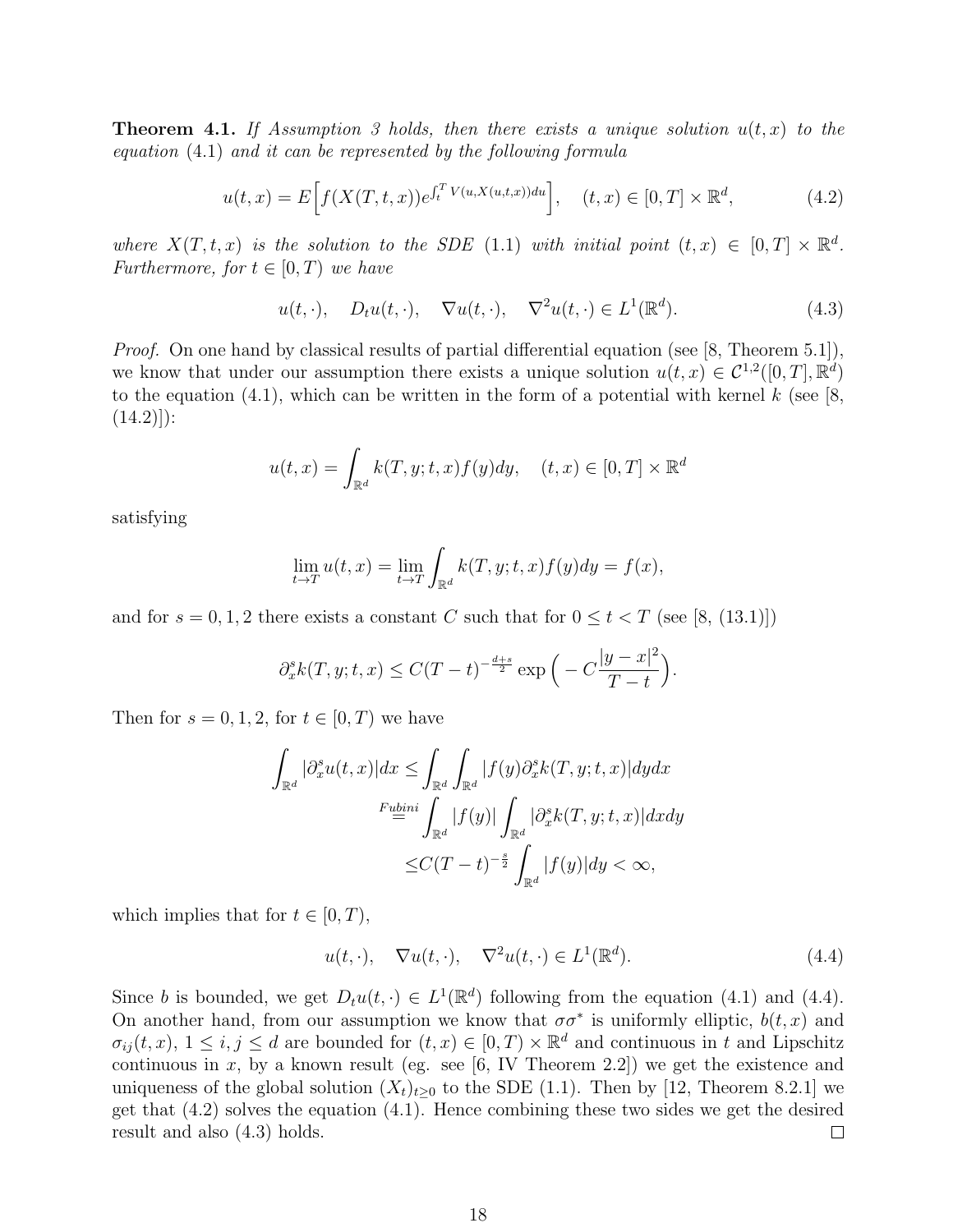#### 4.2 Some auxiliary proofs

In order to show that under certain conditions our solutions will not blow up, we need some auxiliary proofs which we collect in this subsection. We fix an  $T \in (0,\infty)$ , for  $t \in [0,T]$ define

$$
Q_T := (0, T) \times \mathbb{R}^d, \quad B_r := \{ x \in \mathbb{R}^d : |x| < r \}, \quad Q^{t, r} := [0, t) \times B_r.
$$

**Assumption 4.** (i)  $\psi$  is a nonnegative function defined on  $\mathbb{R}^{d+1}$  and  $\psi \in C_b^{\infty}(\mathbb{R}^{d+1})$ , (ii)  $|\nabla \psi| \in \mathbb{L}_p^{q,loc}$  with  $p, q \in (2, \infty)$  and  $d/p + 2/q < 1$ , (iii)  $\sigma$  satisfies the conditions in Assumption 2 (i), (iv) For all  $(t, x)$ ,  $(s, y) \in [0, T] \times \mathbb{R}^d$ , there exist constants  $K_0$ ,  $K \in [0, \infty)$  such that for all  $1 \le i, j \le d$ ,

$$
|a_{ij}(t, x) - a_{ij}(s, y)| \le K(|x - y| \vee |t - s|^{1/2}),
$$
  

$$
|\partial_j a_{ij}(t, x) - \partial_j a_{ij}(s, y)| \le K_0(|x - y| \vee |t - s|^{1/2}).
$$

Let  $(W_t)_{t>0}$  be a d-dimensional Wiener process on a given complete probability space  $(\Omega, \mathcal{F},$  $(\mathcal{F}_t)_{t\geq0}, P$ , denote  $(a_{ij})_{1\leq i,j\leq d} = \sigma\sigma^*$ . Let  $(s, x) \in [0, \infty) \times \mathbb{R}^d$ , we introduce the process  $(Y(t, s, x))_{t>s}$ , satisfying

$$
Y(t,s,x) = x + \int_{s}^{t} \sigma(r, Y(r,s,x))dW_r + \left(\frac{1}{2}\sum_{j=1}^{d} \int_{s}^{t} \partial_j a_{ij}(r, Y(r,s,x))dr\right)_{1 \le i \le d},\tag{4.5}
$$

and process  $(X(t, s, x))_{t>s}$  satisfying

$$
X(t,s,x) = x + \int_s^t \sigma(r, X(r,s,x))dW_r + \left(\frac{1}{2}\sum_{j=1}^d \int_s^t \partial_j a_{ij}(r, X(r,s,x))dr\right)_{1 \le i \le d}
$$

$$
- \int_s^t (\sigma \sigma^* \nabla \psi)(r, X(r,s,x))dr. \tag{4.6}
$$

Since for  $1 \leq i, j \leq d$ ,  $\partial_j a_{ij} = \sum_{k=1}^d \sigma_{ik}(\partial_j \sigma_{jk}) + \sum_{k=1}^d (\partial_j \sigma_{ik}) \sigma_{jk}$ , and  $|\nabla \sigma| \in \mathbb{L}_p^{q,loc}$ , from Assumption 4 (iii), we get  $\sum_{j=1}^d |\partial_j a_{ij}| \in \mathbb{L}_p^{q, loc}$ . Then Lemma 3.1 can be applied here to guarantee the existence and uniqueness of global  $(\mathcal{F}_t)$ -adapted solutions  $(Y(t, s, x))_{t\geq s}$  and  $(X(t, s, x))_{t\geq s}$  corresponding to SDEs (4.5) and (4.6) if Assumption 4 holds.

**Lemma 4.2.** Let Assumption 4 be satisfied. Take a nonnegative Borel function f on  $\mathbb{R}^{d+1}$ . For  $t \in [0, T]$  introduce

$$
\beta_T(t,x) = \exp\left(-\int_t^T \nabla \psi^* \sigma(s, Y(s,t,x))dW_s - \frac{1}{2}\int_t^T |\nabla \psi^* \sigma \sigma^* \nabla \psi|(s, Y(s,t,x))ds\right) - 2\int_t^T D_t \psi(s, Y(s,t,x)ds),
$$

 $v_T(t,x) = E \beta_T(t,x) f(T,Y(T,t,x)), \quad c(t) = \int_{\mathbb{R}^d}$  $e^{-2\psi(t,x)}v_T(t,x)dx$ .

Then  $c(t)$  is a constant for  $t \in [0, T]$ .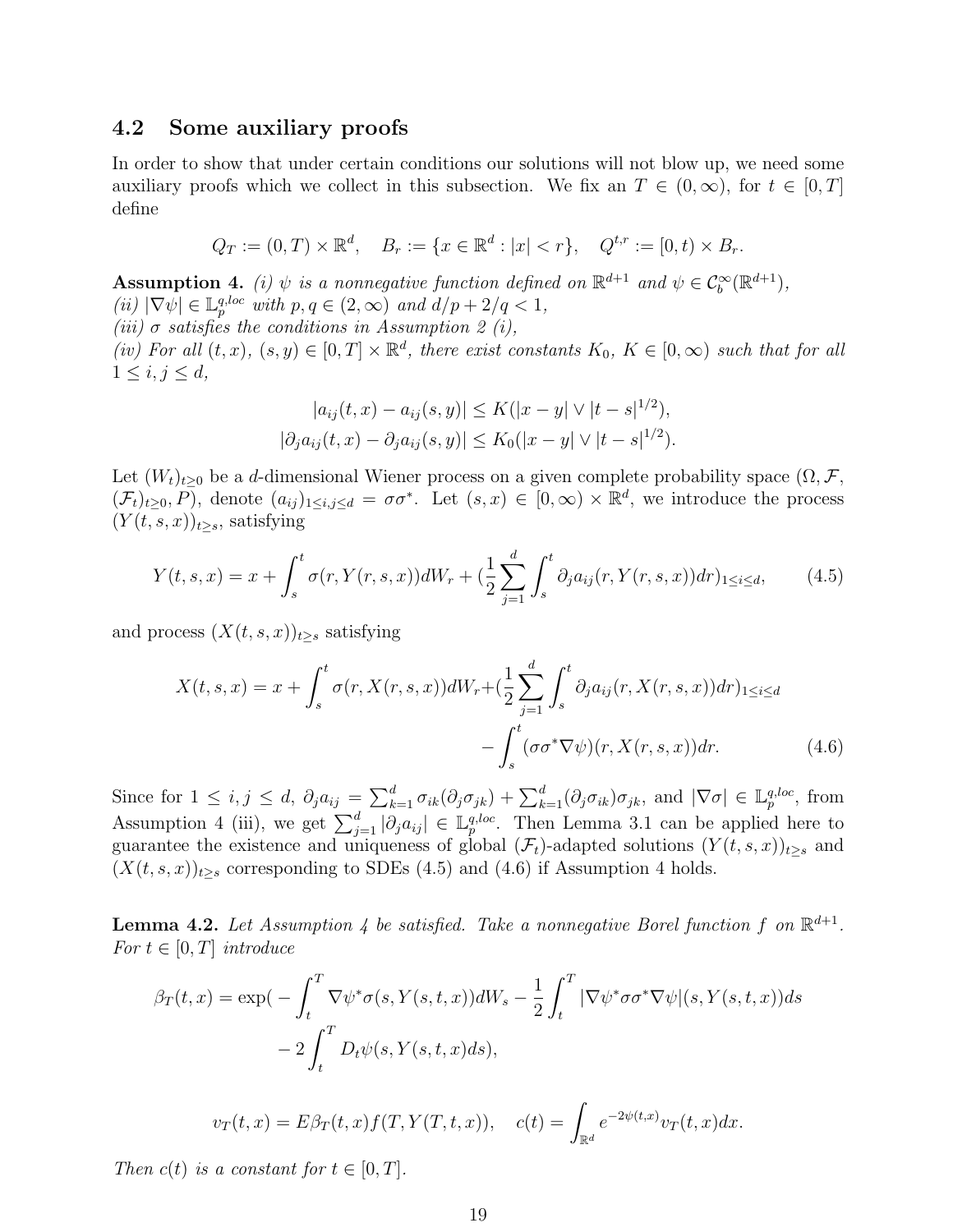*Proof.* Using a standard approximation argument it suffices to prove the result for  $f \in$  $\mathcal{C}_c^{\infty}(\mathbb{R}^{d+1})$ . First by Assumption 4 (i) and (iii), we have

$$
E \exp\left(\frac{1}{2}\int_t^T |\nabla \psi^* \sigma \sigma^* \nabla \psi|(s, Y(s, t, x)) ds\right) < \infty.
$$

Girsanov transformation yields

$$
v_T(t,x) = E \exp(-\int_t^T 2D_t \psi(s, X(s,t,x))ds) f(T, X(T,t,x)).
$$

By Assumption 4 (i), (iii) and (iv), we get that  $(\frac{1}{2}\sum_{j=1}^d \partial_j a_{ij})_{1\leq i\leq d}$  and  $-\sigma \sigma^* \nabla \psi$  are bounded and also satisfy Assumption 3 (iv). By Theorem 4.1,  $v_T(t, x)$  is the solution to the following Kolmogrov equation with a potential term  $-2D_t\psi$ :

$$
\begin{cases}\nD_t v_T(t,x) + \frac{1}{2} \sum_{i,j=1}^d \partial_j (a_{ij} \partial_i v_T(t,x)) - ((\sigma \sigma^* \nabla \psi)^* \nabla v_T)(t,x) \\
- v_T(t,x) 2D_t \psi(t,x) = 0, \quad (t,x) \in [0,T] \times \mathbb{R}^d, \\
v_T(T,x) = f(T,x).\n\end{cases} \tag{4.7}
$$

And Theorem 4.1 shows that for  $t \in [0, T)$ ,  $v_T(t, \cdot)$ ,  $D_t v_T(t, \cdot)$ ,  $\nabla v_T(t, \cdot)$ ,  $\nabla^2 v_T(t, \cdot) \in L^1(\mathbb{R}^d)$ , also there exists a kernel  $k(T, y; t, x)$  such that

$$
v_T(t,x) = \int_{\mathbb{R}^d} k(T, y; t, x) f(T, y) dy
$$

and there exists a constant C such that  $([8, (13.1)])$ 

$$
D_t k(T, y; t, x) \le C(T - t)^{-\frac{d+2}{2}} \exp\left(-C\frac{|y - x|^2}{T - t}\right).
$$

Then by mean value theorem for  $h \in \mathbb{R}$  with  $t + h \in (0, T)$  there exists an  $\theta \in (0, 1)$  such that

$$
\frac{|k(T, y; t + h, x) - k(T, y; t, x)|}{h} = D_t k(T, y; t + \theta h, x) \le C(T - t - \theta h)^{-\frac{d+2}{2}} \exp\left(-C\frac{|y - x|^2}{T - t - \theta h}\right),
$$

then

$$
\left| \frac{v_T(t+h,x) - v_T(t,x)}{h} \right| \leq \int_{\mathbb{R}^d} \left| \frac{k(T,y;t+h,x) - k(T,y;t,x)}{h} \right| f(T,y) dy
$$
  
\n
$$
\leq C(T-t-\theta h)^{-\frac{d+2}{2}} \int_{\mathbb{R}^d} \exp\left( -C \frac{|y-x|^2}{T-t-\theta h} \right) f(T,y) dy
$$
  
\n
$$
\leq C'(T-t-\theta h)^{-\frac{d+2}{2}} \int_{\mathbb{R}^d} \exp\left( -C \frac{|y-x|^2}{T-t} \right) f(T,y) dy. \tag{4.8}
$$

Denote  $g(t, x) = e^{-2\psi(t, x)} v_T(t, x)$ , we have for  $t \in [0, T)$ ,  $t + h \in (0, T)$ ,

$$
\left| \frac{g(t+h,x) - g(t,x)}{h} \right| = \left| \frac{e^{-\psi(t+h,x)}(v_T(t+h,x) - v_T(t,x))}{h} + \frac{v_T(t,x)(e^{-\psi(t+h,x)} - e^{-\psi(t,x)})}{h} \right|
$$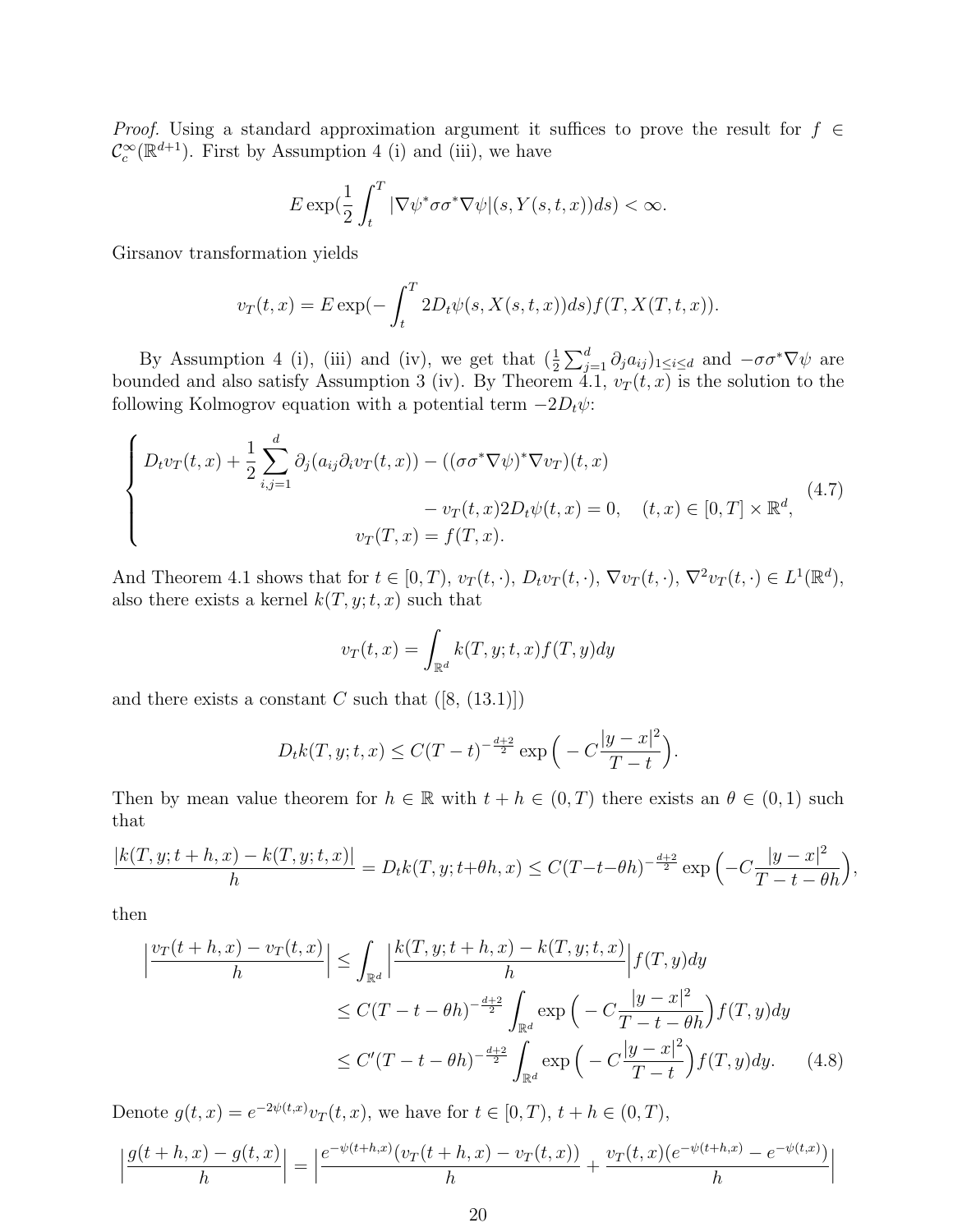$$
\leq \left| \frac{v_T(t+h,x) - v_T(t,x)}{h} \right| + \left| \frac{v_T(t,x)(e^{-\psi(t+h,x)} - e^{-\psi(t,x)})}{h} \right|
$$
  
\n
$$
\leq C'(T-t-\theta h)^{-\frac{d+2}{2}} \int_{\mathbb{R}^d} \exp\left(-C\frac{|y-x|^2}{T-t}\right) f(T,y) dy + C''v_T(t,x)
$$
  
\n
$$
=: G_T(t,x),
$$

the last inequality holds because of (4.8) and mean value theorem. Since for for  $t \in [0, T)$ ,  $v_T(t, \cdot) \in L^1(\mathbb{R}^d)$  and

$$
\int_{\mathbb{R}^d} (T - t - \theta h)^{-\frac{d+2}{2}} \int_{\mathbb{R}^d} \exp\left(-C\frac{|y - x|^2}{T - t}\right) f(T, y) dy dx \n= \int_{\mathbb{R}^d} \left(\frac{T - t}{T - t - \theta h}\right)^{\frac{d+2}{2}} (T - t)^{-\frac{d+2}{2}} \int_{\mathbb{R}^d} \exp\left(-C\frac{|y - x|^2}{T - t}\right) f(T, y) dy dx \n\le C(T - t)^{-1} \int_{\mathbb{R}^d} f(T, y) dy < \infty
$$

for  $|h| \ll 1$ , it yields that  $G_T(t, \cdot) \in L^1(\mathbb{R}^d)$ . Then by dominated convergence theorem, we have

$$
\lim_{h\to 0}\frac{\int_{\mathbb{R}^d}g(t+h,x)-g(t,x)dx}{h}=\lim_{h\to 0}\int_{\mathbb{R}^d}\frac{g(t+h,x)-g(t,x)}{h}dx=\int_{\mathbb{R}^d}D_tg(t,x)dx.
$$

That is to say

$$
D_t \int_{\mathbb{R}^d} e^{-2\psi(t,x)} v_T(t,x) dx = \int_{\mathbb{R}^d} D_t(e^{-2\psi} v_T)(t,x) dx.
$$
 (4.9)

Besides, we can write the first equation in (4.7) in an equivalent form as

$$
D_t(e^{-2\psi}v_T) + \frac{1}{2}\sum_{i,j=1}^d \partial_i(e^{-2\psi}a_{ij}\partial_j v_T) = 0.
$$
 (4.10)

Now we are going to prove

$$
\int_{\mathbb{R}^d} \operatorname{div}(F)(t, x) dx := \int_{\mathbb{R}^d} \sum_{i,j=1}^d \partial_i (e^{-2\psi} a_{ij} \partial_j v_T)(t, x) dx = 0, \quad t \in [0, T). \tag{4.11}
$$

Since  $\psi$  is nonnegative,  $\partial_i \psi$  and  $a_{ij}$  are bounded on  $[0,\infty) \times \mathbb{R}^d$  for  $1 \leq i,j \leq d$ , then there exist constants  $C_1$  and  $C_2$  such that

$$
F_i = \sum_{j=1}^d e^{-2\psi} a_{ij} \partial_j v_T \le C_1 \sum_{j=1}^d |\partial_j v_T|,
$$

and

$$
div(F) = \sum_{i,j=1}^{d} \partial_i (e^{-2\psi} a_{ij} \partial_j v_T)
$$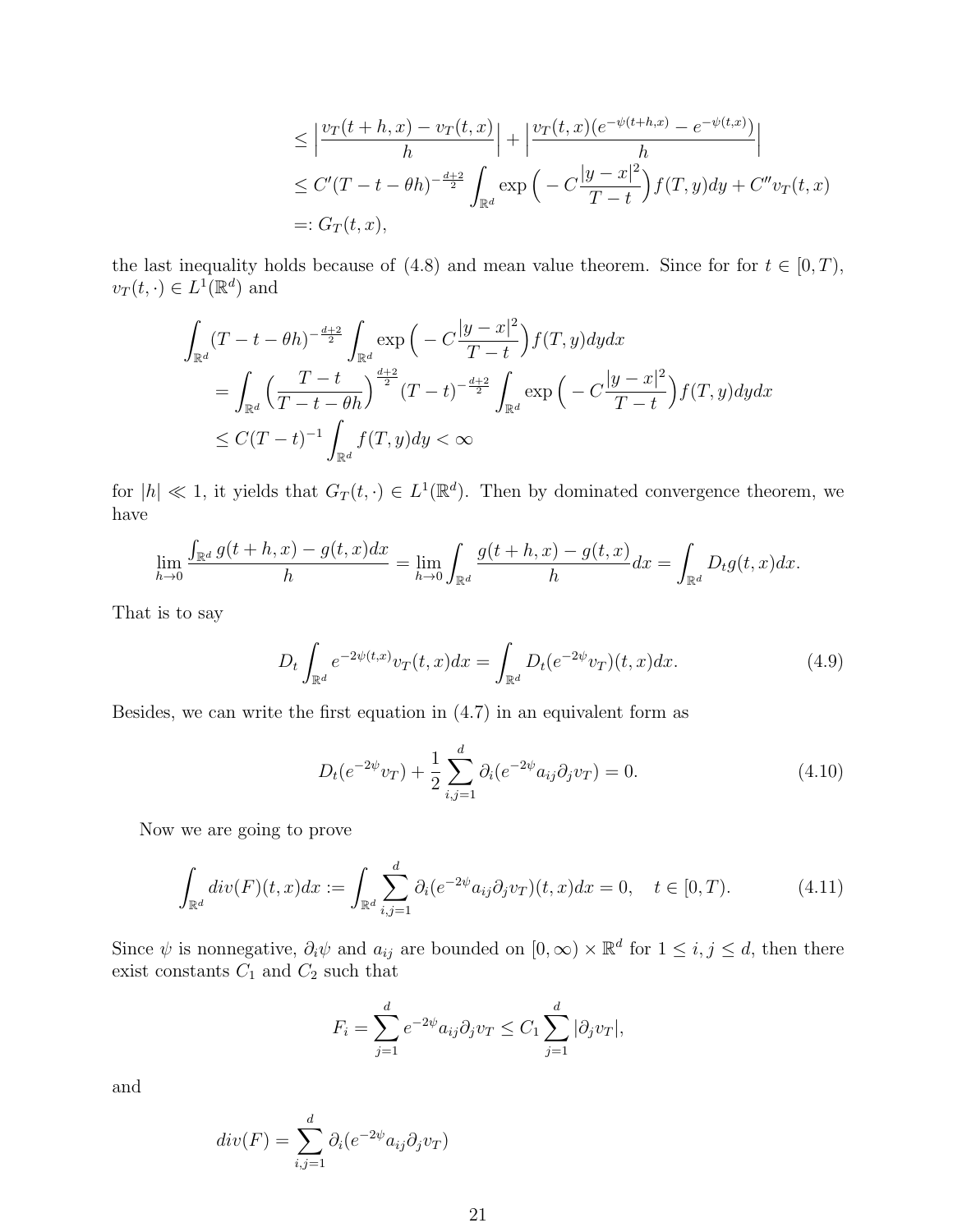$$
= \sum_{i,j=1}^{d} (-2\partial_i \psi e^{-2\psi} a_{ij} \partial_j v_T + \partial_i a_{ij} e^{-2\psi} \partial_j v_T + e^{-2\psi} a_{ij} \partial_i \partial_j v_T)
$$
  

$$
\leq C_2 \sum_{i,j=1}^{d} (|\partial_j v_T| + |\partial_i \partial_j v_T|).
$$

According to (4.3) we know that  $F(t, \cdot), div F(t, \cdot) \in L^1(\mathbb{R}^d)$  for any  $t \in [0, T)$ . For  $n \in \mathbb{N}$ , take smooth function  $\chi_n$  on  $\mathbb{R}^d$  such that  $\chi_n(x) = 1$  when  $|x| \leq n$  and  $\chi_n(x) = 0$  when  $|x| > n + 2$ . Then by dominated convergence theorem and integration by parts formula for  $t\in[0,T),$ 

$$
\int_{\mathbb{R}^d} div(F)(t,x)dx = \lim_{n \to \infty} \int_{\mathbb{R}^d} \chi_n(x)div(F)(t,x)dx = -\lim_{n \to \infty} \int_{\mathbb{R}^d} \nabla \chi_n(x) \cdot F(t,x)dx = 0.
$$

Hence from  $(4.10)$ ,  $(4.9)$  and  $(4.11)$  we get

$$
D_t \int_{\mathbb{R}^d} e^{-2\psi(t,x)} v_T(t,x) dx = 0.
$$

This yields that  $c(t)$  is a constant for  $t \in [0, T)$ . Since  $c(t)$  is continuous for  $t \in [0, T]$ , it shows that  $c(t)$  is a constant for  $t \in [0, T]$ .  $\Box$ 

Remark 4.3. As it was already pointed out in [7, Remark 7.3], the above lemma plays a very important role in later proof. Instead of the probabilistic way used in [7] to obtain the desired result, which is corresponding to [7, Lemma 7.1] and [7, Corollary 7.2], we applied analytic method in the proof of Lemma 4.2. The original idea of the analytic method that we used is inspired from [7, Remark 7.3] in which a rough outline of analytic proof was given. Due to the fact that  $B_t =: W_{T-t} - W_T$  is still a Wiener process on [0, T], the probabilistic way and analytic method both work in [7]. However if we replace the Wiener process  $W_t$  with a martingale  $Y_t$ , neither can we make the stochastic integral with respect to  $B'_t =: Y_{T-t} - Y_T$ well-defined nor obtain a critical formula which is similar to  $[7, (7.1)]$ . This essentially decides the form of the studied SDEs and also the type of the Lyapunov function in what follows.

Theorem 4.1 talks about Cauchy problem with terminal data for the equation (4.1) in the domain  $[0,T] \times \mathbb{R}^d$ . In the cylindrical domain  $Q^{r^2,r}$  with surface  $\partial Q^{r^2,r} := ((0, r^2) \times \partial B_r) \cup$  $({r<sup>2</sup>} \times B_r)$  for  $r \in (0,1]$ , we consider the first boundary value problem to the following parabolic equation on  $\overline{Q^{r^2,r}}$  with assuming that f is a continuous function on  $\partial Q^{r^2,r}$ :

$$
\begin{cases}\n\mathcal{L}u(t,x) = D_t u(t,x) + \frac{1}{2} \sum_{i,j=1}^d \partial_i (a_{ij}(t,x) \partial_j u(t,x)) = 0 & \text{on} \quad Q^{r^2,r}, \\
u(t,x) = f(t,x) & \text{on} \quad \partial Q^{r^2,r},\n\end{cases}
$$
\n(4.12)

where  $(a_{ij})_{1\leq i,j\leq d}=\sigma\sigma^*$ . If Assumption 4 (iii) and (iv) hold, from [14, Theorem 3.1] and [14, Corollary 3.2 the solution  $u(t, x)$  to (4.12) has a representation as following:

$$
u(t,x) = \int_{\partial Q^{r^2,r}} f(s,y)p(s,y;t,x)dS(s,y),
$$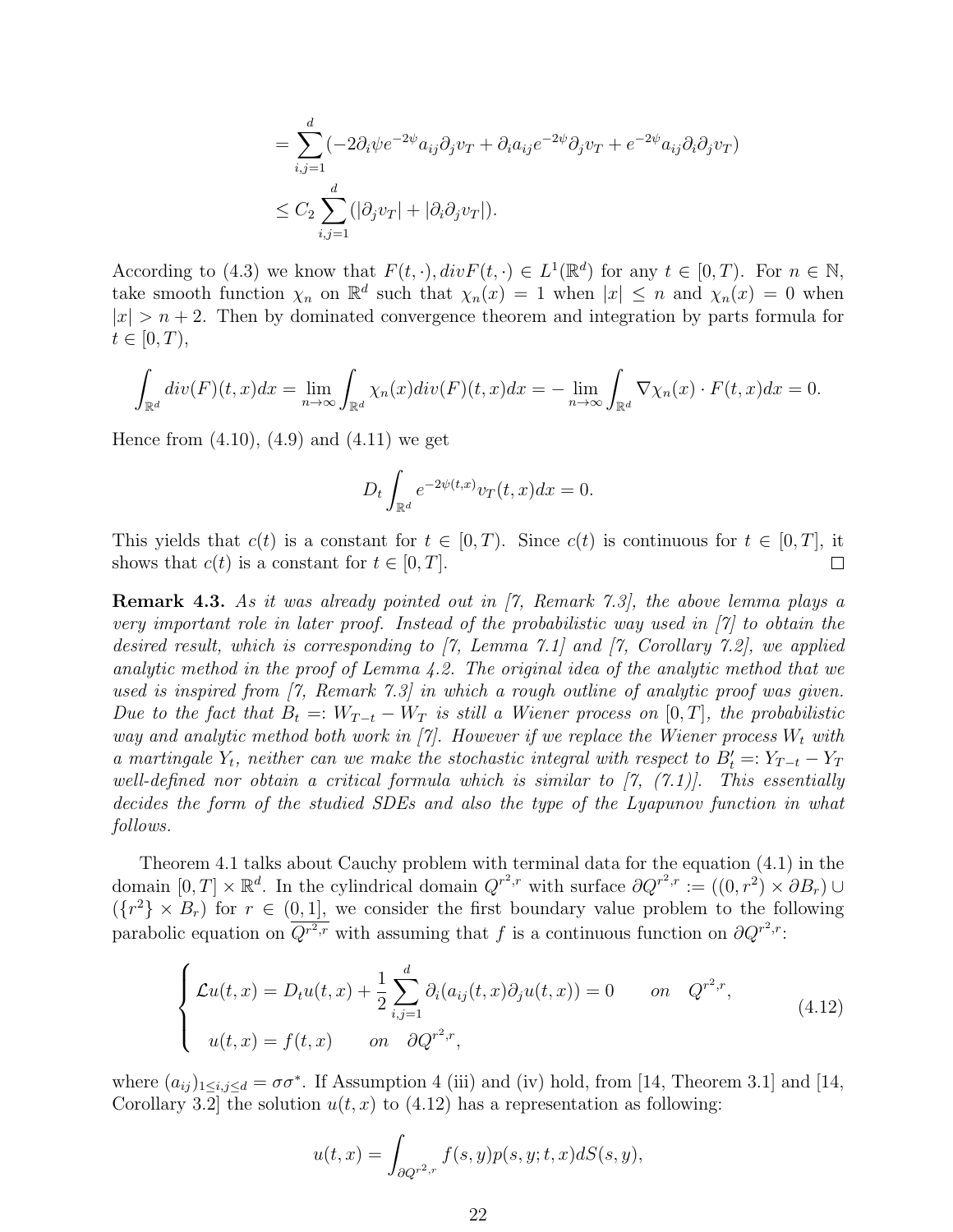where dS denotes the surface measure on  $\partial Q^{r^2,r}$ , and  $p(s, y; t, x)$  is the Poisson kernel on  $Q^{r^2,r}$  corresponding to (4.12), which has the following upper bound estimate on  $Q^{r^2,r}$  ([14]) with a constant  $c$  independent of  $f$ 

$$
p(s, y; t, x) \le c(s - t)^{-\frac{(d+1)}{2}} \exp(-c\frac{|y - x|^2}{s - t})
$$
\n(4.13)

for all  $(t, x) \in Q^{r^2,r}$ ,  $(s, y) \in \partial Q^{r^2,r}$ ,  $0 \le t < s$ .

Besides, we also can represent the solution to the above equation (4.12) in a probabilistic way. For  $(t, x) \in Q^{r^2,r}$ , let

$$
\tau_r := \inf \{ s \ge 0 : (s, Y(s, t, x)) \notin Q^{r^2, r} \},
$$

by applying Itô's formula to  $u(s, Y(s,t,x))$  and taking expectation, we have for  $(t, x) \in Q^{r^2,r}$ ,

$$
u(t,x) = E^{(t,x)}[u(\tau_r, Y(\tau_r, t, x))] - E^{(t,x)}[\int_t^{\tau_r} \mathcal{L}u(s, Y(s, t, x))ds] = E^{(t,x)}[f(\tau_r, Y(\tau_r, t, x))].
$$

Hence

$$
E^{(t,x)}[f(\tau_r,Y(\tau_r,t,x))] = \int_{\partial Q^{r^2,r}} f(s,y)p(s,y;t,x)dS(s,y).
$$

We take  $(0,0)$  as the start point of the process  $(s, Y(s,t,x))$ , then denote  $Y_s := Y(s,0,0)$  and

$$
E[f(\tau_r, Y_{\tau_r})] = \int_{\partial Q^{r^2,r}} f(s, y) p(s, y; 0, 0) dS(s, y).
$$
 (4.14)

**Lemma 4.4.** If Assumption 4 (iii) and (iv) hold, then on an extension of the probability space there is a stopping time  $\gamma$  such that the distribution of  $(\gamma, Y_{\gamma})$  has a bounded density *concentrated on*  $Q^{1,1}$ .

*Proof.* Let  $n = d+3$ . On an extension of our probability space there exists a random variable  $ρ$  with values in [0, 1] and density function  $h(r) = nr^{n-1}$  such that  $ρ$  is independent of all  $(\mathcal{F}_t)_{t>0}$ . Then  $\rho$  is also independent to  $(t, Y_t)_{t>0}$ , since  $(Y_t)_{t>0}$  is adapted to  $(\mathcal{F}_t)_{t>0}$ . Let  $\hat{\mathcal{F}}_t = \mathcal{F}_t \vee \sigma(\rho), t \geq 0$ , and define  $\gamma$  as the first exit time of  $(\overline{t}, Y_t)_{t \geq 0}$  from  $Q^{\rho^2, \rho}$ . Then  $\gamma$  is a bounded  $(\hat{\mathcal{F}}_t)_{t\geq 0}$  stopping time. We claim that  $\gamma$  is a random variable of the type that we are looking for.

Actually, according to independence and (4.14), for a nonnegative continuous function  $f(t, x)$  on  $[0, \infty) \times \mathbb{R}^d$  we have

$$
Ef(\gamma, Y_{\gamma}) = E[Ef(\tau_r, Y_{\tau_r})\Big|_{\rho=r}] = E[\int_{\partial Q^{r^2,r}} f(s, y)p(s, y; 0, 0)dS(s, y)\Big|_{\rho=r}]
$$
  
=  $\int_0^1 h(r)dr \int_{\partial Q^{r^2,r}} f(s, y)p(s, y; 0, 0)dS(s, y)$   
=  $\int_0^1 h(r)dr \int_{(0, r^2) \times \partial B_r} f(s, y)p(s, y; 0, 0)dS(s, y)$   
+  $\int_0^1 h(r)dr \int_{B_r} f(r^2, y)p(r^2, y; 0, 0)dy =: I_1 + I_2.$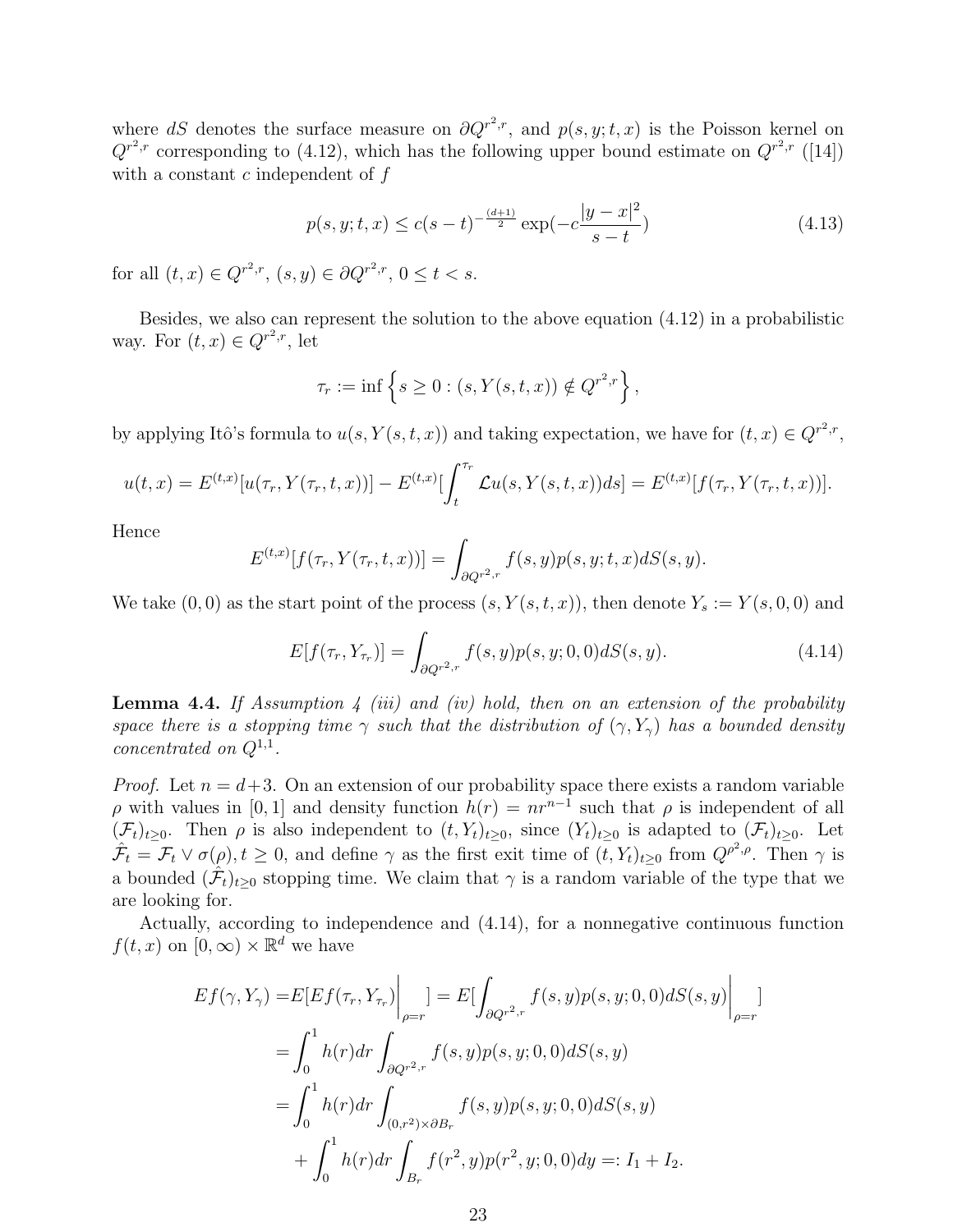Then (4.13) and the fact that  $\exp(-c\frac{|y|^2}{g})$  $\frac{d|s|}{ds}$ )s<sup>-(d+1)/2</sup> is bounded by  $Nr^{-d-1}$  on  $(0, r^2) \times \partial B_r$ yield

$$
I_{1} \leq k \int_{0}^{1} h(r) dr \int_{0}^{r^{2}} \int_{\partial B_{r}} f(s, y) \frac{\exp(-c\frac{|y|^{2}}{s})}{s^{(d+1)/2}} dS(s, y)
$$
  
\n
$$
\leq N \int_{0}^{1} h(r)r^{-d-1} dr \int_{0}^{r^{2}} \int_{\partial B_{r}} f(s, y) dS(s, y)
$$
  
\n
$$
\leq N \int_{0}^{1} \int_{0}^{r^{2}} \int_{\partial B_{1}} r^{-d-1} f(s, ry) h(r) r^{d-1} d(\partial B_{1}) ds dr
$$
  
\n
$$
\leq N \int_{0}^{1} \int_{0}^{1} \int_{\partial B_{1}} f(s, ry) r^{d} d(\partial B_{1}) ds dr
$$
  
\n
$$
\leq N \int_{Q^{1,1}} f(s, y) ds dy,
$$

and

$$
I_2 \le k \int_0^1 \int_{B_r} f(r^2, y) h(r) \frac{\exp(-c\frac{|y|^2}{r})}{r^{d+1}} dy dr
$$
  
\n
$$
\le N \int_0^1 \int_{B_r} f(r^2, y) h(r) r^{-d-1} dy dr
$$
  
\n
$$
= N \int_0^1 \int_{B_r} f(r^2, y) r^{n-2-d} dy dr
$$
  
\n
$$
\le N \int_{Q^{1,1}} f(s, y) ds dy.
$$

Hence

$$
Ef(\gamma, Y_{\gamma}) \le N \int_{Q^{1,1}} f(t, x) dx dt
$$

and N is independent of  $f$ .

For arbitrary nonnegative function  $|fI_{Q^{1,1}}| \in \mathbb{L}_1^1$ , we can use a standard method to approximate f via continuous functions. The conclusion is proved.  $\Box$ 

**Lemma 4.5.** Let Assumption 4 hold. Let  $K_2 \in [0, \infty)$  be a constant. Assume that

$$
\psi I_{Q^{1,1}} \leq K_2, \quad \|\nabla \psi I_{Q^{1,1}}\|_{\mathbb{L}_p^q} \leq K_2.
$$

Take an  $r \in (1,\infty)$  and a nonnegative Borel function  $f = f(t,x)$  on  $(0,\infty) \times \mathbb{R}^d$  such that  $f(t, x) = 0$  for  $t > T$ . For  $0 \le s \le t \le T$  and  $x \in \mathbb{R}^d$  introduce

$$
\rho_t(s, x) = \exp(-\int_s^t \nabla \psi^* \sigma(u, Y(u, s, x))dW_s - \frac{1}{2}\int_s^t |\nabla \psi^* \sigma \sigma^* \nabla \psi|(u, Y(u, s, x))du),
$$
  
\n
$$
\alpha_t(s, x) = \exp(-2\int_s^t (D_t \psi)_+(u, Y(u, s, x))du),
$$
  
\n
$$
u_t(s, x) = E\rho_t(s, x)\alpha_t(s, x)f(t, Y(t, s, x)).
$$

Then there is a constant N, depending only on  $K$ ,  $r$ ,  $p$ ,  $q$ ,  $K_2$  and  $T$ , such that

$$
\int_0^T u_t(0,0)dt \le N(\int_{(0,\infty)\times\mathbb{R}^d} f^r e^{-2\psi} dt dx)^{1/r} + N(\int_{Q^{1,1}} f^{d+3} dt dx)^{1/(d+3)}.
$$
 (4.15)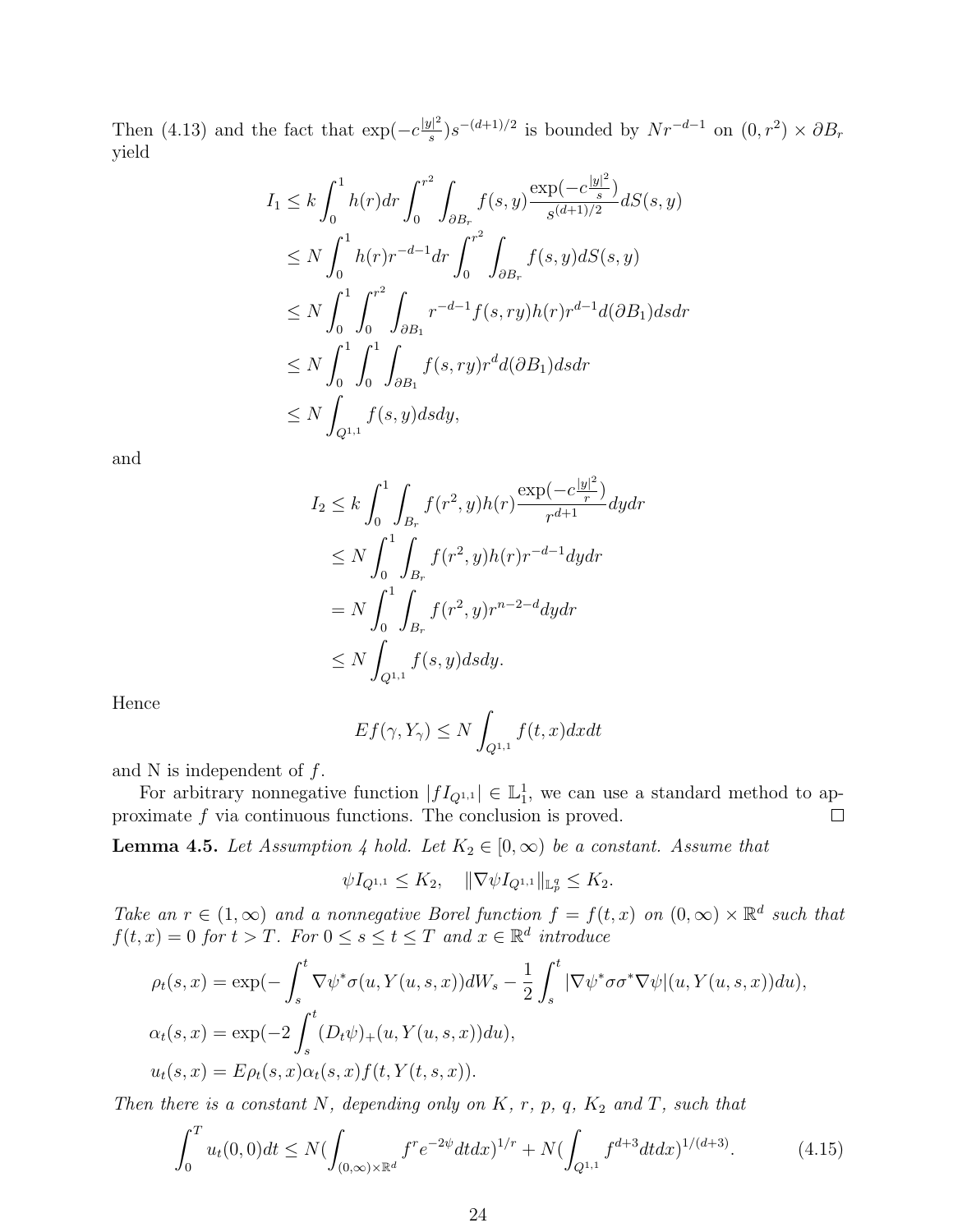*Proof.* By the strong Markov property of  $(Y_t)_{t\geq0}$ , which can be obtained from the similar argument as in the proof of Theorem 2.1, for any stopping time  $\tau$  we have

$$
EI_{\tau \leq t} \rho_t(0,0)\alpha_t(0,0)f(t,Y_t) = EI_{\tau \leq t} \rho_{\tau}(0,0)\alpha_{\tau}(0,0)u_t(\tau,Y_{\tau}).
$$

Therefore, upon assuming without losing generality that  $T \geq 1$ , for  $\gamma$  from Lemma 4.4,

$$
\int_0^T u_t(0,0)dt = E \int_0^{\gamma} \rho_t(0,0) \alpha_t(0,0) f(t,Y_t)dt + E \rho_{\gamma}(0,0) \alpha_{\gamma}(0,0) \int_{\gamma}^T u_t(\gamma,Y_{\gamma})dt =: I_1 + I_2.
$$

Observe that  $\alpha_t \leq 1$  and for  $t \leq \gamma$  we have  $(t, Y_t) \in Q^{1,1}$  so that, in particular, in the formula defining  $\rho_t(0,0)$  we can replace  $\nabla \psi$  with  $\nabla \psi I_{Q^{1,1}}$  and hence all moments of  $\rho_t(0,0)I_{t\leq \gamma}$  and  $\rho_{\gamma}(0,0)$  are finite and uniformly bounded in t. Since by (3.7) we have

$$
E[\exp(\frac{1}{2}\int_0^t |\nabla\psi^*\sigma\sigma^*\nabla\psi|I_{Q^{1,1}}(u,Y(u,s,x))du)] < \infty
$$

for all  $t \in [0, T]$ . For the moments of  $\rho_t(0, 0)I_{t \leq \gamma}$  and  $\rho_\gamma(0, 0)$ , by using the same way of getting (3.15) and (3.16) we get the desired results. We also can replace  $\frac{1}{2}\sum_{j=1}^d \int_s^t \partial_j a_{ij}(r, Y(r, s, x)) dr$ by  $\frac{1}{2}\sum_{j=1}^d \int_s^t I_{Q^{1,1}} \partial_j a_{ij}(r, Y(r,s,x)) dr$  in the SDE (4.5) for all  $1 \leq i, j \leq d$ , it follows by Hölder's inequality and (3.8) that for any  $v \in (1,\infty)$ 

$$
I_1 \le N(E \int_0^T |f^v I_{Q^{1,1}}|(t, Y_t) dt)^{1/v} \le N \|f^v I_{Q^{1,1}}\|_{\mathbb{L}^{d+5/2}}^{1/v}.
$$

We can choose v so that  $v(d + 5/2) = d + 3$ , and get that  $I_1$  is less than the second term on the right in (4.15).

In what concerns  $I_2$  we again use  $\alpha_{\gamma}(0,0) \leq 1$  and the finiteness of all moments of  $\rho_{\gamma}(0,0)$ . Then we find

$$
I_2 \le N \bigl(\int_0^1 \int_s^T \bigl(\int_{B_1} u_t^r(s, x) dx\bigr) dt ds\bigr)^{1/r}.\tag{4.16}
$$

To estimate the interior integral with respect to x we insert there  $\exp(-2\psi(s, x))$  and again use Hölder's inequality and the fact that  $E\rho_t(s, x) \leq 1$ . This yields

$$
I_2(s,t) := \int_{B_1} u_t^r(s,x)dx \le e^{2K_2} \int_{\mathbb{R}^d} e^{-2\psi(s,x)} \hat{v}_t(s,x)dx
$$

where

$$
\hat{v}_t(s,x) = E \rho_t(s,x) \alpha_t(s,x) f^r(t,Y(t,s,x)) \leq E \beta_t(s,x) f^r(t,Y(t,s,x)).
$$

Hence by Lemma 4.2,

$$
I_2(s,t) \le e^{2K_2} \int_{\mathbb{R}^d} e^{-2\psi(t,x)} f^r(t,x) dx,
$$

which and  $(4.16)$  show that  $I_2$  is less than the first term on the right in  $(4.15)$ . The Lemma is proved.  $\Box$ 

**Lemma 4.6.** Let the assumptions of Lemma 4.5 be satisfied and let  $\epsilon \in [0,2)$  be a constant and h a nonnegative Borel function on bounded domain  $Q \subset [0,\infty) \times \mathbb{R}^d$  such that on Q,

$$
2D_t \psi + \sum_{i,j=1}^d \partial_j (a_{ij} \partial_i \psi) \le h e^{\epsilon \psi}.
$$
\n(4.17)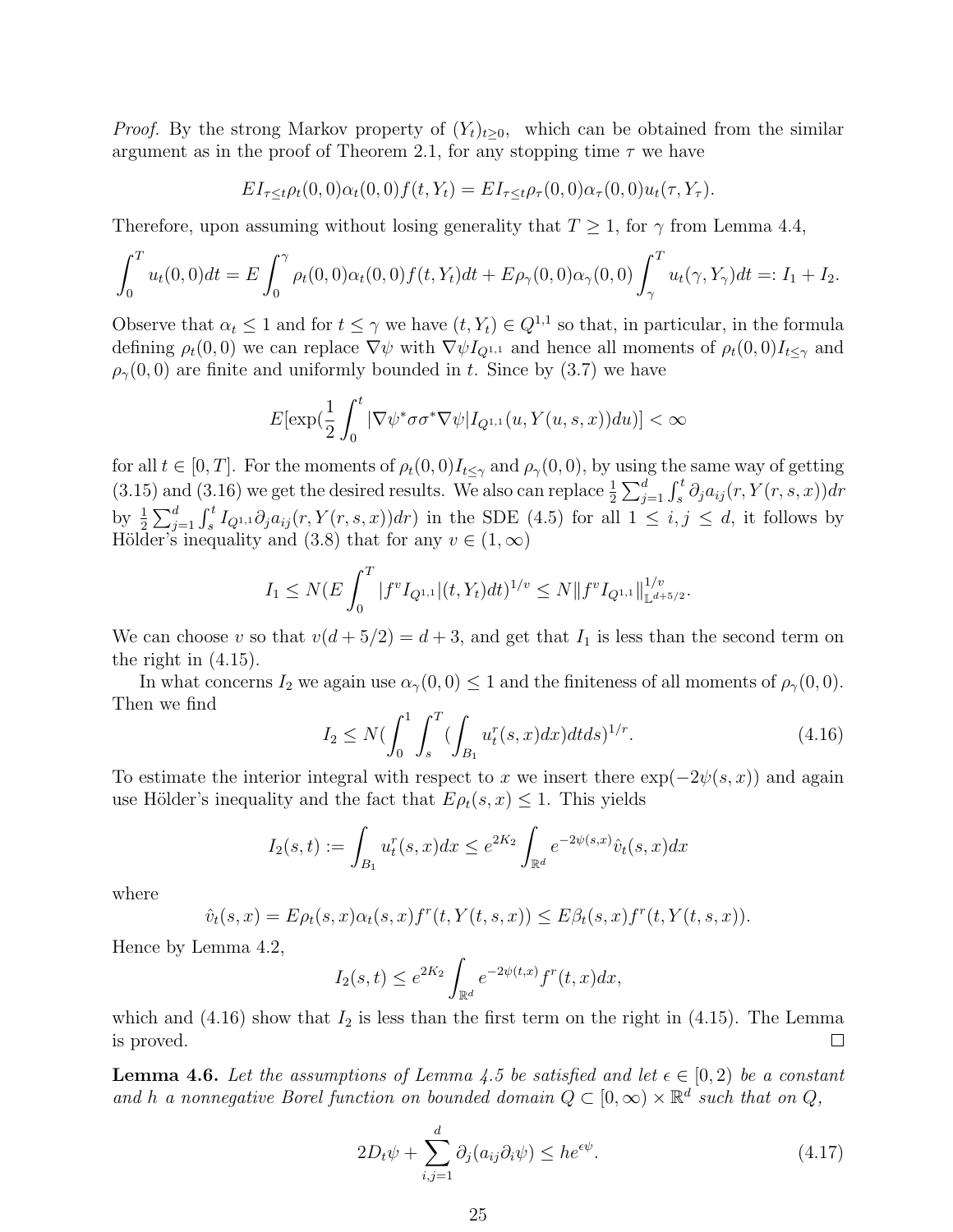Then for any  $\delta \in [0, 2-\epsilon)$ ,  $r \in (1, 2/(\delta + \epsilon)]$ , there exists a constant N, depending only on K, T, p, q,  $K_2$ ,  $\epsilon$ ,  $\delta$  and r (but not Q) such that for any stopping time  $\tau \leq \tau_Q(Y)$  we have

$$
E\Phi_{\tau} \le N + N(\int_{Q} h^{r} e^{-(2-r\eta)\psi} dt dx)^{1/r} + N \sup_{Q^{1,1}} h,
$$
\n(4.18)

where  $\eta = \delta + \epsilon$  so that  $r\eta \leq 2$  and

$$
\Phi_t := \exp\left(-\int_0^t (\nabla \psi^* \sigma)(s, Y_s) dW_s - \frac{1}{2} \int_0^t |\nabla \psi^* \sigma \sigma^* \nabla \psi|(s, Y_s) ds - 2 \int_0^t (D_t \psi)_+(s, Y_s) ds + \delta \psi(t, Y_t)\right).
$$

*Proof.* By Itô's formula,

$$
\Phi_{\tau} = \Phi_0 + m_{\tau} + \int_0^{\tau} \Phi_t [\delta D_t \psi + \frac{\delta}{2} \sum_{i,j=1}^d \partial_j (a_{ij} \partial_i \psi) - 2(D_t \psi)_+ \n+ \frac{1}{2} (|\delta - 1|^2 - 1) |\nabla \psi^* \sigma \sigma^* \nabla \psi|](t, Y_t) dt
$$

where  $m_t$  is a local martingale starting at zero. By using (4.17), and the inequality  $|\delta - 1| \leq 1$ we obtain

$$
\Phi_{\tau} \le \Phi_0 + \delta \int_0^{\tau} \Phi_t h(t, Y_t) \exp(\epsilon \psi(t, Y_t)) dt + m_{\tau}.
$$
\n(4.19)

Since  $\Phi_t \geq 0$  we take the expectations of both sides and drop  $Em_{\tau}$ . More precisely, we introduce  $\tau_n := \inf \{ t \geq 0 : |m_t| \geq n \}$  and substitute  $\tau \wedge \tau_n$  in place of  $\tau$  in (4.19). After that we take expectations, use the fact that  $Em_{\tau \wedge \tau_n} = 0$ , let  $n \to \infty$ , and finally use Fatou's Lemma with monotone convergence theorem. Furthermore, we denote  $f = I_Q h \exp(\eta \psi)$  and notice that  $\tau \leq T$ . Then in the notation of Lemma 4.5, we find that

$$
E\Phi_{\tau} \le N + NE \int_0^{\tau} \rho_t(0,0)\alpha_t(0,0) f(t, Y_t) dt
$$
  
 
$$
\le N + N \int_0^T E\rho_t(0,0)\alpha_t(0,0) f(t, Y_t) dt = N + N \int_0^T u_t(0,0) dt.
$$

It only remains to note that the first term in the right-hand side of (4.15) is just the second one on the right in (4.18) and the second integral on the right in (4.15) is less than  $vol Q^{1,1} \sup_{Q^{1,1}} h^{d+3} \exp[\eta K_2(d+3)]$ . The Lemma is proved.  $\Box$ 

**Theorem 4.7.** Let Assumption 4 hold. Let  $K_1, K_2 \in [0, \infty)$  and  $\epsilon \in [0, 2)$  be some constants and let Q be a bounded subdomain of  $Q_T$  and h be a nonnegative Borel function on Q. Assume that

$$
hI_{Q^{1,1}} \leq K_2, \quad \psi I_{Q^{1,1}} \leq K_2, \quad \|I_{Q^{1,1}} \nabla \psi\|_{\mathbb{L}_p^q} \leq K_2.
$$

Also assume that on Q

$$
\psi \ge 0, \quad 2D_t \psi \le K_1 \psi,
$$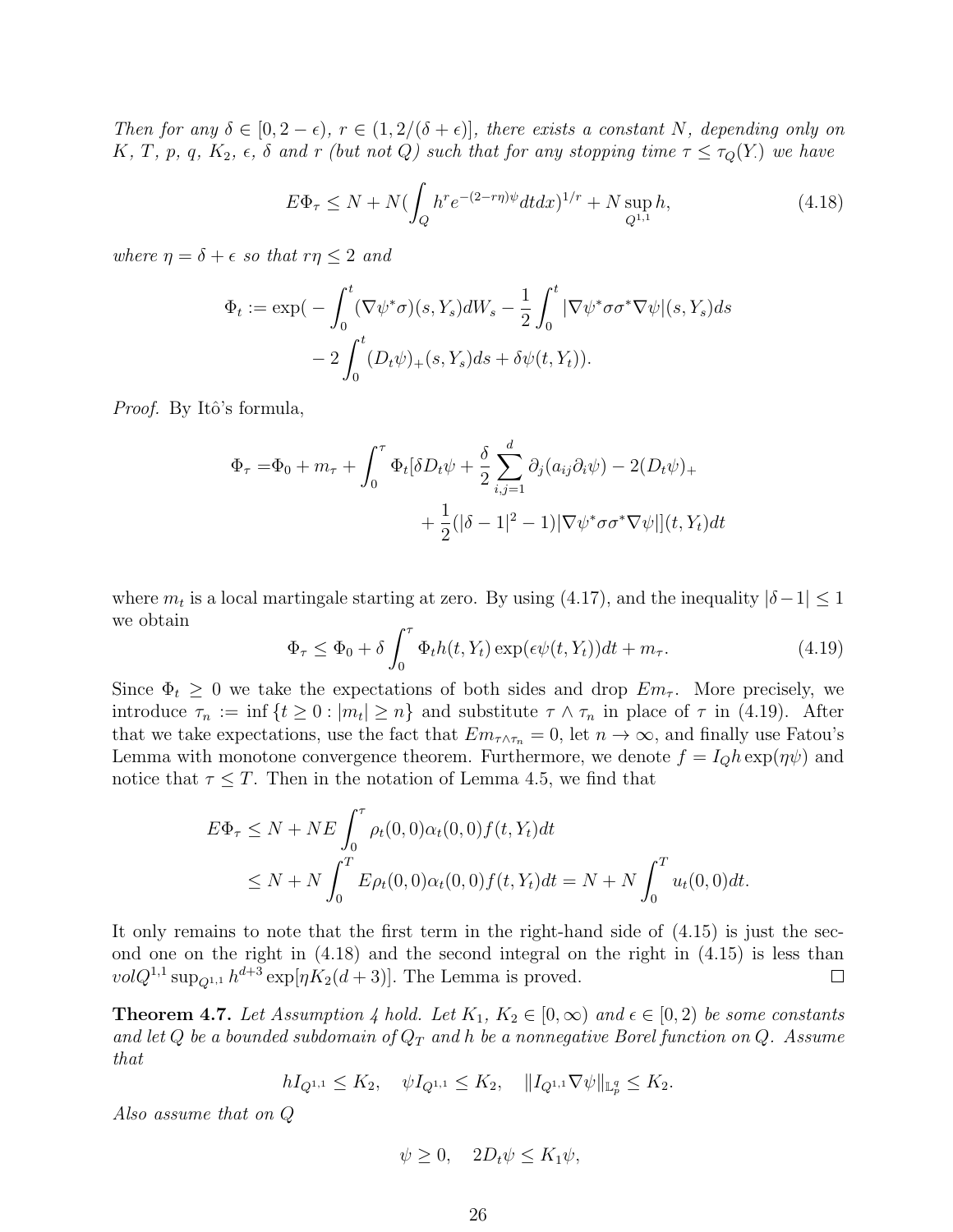$$
2D_t\psi + \sum_{i,j=1}^d \partial_j(a_{ij}\partial_i\psi) \le h e^{\epsilon \psi}.
$$

Denote by  $X_t$ ,  $t \in [0, T]$ , the solution of

$$
X_t = \int_0^t \sigma(s, X_s) dW_s + \int_0^t (-\sigma \sigma^* \nabla \psi)(s, X_s) ds + \left(\frac{1}{2} \sum_{j=1}^d \int_0^t \partial_j a_{ij}(s, X_s) ds\right)_{1 \le i \le d}.
$$

Then for any  $r \in (1, 4/(2 + \epsilon))$  there exists a constant N, depending only on K, K<sub>1</sub>, K<sub>2</sub>, r, d, T, p, q, and  $\epsilon$ , such that

$$
E \sup_{t \le \tau_Q(X)} \exp[\mu(\psi(t, X_t) + \nu |X_t|^2)] \le N + NH_Q(T, a, r)
$$
\n(4.20)

where  $H_Q$  is introduced in Assumption 1,  $a = (2 - r\eta)\nu$ ,  $\eta = 2\delta + \epsilon$ ,  $\mu$ ,  $\nu$  and  $\delta$  are taken from (2.7). Here  $\tau_Q(X) := \inf \{ t \geq 0 : (t, X_t) \notin Q \}.$ 

*Proof.* Define  $\hat{\psi} = \psi + \nu |x|^2$ ,

$$
M_t = \exp(\delta \hat{\psi}(t, X_t) - \frac{K_1}{2} \int_0^t \hat{\psi}(s, X_s) ds), \quad M_* = \sup_{t \le \tau_Q(X)} M_t.
$$

Then for  $t \leq \tau_Q(X)$ ,

$$
\hat{\psi}(t, X_t) \le \ln M_*^{1/\delta} + \frac{K_1}{2\delta} \int_0^t \hat{\psi}(s, X_s) ds
$$

and hence by Gronwall's inequality

$$
\hat{\psi}(t, X_t) \le e^{tK_1/(2\delta)} \ln M_*^{1/\delta} \le e^{TK_1/(2\delta)} \ln M_*^{1/\delta}.
$$

Take  $\mu = \frac{\delta}{2}$  $\frac{\delta}{2}e^{-TK_1/(2\delta)},\,\text{then}$ 

$$
\exp(\mu \hat{\psi}(t, X_t)) \le \sqrt{M_*}.\tag{4.21}
$$

Therefore, to prove  $(4.20)$ , it suffices to prove that E  $\overline{M_*} \leq N$ . It turns by a well known result on transformations of stochastic inequalities (see Lemma 3.2 in [5]), if  $EM_\tau \leq N_1$  for all stopping times  $\tau \leq \tau_Q(X)$ . Then  $E\sqrt{M_*} \leq 3N_1$ . Thus, it suffices to estimate  $EM_{\tau}$ .

On a probability space carrying a d-dimensional Wiener process  $(\hat{W}_t)_{t\geq0}$  introduce  $(\hat{X}_t)_{t\geq0}$ as the solution of the equation

$$
\hat{X}_t = \int_0^t \sigma(s, \hat{X}_s) d\hat{W}_s - \int_0^{t \wedge \tau_Q(\hat{X}_\cdot)} \sigma \sigma^* \nabla \hat{\psi}(s, \hat{X}_s) ds + (\int_0^{t \wedge \tau_Q(\hat{X}_\cdot)} \frac{1}{2} \sum_{j=1}^d \partial_j a_{ij})(s, \hat{X}_s) ds)_{1 \le i \le d}.
$$
\n(4.22)

Also set

$$
\hat{M}_t = \exp(2\delta\hat{\psi}(t,\hat{X}_t) - 2\int_0^t (D_t\hat{\psi})_+(s,\hat{X}_s)ds), \quad t \ge 0.
$$

Write  $\hat{E}$  for the expectation sign on the new probability space and observe that on  $Q$ 

$$
2D_t\hat{\psi} + \sum_{i,j=1}^d \partial_j(a_{ij}\partial_i\hat{\psi}) = 2D_t\psi + \sum_{i,j=1}^d \partial_j(a_{ij}\partial_i\psi) + 2\nu \sum_{i,j=1}^d x_i\partial_j a_{ij} + 2\nu \sum_{i,j=1}^d \partial_j a_{ij}
$$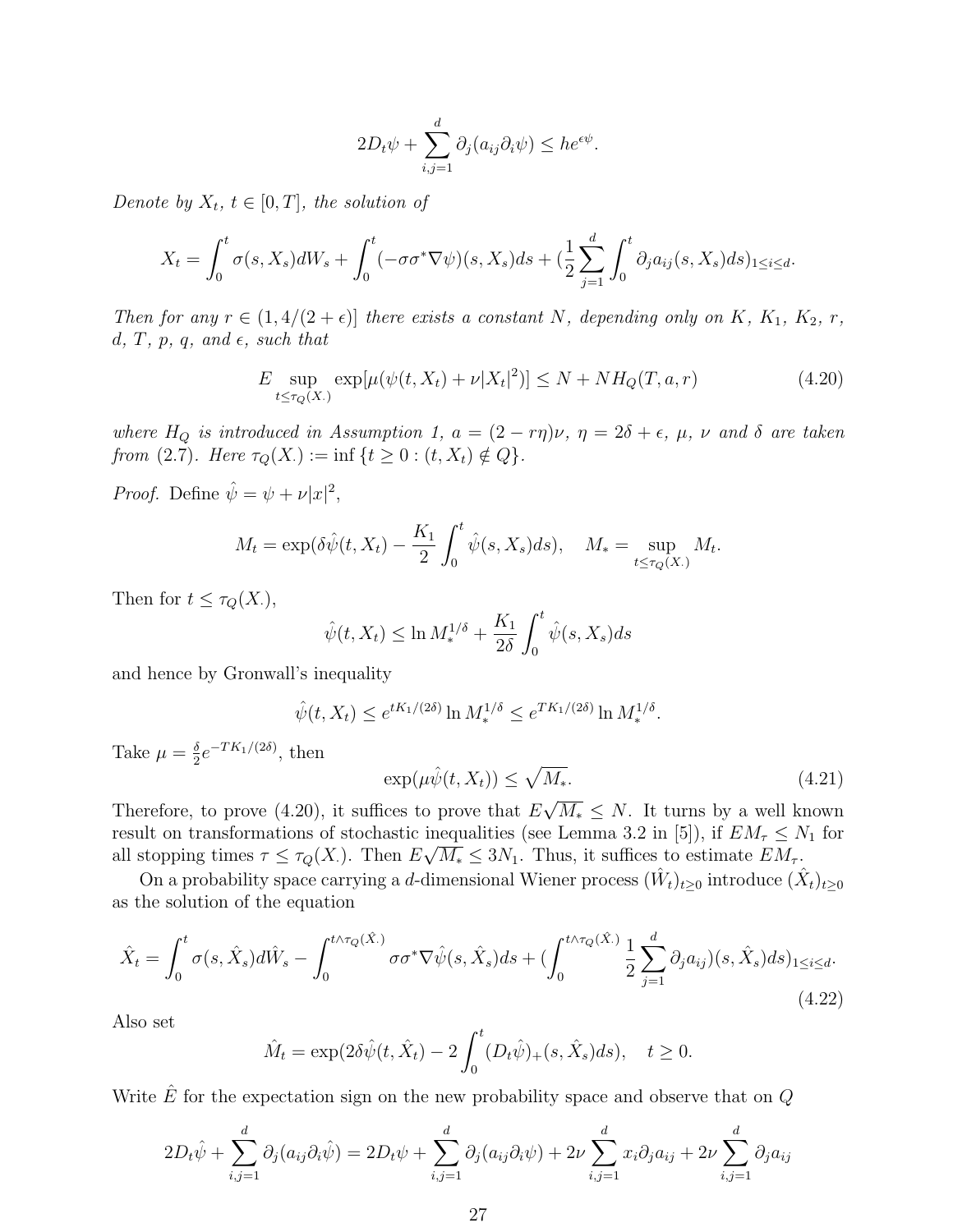$$
\leq (h+C)e^{\epsilon \hat{\psi}}.\tag{4.23}
$$

Here  $2\nu\sum_{i,j=1}^dx_i\partial_ja_{ij} + 2\nu\sum_{i,j=1}^d\partial_ja_{ij} \leq (h+C)e^{\epsilon\hat{\psi}}$  holds because of Assumption 4, which means that  $|\partial_j a_{ij}|$  is bounded. Then after an obvious change of measure (cf. Lemma A.3) inequality (4.18) with  $2\delta$ ,  $\hat{E}$ ,  $\hat{\psi}$ , and  $\hat{W}_t$  in place of  $\delta$ ,  $E$ ,  $\psi$ , and  $W_t$ , respectively,  $\eta = 2\delta + \epsilon$ , and  $r \in (1, 4/(2 + \epsilon)] \subset (1, 2/(2\delta + \epsilon)]$  is written as

$$
\hat{E}\hat{M}_{\tau} \le N + N\left(\int_{Q} h^{r} I_{(0,T)}e^{-(2-r\eta)\hat{\psi}}dtdx\right)^{1/r}
$$

and since  $\hat{\psi} \ge \nu |x|^2$  on  $Q$ , we obtain

$$
\hat{E}\hat{M}_{\tau} \le N + N\left(\int_{Q} h^{r} I_{(0,T)}e^{-(2-r\eta)\nu|x|^{2}} dt dx\right)^{1/r} = N + NH_{Q}^{1/r}(T,(2-r\eta)\nu,r) =: N_{0}
$$

for all stopping times  $\tau \leq \tau_Q(\hat{X})$ , which yields

$$
\hat{E}\sqrt{\hat{M}_*} \le 3N_0.
$$

Combining this with the inequality

$$
\exp(2\delta\hat{\psi}(t,\hat{X}_t) - K_1 \int_0^t \hat{\psi}(x,\hat{X}_s)ds) \leq \hat{M}_t, \qquad t \leq \tau_Q(\hat{X}_t),
$$

the left-hand side of which is quite similar to  $M_t$  but with  $2\hat{\psi}$  in place of  $\hat{\psi}$ , the above argument deduce

$$
\hat{E} \sup_{t \le \tau_Q(\hat{X})} \exp(2\mu\nu |\hat{X}_t|^2) \le \hat{E} \sup_{t \le \tau_Q(\hat{X})} \exp(2\mu \hat{\psi}(t, \hat{X}_t)) \le NN_0.
$$
\n(4.24)

We now estimate  $EM_{\tau}$  through  $\hat{E}\hat{M}_{\tau}$  by using Girsanov's theorem and Hölder's inequality. We use a certain freedom in choosing  $\hat{X}_t$  and  $\hat{W}_t$  and on the probability space where  $W_t$  and  $X_t$  are given we introduce a new measure by the formula:

$$
\hat{P}(d\omega) = \exp(-2\nu \int_0^\infty X_t^* \sigma(t, X_t) I_{t < \tau_Q(X)} dW_t - 2\nu^2 \int_0^\infty X_t^* (\sigma \sigma^*)(t, X_t) X_t I_{t < \tau_Q(X)} dt) P(d\omega).
$$

Since Q is a bounded domain, then we have

$$
E \exp\left(2\nu^2 \int_0^\infty X_t^*(\sigma \sigma^*)(t, X_t) X_t I_{t < \tau_Q(X)} dt\right) \le E \exp\left(2\nu^2 K \int_0^T X_t^* X_t I_{t < \tau_Q(X)} dt\right) < \infty,
$$

which implies that  $\hat{P}$  is a probability measure. Furthermore, as is easy to see, for  $t \leq \tau_Q(X)$ .

$$
\hat{X}_t := X_t I_{t < \tau_Q(X.)} + \left( \int_0^t \sigma(s, X_s) dW_s - \int_0^{\tau_Q(X.)} \sigma(s, X_s) dW_s + X_{\tau_Q(X.)} \right) I_{t \ge \tau_Q(X.)}
$$

coincides with  $X_t$  and satisfies (4.22) for  $t \leq \tau_Q(X)$  with

$$
\hat{W}_t = W_t + 2\nu \int_0^{t \wedge \tau_Q(X)} \sigma^*(s, X_s) X_s ds
$$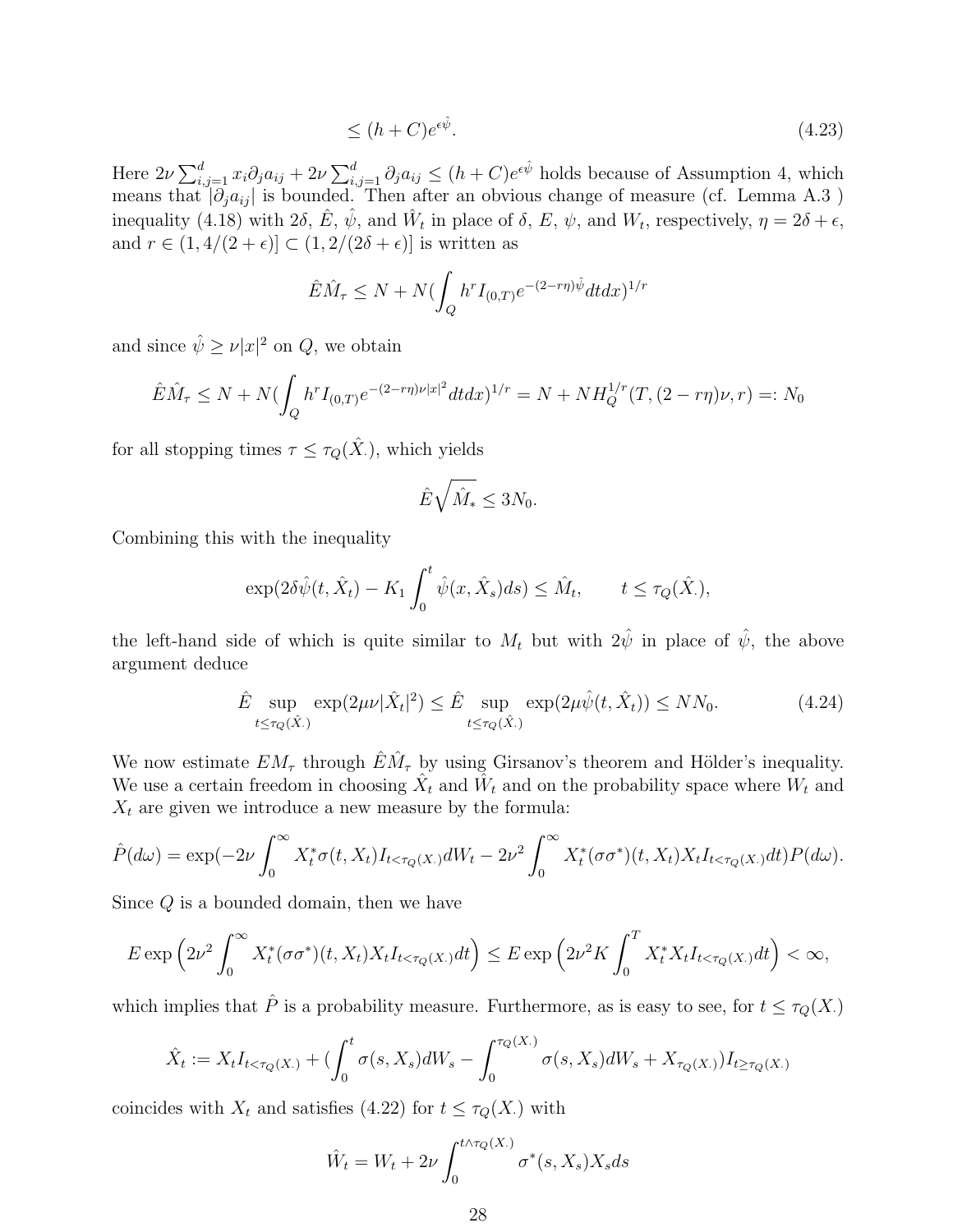which is a Wiener process with respect to  $\hat{P}$ . In this situation for  $\tau \leq \tau_Q(X) = \tau_Q(\hat{X})$ .

$$
EM_{\tau} \leq \hat{E}\hat{M}_{\tau}^{1/2} \exp(2\nu \int_{0}^{\infty} \hat{X}_{t}^{*} \sigma(t, \hat{X}_{t}) I_{t < \tau_{Q}(\hat{X}_{\cdot})} d\hat{W}_{t} - 2\nu^{2} \int_{0}^{\infty} \hat{X}_{t}^{*} (\sigma \sigma^{*})(t, \hat{X}_{t}) \hat{X}_{t} I_{t < \tau_{Q}(\hat{X}_{\cdot})} dt)
$$
  

$$
\leq (\hat{E}\hat{M}_{\tau})^{1/2} (\hat{E}\rho^{1/2} \exp(12v^{2} \int_{0}^{\infty} \hat{X}_{t}^{*} (\sigma \sigma^{*})(t, \hat{X}_{t}) \hat{X}_{t} I_{t < \tau_{Q}(\hat{X}_{\cdot})} dt))^{1/2}
$$

where

$$
\rho = \exp(8\nu \int_0^\infty \hat{X}_t^* \sigma(t, \hat{X}_t) I_{t < \tau_Q(\hat{X}_t)} d\hat{W}_t - 32\nu^2 \int_0^\infty \hat{X}_t^* (\sigma \sigma^*)(t, \hat{X}_t) \hat{X}_t I_{t < \tau_Q(\hat{X}_t)} dt).
$$

Observe that  $\hat{E}\rho = 1$  and  $\hat{E}\hat{M}_{\tau} \leq N_0$ . Therefore,

$$
EM_{\tau} \leq N_0^{1/2} (\hat{E} \exp(24\nu^2 \int_0^{\tau_Q(X)} (\hat{X}_t^*(\sigma \sigma^*)(t, \hat{X}_t) \hat{X}_t) dt))^{1/4}.
$$

It only remains to refer to (4.24) after noticing that

$$
24\nu^2 \int_0^{\tau_Q(X)} (\hat{X}_t^*(\sigma \sigma^*)(t, \hat{X}_t) \hat{X}_t) dt \le 24\nu^2 KT \sup_{t \le \tau_Q(X)} |X_t|^2 = 2\mu\nu \sup_{t \le \tau_Q(X)} |X_t|^2
$$

and use the inequality  $\iota^{\alpha} \leq 1 + \iota$  if  $\iota \geq 0$ ,  $0 \leq \alpha \leq 1$ , where  $\nu = \mu/(12KT)$ . The theorem is proved.  $\Box$ 

# 5 Proof of Theorem 2.4

By Theorem 2.1 the strong solution  $(t, X_t)_{t>0}$  to  $(2.5)$  is defined at least until the time  $\xi$ when  $(s+t, X_t)_{t\geq 0}$  exits from all  $Q^n$ . We claim that in order to prove  $\xi = \infty$  a.s. and also to prove the second assertions of the theorem, it suffices to prove that for each  $T \in (0,\infty)$ and  $m \geq 1$  there exists a constant N, depending only on K,  $K_1$ , d,  $p(m+1)$ ,  $q(m+1)$ ,  $\epsilon$ ,  $T,$   $||I_{Q^{m+1}}\nabla\phi||_{\mathbb{L}^{q(m+1)}_{p(m+1)}},$   $dist(\partial Q^m, \partial Q^{m+1}),$  sup<sub>Q<sup>m+1</sub></sup> { $\phi + h$ }, and the function H, such that for</sub>  $(s, x) \in Q^m$  we have

$$
E \sup_{t < \xi \wedge T} \exp(\mu \phi(s + t, X_t) + \mu \nu |X_t|^2) \le N. \tag{5.1}
$$

To prove the claim notice that (5.1) implies

$$
\sup_{t < \xi \wedge T} (\phi(s + t, X_t) + |X_t|^2) < \infty \quad a.s.. \tag{5.2}
$$

It follows that a.s. there exists an  $n \geq 1$  such that up to time  $\xi \wedge T$  the trajectory  $(Z_t)_{t\geq 0}$  $(s+t, X_t)_{t\geq 0}$  lies in  $Q^n$ . Indeed, on the set of all  $\omega$  where this is wrong, for the exit time  $\xi^n$ of  $Z_t$  from  $Q^n$  we have  $\xi^n < T$  for all n. However owing to (5.2), the sequence  $X_{\xi^n}$  should be bounded, then the sequence  $Z_{\xi^n}$  has limit points on the boundary  $\partial Q$ . According to the Assumption 1 (vi), it only happens with probability zero. Hence, a.s. there is  $n \geq 1$  such that  $T \leq \xi^n$ . Since this happens for any T and  $\xi^n < \xi$  we conclude that  $\xi = \infty$  a.s., which proves our intermediate claim.

Since  $dist(\partial Q^m, \partial Q^{m+1}) > 0$  we can find  $\kappa \in (0, 1]$  sufficiently small so that  $(s, x) + Q^{\kappa^2, \kappa} \subset$  $Q^{m+1}$  for all  $(s, x) \in Q^m$ . Therefore, by translation and dilation, without losing generality,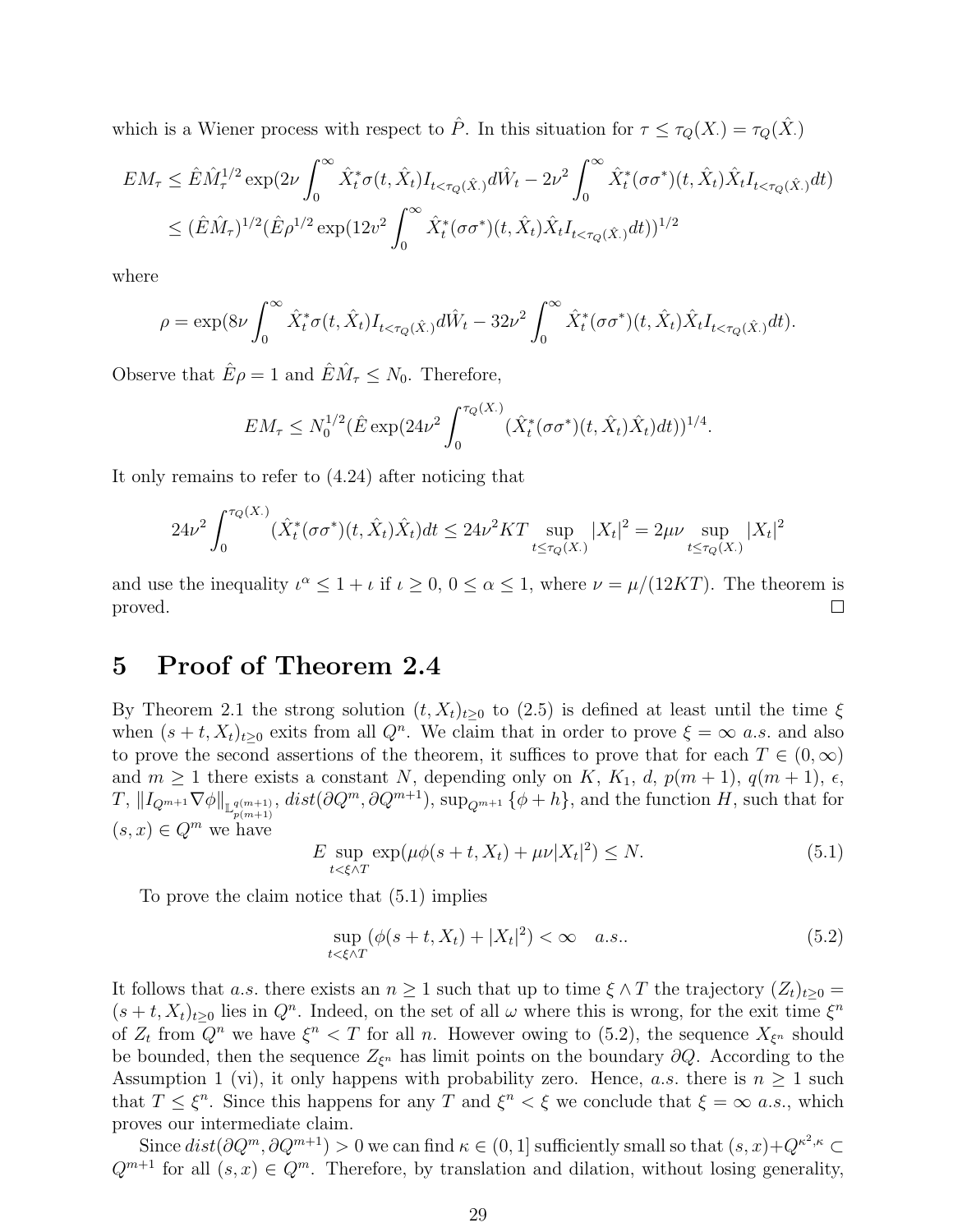we may assume that  $s = 0$ ,  $x = 0$  and  $Q^{1,1} \subset Q^m$ .

Next we notice that obviously, to prove  $(5.1)$  it suffices to prove that with N of the same kind as in (5.1) for any  $n \geq m+2$ ,

$$
E \sup_{t < \xi^n \wedge T} \exp(\mu \phi(t, X_t) + \mu \nu |X_t|^2) \le N. \tag{5.3}
$$

Fix an  $n > m + 2$ . By virtue of Theorem 2.1, notice that the left-hand side of (5.3) will not change if we change  $-\sigma \sigma^* \nabla \phi + (\frac{1}{2} \sum_{j=1}^d \partial_j a_{ij})_{1 \le i \le d}$  outside of  $Q^n$ . Therefore we may 2 replace  $\phi$  with  $\phi\eta$  and replace  $\frac{1}{2}\sum_{j=1}^d \partial_j a_{ij}$  with  $\frac{1}{2}\sum_{j=1}^d \partial_j a_{ij}\eta$  for each  $1 \le i \le d$ , where  $\eta$ is an infinitely differentiable function equal 1 on a neighborhood of  $Q<sup>n</sup>$  and equals 0 outside of  $Q^{n+1}$ . To simplify the notation we just assume that  $\phi$  and  $\frac{1}{2} \sum_{j=1}^{d} \partial_j a_{ij}$  vanish outside of  $Q^{n+1}$  and (2.3) holds in a neighborhood of  $\overline{Q^n}$ . This is harmless as long as we prove that N depends appropriately on the data.

Now we mollify  $\phi$  by convolving it with a  $\delta$ -like nonnegative smooth function  $\zeta^{\gamma}(t,x)$  $\gamma^{-d-1}\zeta(t/\gamma,x/\gamma)$ ,  $\zeta$  has compact support in  $Q^1$ . Denote by  $\phi^{(\gamma)}$  the result of the convolution and use an analogous notation for the convolution of  $\zeta^{\gamma}(t,x)$  with other functions. Also denote by  $(X_t^\gamma)$  $\hat{t}$ )<sub>t</sub><sub>20</sub> the solution of the following SDE

$$
X_t^{\gamma} = \int_0^t \sigma(s, X_s^{\gamma}) dW_s + \int_0^t (-\sigma \sigma^* \nabla \phi^{(\gamma)})(s, X_s^{\gamma}) ds + \left(\frac{1}{2} \sum_{j=1}^d \int_0^t \partial_j a_{ij}(s, X_s^{\gamma}) ds\right)_{1 \le i \le d}.
$$

For  $x \in \mathcal{C}([0,\infty), \mathbb{R}^d)$  we define  $\xi_n(x) := \inf \{ t \geq 0 : (t, x_t) \notin Q^n \}.$  Consider the bounded function f on  $\mathcal{C}([0,\infty), \mathbb{R}^d)$  given by the formula

$$
f(x.) = \sup_{t \le \xi^n(x.) \wedge T} \exp(\mu \phi(t, x_t) + \mu \nu |x_t|^2),
$$

and let  $f^{\gamma}$  be defined by the same formula with  $\phi^{(\gamma)}$  in place of  $\phi$ . Since  $\sigma\sigma^*$  is bounded, by using Lemma 3.4 we conclude that the left-hand side of (5.3) is equal to the limit as  $\gamma \downarrow 0$  of

$$
Ef^{\gamma}(X^{\gamma}) = E \sup_{t < \xi^n(X^{\gamma}) \land T} \exp(\mu \phi^{(\gamma)}(t, X^{\gamma}_t) + \mu \nu |X^{\gamma}_t|^2). \tag{5.4}
$$

In fact, if we denote  $M_t = \int_0^t \sigma(s, M_s) dW_s$ ,  $t \ge 0$ , according to Lemma 3.4

$$
|Ef(X_{\cdot}) - Ef^{\gamma}(X_{\cdot}^{\gamma})| \le N'(E|f(M_{\cdot}) - f^{\gamma}(M_{\cdot})|^2)^{1/2} + N'\|f\|_{\infty} \|\sigma\sigma^*(\nabla\phi - \nabla\phi^{(\gamma)})I_{Q^n}\|_{L_p^q}
$$
  

$$
\le N'(E|f(M_{\cdot}) - f^{\gamma}(M_{\cdot})|^2)^{1/2} + KN'\|(\nabla\phi - \nabla\phi^{(\gamma)})I_{Q^n}\|_{L_p^q},
$$

which of course tends to 0 when  $\gamma \to 0$ , since  $\phi$  is continuous and bounded on  $Q^n$ ,  $|I_{Q^n}\nabla\phi| \in$  $\mathbb{L}_p^q$ , then  $f^\gamma \to f$  and  $I_{Q^n} \nabla \phi^{(\gamma)} \to I_{Q^n} \nabla \phi$  in  $\mathbb{L}_p^q$  as  $\gamma \to 0$ .

In the light of the fact that (2.3) holds in a neighborhood of  $Q<sup>n</sup>$  we have that on  $Q<sup>n</sup>$  for sufficiently small  $\gamma$ 

$$
2D_t \phi^{(\gamma)} + \sum_{i,j=1}^d \partial_j (a_{ij} \partial_i \phi^{(\gamma)}) \le ((he^{\epsilon \phi})^{(\gamma)} e^{-\epsilon \phi^{(\gamma)}} + \sum_{i,j=1}^d |\partial_j (a_{ij} \partial_i \phi^{(\gamma)}) - (\partial_j (a_{ij} \partial_i \phi))^{(\gamma)}|) e^{\epsilon \phi^{(\gamma)}}
$$
  
=:  $h^\gamma e^{\epsilon \phi^{(\gamma)}}$ . (5.5)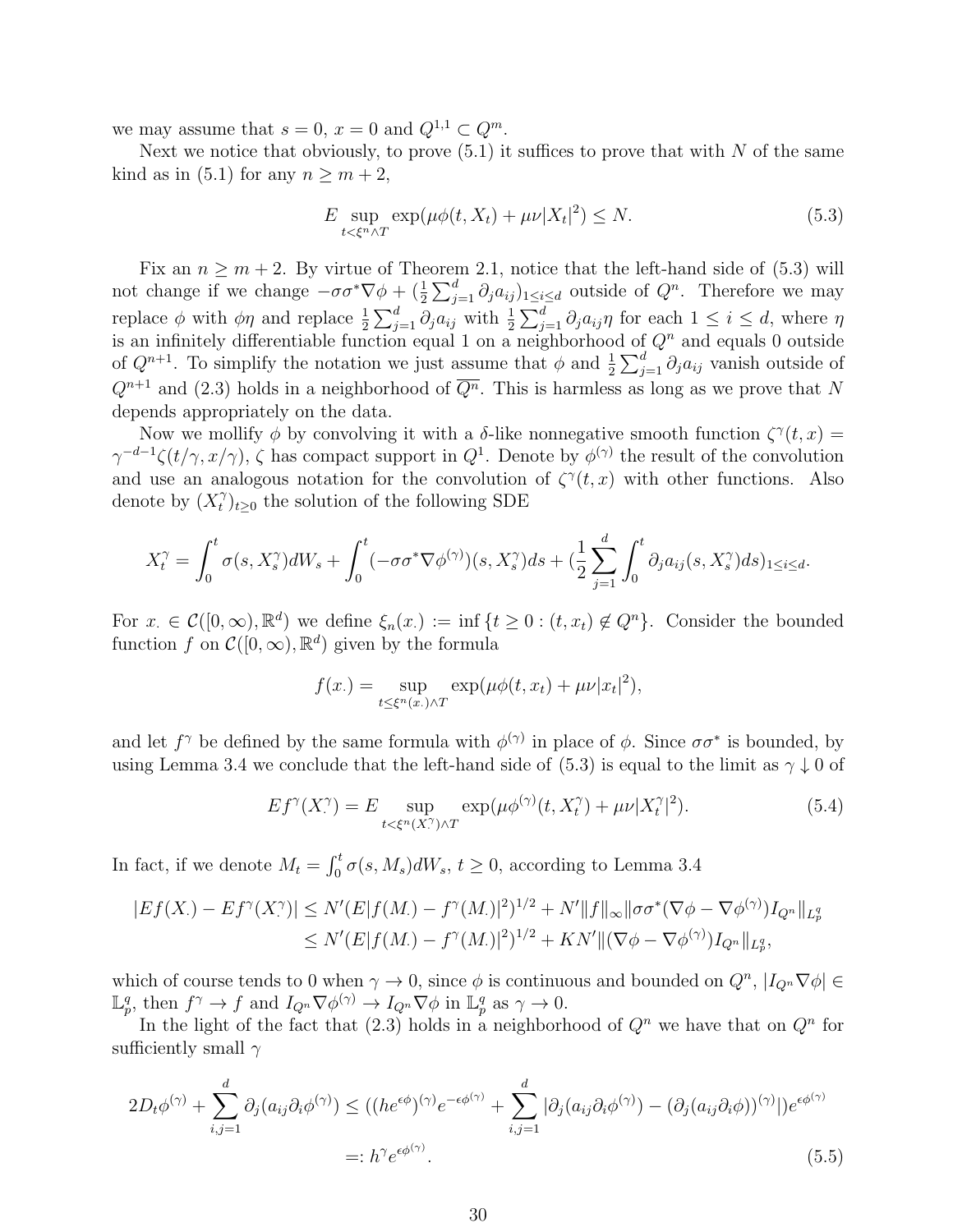Since h is continuous, then  $(he^{\epsilon\phi})^{(\gamma)}e^{-\epsilon\phi^{(\gamma)}} \to h$  uniformly on  $Q^n$ . Besides  $\sum_{i,j=1}^d |\partial_j(a_{ij}\partial_i\phi^{(\gamma)}) (\partial_j (a_{ij} \partial_i \phi)^{(\gamma)}$   $\rightarrow$  0 pointwise. Hence if we denote

$$
H_{Q^n}^{\gamma}(T,(2-r\eta)\nu,r) := \int_{Q^n}(h^{\gamma})^r(t,x)I_{(0,T)}(t)e^{-(2-r\eta)\nu|x|^2}dtdx,
$$

we have

$$
\lim_{\gamma \to 0} H_{Q^n}^{\gamma}(T, (2-r\eta)\nu, r) \leq H_{Q^n}(T, (2-r\eta)\nu, r).
$$

Furthermore, the conditions  $2D_t\phi^{(\gamma)} \leq K_1\phi^{(\gamma)}$  also hold in a neighborhood of  $Q^n$  for sufficiently small  $\gamma$ .

We now apply Theorem 4.7 for  $Q^n \cap Q_T$  in place of Q to conclude that

$$
E \sup_{t < \xi^n \wedge T} \exp(\mu \phi(t, X_t) + \mu \nu |X_t|^2) = \lim_{\gamma \downarrow 0} E \sup_{t < \xi^n (X^{\gamma}) \wedge T} \exp(\mu \phi^{(\gamma)}(t, X_t^{\gamma}) + \mu \nu |X_t^{\gamma}|^2)
$$
\n
$$
\leq \lim_{\gamma \downarrow 0} (N + N H_{Q^n}^{\gamma} (T, (2 - r\eta) \nu, r))
$$
\n
$$
\leq N + N H_{Q^n} (T, (2 - r\eta) \nu, r)
$$
\n
$$
\leq N + N H_Q (T, (2 - r\eta) \nu, r),
$$

where the values of all the parameters are specified in  $4.7$  and the constants N depend only on r, d,  $p(m+1)$ ,  $q(m+1)$ ,  $\epsilon$ , T, K, K<sub>1</sub>,  $\|I_{Q^{m+1}}\nabla\phi\|_{L_{p(m+1)}^{q(m+1)}},$  and  $\sup_{Q^{m+1}} {\{\phi+h\}}$ .

We finally use condition (H) from Assumption 1. Fix any  $r_0 \in (1, 2/(2\delta + \epsilon))$ , set  $a = (2 - r_0 \eta)\nu$  (> 0) and take  $r = r(T, a)$  from condition (H). Hölder's inequality shows that if condition (*H*) is satisfied with  $r = r'$  where  $r' > 1$ , then it is also satisfied with any  $r \in (1, r']$ . Hence without losing generality we may assume that  $r = r(T, a) \in (1, r_0]$ . Then  $(2-r\eta)\nu \ge a$  and  $H_Q(T,(2-r\eta)\nu, r) \le H_Q(T,a,r(T,a)) < \infty$ . Thus, Theorem 4.7 yields (5.3). The theorem is proved.

Remark 5.1. We can add another drift term to (2.5), it does not have to be the gradient of a function. Under Assumption 1 take a Borel measurable locally bounded  $\mathbb{R}^d$ -valued function  $b(t, x)$  defined on  $\mathbb{R}^{d+1}$  satisfying the condition  $|b(t, x)| \leq c(1+|x|)$ , where c is a finite positive constant, then it turns out that the first assertion of Theorem 2.4 still holds with the equation

$$
X_t = x + \int_0^t \sigma(s+r, X_r) dW_r + \int_0^t (-\sigma \sigma^* \nabla \phi)(s+r, X_r) dr + \int_0^t b(s+r, X_r) dr + (\int_0^t \frac{1}{2} \sum_{j=1}^d \partial_j a_{ij} (s+r, X_r) dr)_{1 \le i \le d}, \quad t \ge 0
$$
 (5.6)

in place of (2.5). To prove this we follow the proof in [7] Remark 8.2. The only needed materials are the estimate (2.6) and the Markov property of solution to the equation (2.5), which we already get from the proof of Theorem 2.1. By applying Girsanov theorem we get the non-explosion result for the equation (5.6) from Theorem 2.4.

Further we can carry our results in Theorem 2.4 to the cases in which  $\phi$  is not necessarily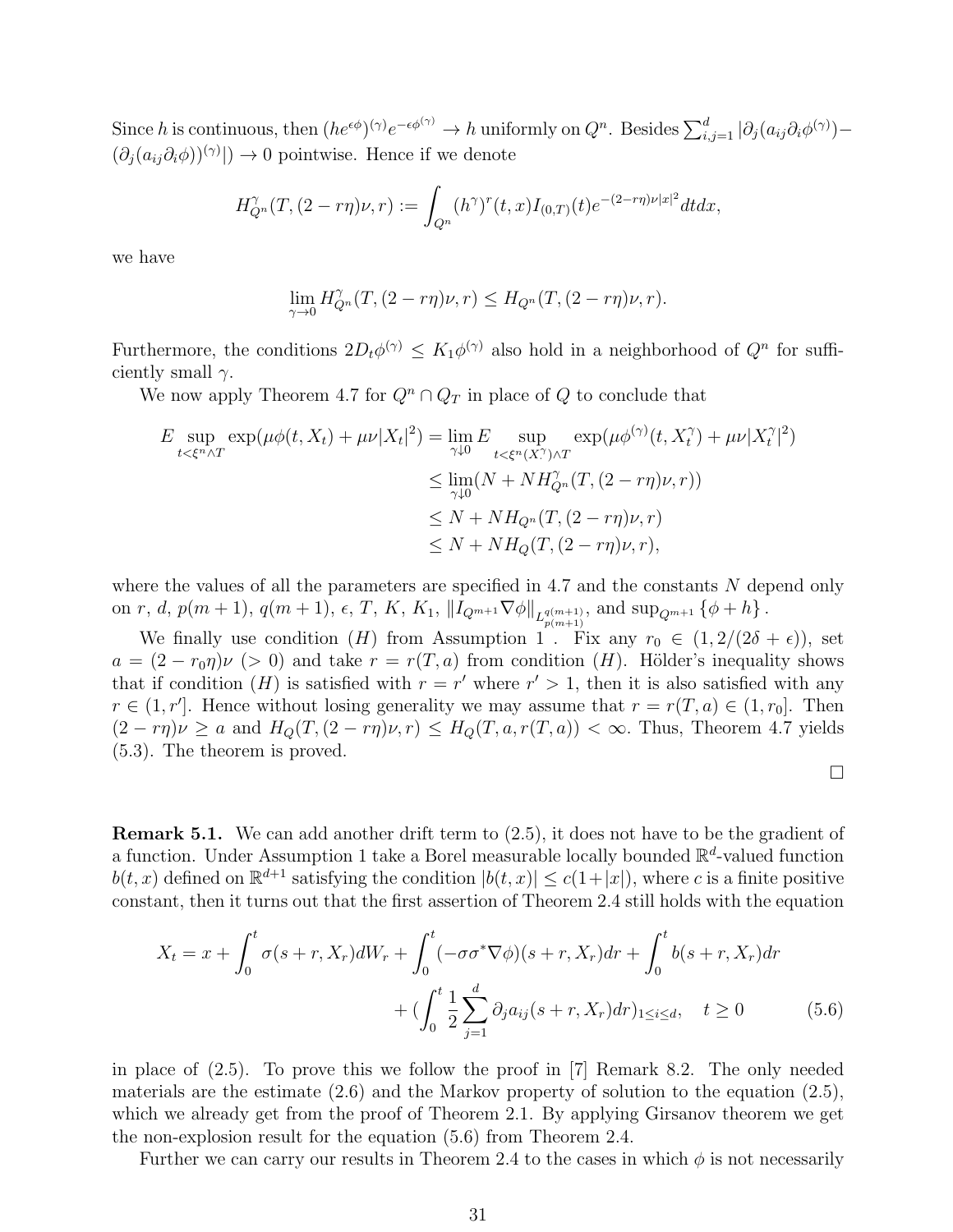nonnegative but  $\phi \geq -C(1+|x|^2)$ ,  $C > 0$ . Since the equation (2.5) is equivalent to the following

$$
X_t = x + \int_0^t \sigma(s+r, X_r) dW_r + \left(\frac{1}{2} \int_0^t \sum_{j=1}^d \partial_j a_{ij} (s+r, X_r) dr\right)_{1 \le i \le d}
$$
  
+ 
$$
\int_0^t 2C\sigma \sigma^*(s+r, X_r) X_r dr - \int_0^t \sigma \sigma^* \nabla [C(1+|x|^2) + \phi](s+r, X_r) dr, \quad t \ge 0,
$$

obviously  $|\sigma\sigma^*(t,x)x| \leq K(1+|x|)$ . We conclude that the SDE (2.5) has a unique solution defined for all times if  $(s, x) \in Q$  provided that  $\phi + C(1 + |x|^2)$  rather than  $\phi$  satisfies Assumption 1.

## 6 Examples and applications

In this section, we give several examples to show the local well-posedness and non-explosion of solution to the SDE that our results are applied.

#### 6.1 Examples-Maximal local well-posedness

**Example 6.1.** Consider the equation (1.1) when  $d = 1$ ,  $Q = \mathbb{R}_+ \times (0, \infty)$ ,  $Q^n = (0, n) \times$  ${x : 1/n < x < n}$  for  $n \in \mathbb{N}$ ,  $b(t, x) = -x^{-1}$ ,  $\sigma(t, x) = (1 + x^2)^{-1}$ .

For any  $(s, x) \in Q$ , for any  $n \in \mathbb{N}$ , if we take  $q(n) = \infty$  and  $p(n) \in (2, \infty)$ , then  $1/p(n)+2/q(n) < 1$ . We can also easily check that  $||bI_{Q^n}||_{\mathbb{L}_{p(n)}^{\infty}} < \infty$ , and  $||I_{Q^n}\nabla\sigma||_{\mathbb{L}_{p(n)}^{\infty}} < \infty$ . Furthermore,  $\sigma(t, x)$  is uniformly continuous in x uniformly with respect to t for  $(t, x) \in Q^n$ , and there exist positive constants  $\delta_n = (1 + n^2)^{-2}$  such that for all  $(t, x) \in Q^n$ ,

$$
|\sigma^*(t, x)\lambda|^2 \ge \delta_n |\lambda|^2, \quad \forall \lambda \in \mathbb{R}^d.
$$

Hence by Theorem 2.1 there exists an  $(\mathcal{F}_t)$ -stopping time  $\xi$  and a unique  $(\mathcal{F}_t)$ -adapted solution to the following equation

$$
X_t = x - \int_0^t \frac{1}{X_r} dr + \int_0^t (1 + X_r^2)^{-1} dW_r, \quad t \in [0, \xi).
$$

Example 6.2. If  $d = 2$  with  $b(t, x) = x \ln |x^{(1)}| = (x^{(1)} \ln |x^{(1)}|, x^{(2)} \ln |x^{(1)}|), \sigma(t, x) = I_2$ .  $\ln(2+|x|^2)$  on  $Q = \mathbb{R}_+ \times \mathbb{R}^2 \setminus \left\{ x^{(1)} = 0 \right\}$  and  $Q_n = (0, n) \times \left\{ x \in \mathbb{R}^2 : 1/n < |x^{(1)}| < n, |x^{(2)}| < n \right\}$ , where  $x^{(i)}$  denotes the *i*-th exponent of the vector  $x \in \mathbb{R}^d$  and  $I_2$  is the identity matrix in  $\mathbb{R}^2$ . Then by Theorem 2.1 for any  $(s, x) \in Q$ , there exist an  $(\mathcal{F}_t)$ -stopping time  $\xi$  and a unique  $(\mathcal{F}_t)$ -adapted solution to the following SDE

$$
\begin{cases} X_t^{(1)} = x^{(1)} + \int_0^t X_r^{(1)} \ln |X_r^{(1)}| dr + \int_0^t \ln(2 + |X_r|^2) dW_r^{(1)}, \\ X_t^{(2)} = x^{(2)} + \int_0^t X_r^{(2)} \ln |X_r^{(1)}| dr + \int_0^t \ln(2 + |X_r|^2) dW_r^{(2)}, \end{cases}
$$

which can be rewritten as

$$
X_t = x + \int_0^t X_r \ln |X_r^{(1)}| dr + \int_0^t I_2 \ln(2 + X_r^2) dW_r, \quad t \in [0, \xi).
$$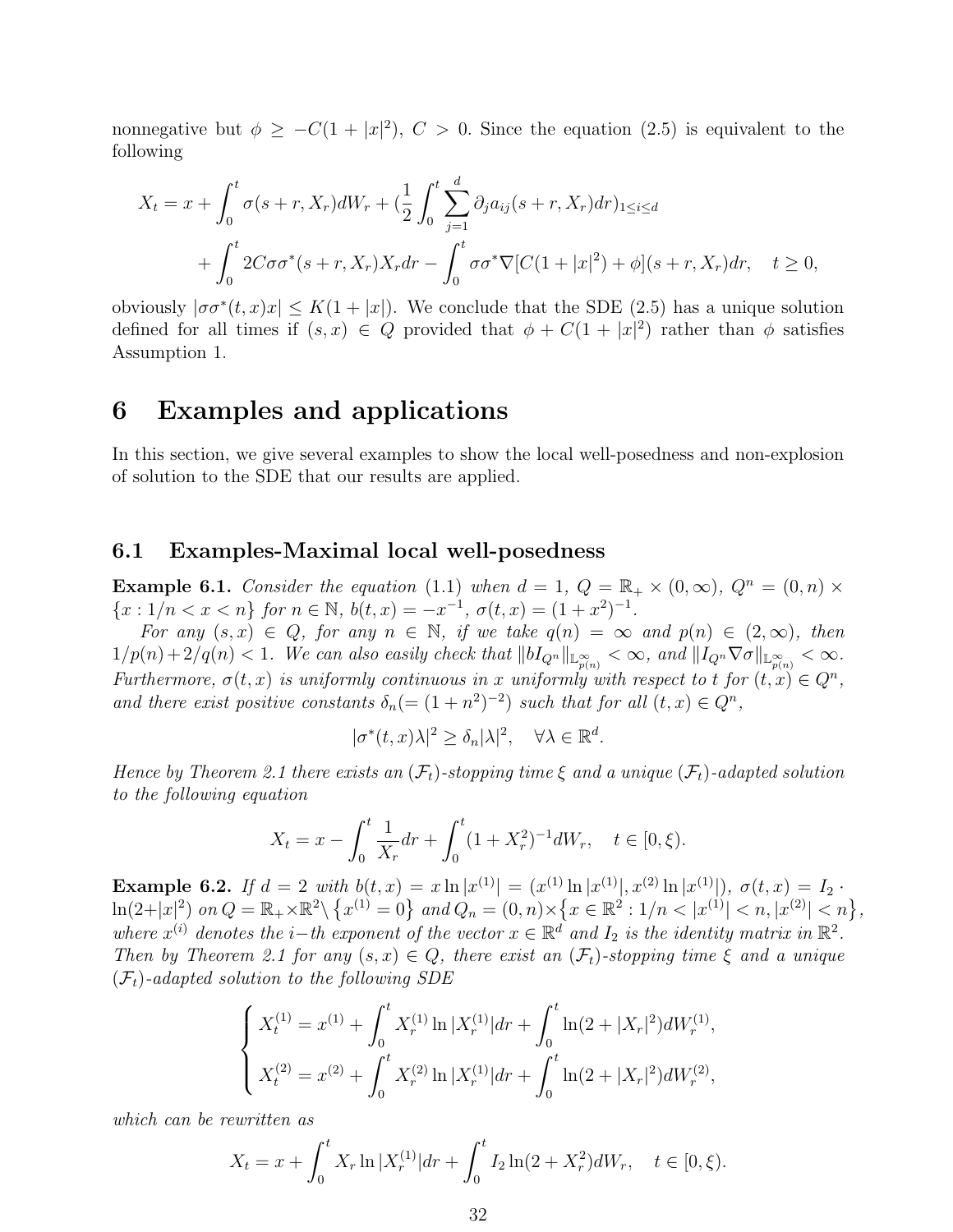More precisely, for  $n \in \mathbb{N}$ , we can take  $p(n) \in (2,\infty)$  and  $q(n) = \infty$ , then  $||bI_{Q^n}||_{\mathbb{L}^{\infty}_{p(n)}} < \infty$ , and  $\|\partial \sigma I_{Q^n}\|_{\mathbb{L}^\infty_{p(n)}} < \infty$ . Put  $0 < \delta_n < \ln^2 2$ , then condition (ii) in Theorem 2.1 also is fulfilled.

## 6.2 Example-Non-explosion

**Example 6.3.** Consider  $d = 1$ ,  $Q = \mathbb{R}_+ \times (0, \infty)$ , and  $Q^n = (0, n) \times \{x : 1/n < x < n\}$ , for  $\delta > 0$ , let  $\phi(t, x) = |x|^{-\delta} + |x|$ ,  $\sigma(t, x) = 2 + \sin x$ .

We can find that  $\phi$  is a nonnegative continuous function on Q and blows up near the parabolic boundary of Q. For  $n \in \mathbb{N}$ , take  $q(n) = \infty$ ,  $p(n) \in (2,\infty)$ , then  $1/p(n)+2/q(n) < 1$ and  $\|(-\sigma^2 \nabla \phi + \sigma \nabla \sigma)I_{Q^n}\|_{\mathbb{L}^\infty_{p(n)}} < \infty$ . Besides,

$$
\nabla(\sigma^2 \nabla \phi)(t, x) \le C e^{3/2\phi(t, x)}
$$

with constant  $C \in (0,\infty)$ . For  $\sigma$ , it can be easily checked that the conditions in Assumption 1 are satisfied. Then by Theorem 2.4 the following SDE has a unique  $(\mathcal{F}_t)$ -adapted solution on Q:

$$
X_t = x + \int_0^t (2 + \sin X_s) dW_s + \int_0^t (\delta X_s |X_s|^{-\delta - 2} - \frac{X_s}{|X_s|}) (2 + \sin X_s)^2 ds
$$
  
+ 
$$
\int_0^t (2 + \sin X_s) \cos X_s ds, \quad t \ge 0.
$$

## 6.3 Diffusions in random media

We apply our results to a particle which performs a random motion in  $\mathbb{R}^d$ ,  $d \geq 2$ , interacting with impurities which are randomly distributed according to a Gibbs measure of Ruelle type. So, the impurities form a locally finite subset  $\gamma = \{x_k | k \in \mathbb{N}\}\subset \mathbb{R}^d$ . The interaction is given by a pair potential V and diffusion coefficient  $\sigma$  to be specified below defined on  $\{x \in \mathbb{R}^d : |x| > \rho\}$ , where  $\rho \geq 0$  is a given constant. The stochastic dynamics of the particle is then determined by a stochastic equation type (2.5) as in Theorem 2.4 above with

$$
Q := \mathbb{R}_+ \times (\mathbb{R}^d \setminus \gamma^\rho), \quad \phi(t, x) := \sum_{y \in \gamma} V(x - y), \quad (t, x) \in Q,
$$
 (6.1)

where  $\gamma^{\rho}$  is the closed  $\rho$ -neighborhood of the set  $\gamma$ , i.e., the random path  $(X_t)_{t\geq0}$  of the particle should be the strong solution of

$$
X_t = x + \int_0^t \sigma(X_s)dW_s + \left(\frac{1}{2}\sum_{j=1}^d \int_0^t \partial_j a_{ij}(X_s)ds\right)_{1\le i\le d} - \sum_{w\in\gamma} \int_0^t (\sigma\sigma^*)(X_s)\nabla V(X_s - w)ds.
$$
\n(6.2)

Below we shall give conditions on the pair potential V and diffusion coefficient  $\sigma$  which imply that this is indeed the case, i.e. that Theorem 2.4 above applies, for all  $\gamma$  outside a set of measure zero for the Gibbs measure. Here the original case is from [7] section 9.1, we generalize it to the multiplicative noise case. Similarly the set of admissible impurities  $\gamma$  we can treat is

$$
\Gamma_{ad} := \left\{ \gamma \subset \mathbb{R}^d | \forall r > 0 \exists c(\gamma, r) > 0 : |\gamma \cap B_r(x)| \le c(\gamma, r) \log(1 + |x|), \forall x \in \mathbb{R}^d \right\},\tag{6.3}
$$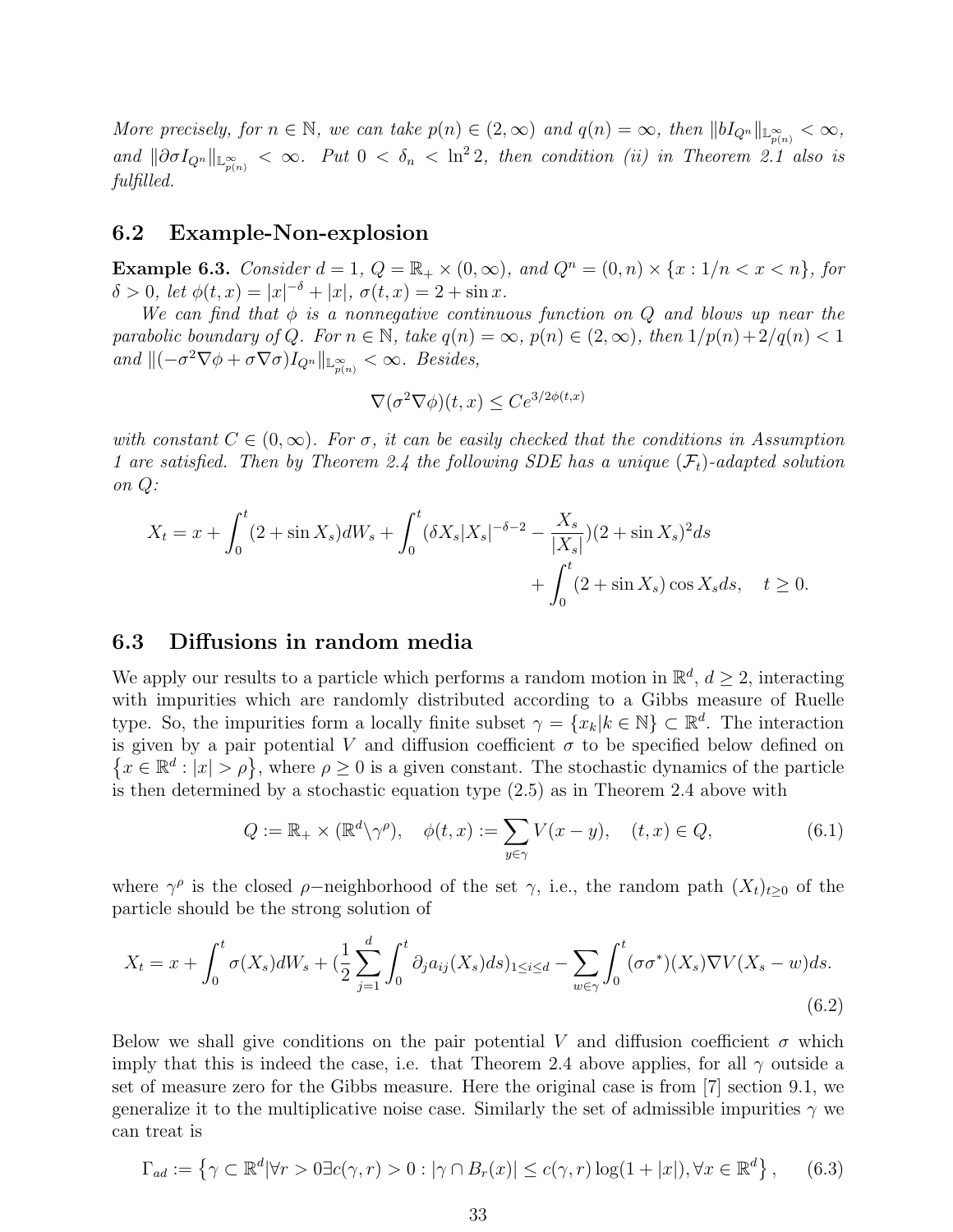where  $B_r(x)$  denotes the open ball with center x and radius r, |A| denotes the cardinality of a set A. From [7] we know that for essentially all classes of Gibbs measure in equilibrium statistical mechanics of interacting infinite particle systems in  $\mathbb{R}^d$  the set  $\Gamma_{ad}$  has measure one, this is also true for Ruelle measures.

We fix a  $\gamma \in \Gamma_{ad}$ . The necessary conditions on the pair potential V and diffusion coefficient  $\sigma$  go as follows (the typical case when  $\rho = 0$  is also included):

(V1) The function V is positive and once continuously differentiable in  $\mathbb{R}^d \cap \{|x| > \rho\},$  $\lim_{|x|\downarrow\rho} V(x) = \infty.$ 

(V2) There exist finite constants  $\alpha > d/2$ ,  $C \geq 0$ ,  $\epsilon \in [1,2)$  such that with  $U(x) =$ :  $C(1+|x|^2)^{-\alpha}$  we have

$$
|V(x)| + |\nabla V(x)| \le U(x) \quad \text{for} \quad |x| > \rho,
$$
\n
$$
(6.4)
$$

and for any  $|y| > \rho$ 

$$
\sum_{i,j=1}^{d} (\partial_j a_{ij}(x)\partial_i V(y) + a_{ij}(x)\partial_i \partial_j V(y)) \le C(e^{\epsilon(V+U)(y)} - 1)
$$
\n(6.5)

in the sense of distributions on  $\{x \in \mathbb{R}^d : |x| > \rho\}$  where  $\sigma(x) = (\sigma_{ij}(x))_{1 \le i,j \le d} : \mathbb{R}^d \to \mathbb{R}^d \times \mathbb{R}^d$ satisfies the following conditions:

( $\sigma$ 1) There exists a positive constant K such that for all  $x \in \mathbb{R}^d$ 

$$
\frac{1}{K}|\lambda|^2 \le \langle (\sigma\sigma^*)(x)\lambda, \lambda \rangle \le K|\lambda|^2, \quad \forall \lambda \in \mathbb{R}^d.
$$
 (6.6)

( $\sigma$ 2) For  $1 \leq i, j \leq d, \sigma_{ij} \in C_b^2(\mathbb{R}^d)$ .

We emphasize that above conditions are fulfilled for essentially all potentials of interests in statistical physics.

Introduce  $\overline{V}(x) = V(x) + 2U(x), |x| > \rho$ , and for  $(t, x) \in Q$  let

$$
\overline{\phi}(t,x) := \sum_{y \in \gamma} \overline{V}(x-y), \quad (a_{ij})_{1 \le i,j \le d} := \sigma \sigma^*,
$$

$$
b(t,x) := 2 \sum_{w \in \gamma} (\sigma \sigma^*)(x) \nabla U(x-w).
$$

Owing to (6.4), (6.6) and the fact that  $\gamma \in \Gamma_{ad}$ , the function  $\phi$  is continuously differentiable in Q and  $|b(t, x)| \leq NK \log(2 + |x|)$ , where N is independent of  $(t, x)$  (See [7] Section 9.1). Meanwhile for appropriate constants N on Q we have for  $|y| > \rho$ 

$$
2\sum_{i,j=1}^d(\partial_j a_{ij}(x)\partial_i U(y) + a_{ij}(x)\partial_j \partial_i U(y)) \le N(e^{\epsilon U(y)} - 1)
$$

 $\sum (e^{a_k} - 1) \le e^{\sum a_k} - 1$ ,  $a_k \ge 0$ , we find that there exists a constant  $N' > 0$  independent of because of conditions ( $\sigma$ 1) and ( $\sigma$ 2). Combing this with the fact that  $V + U$  is positive and  $(t, x)$  such that

$$
\sum_{i,j=1}^d \partial_j (a_{ij} \partial_i \overline{\phi})(x) = \sum_{i,j=1}^d \sum_{w \in \gamma} \partial_j (a_{ij}(x) \partial_i (V(x-w) + 2U(x-w)))
$$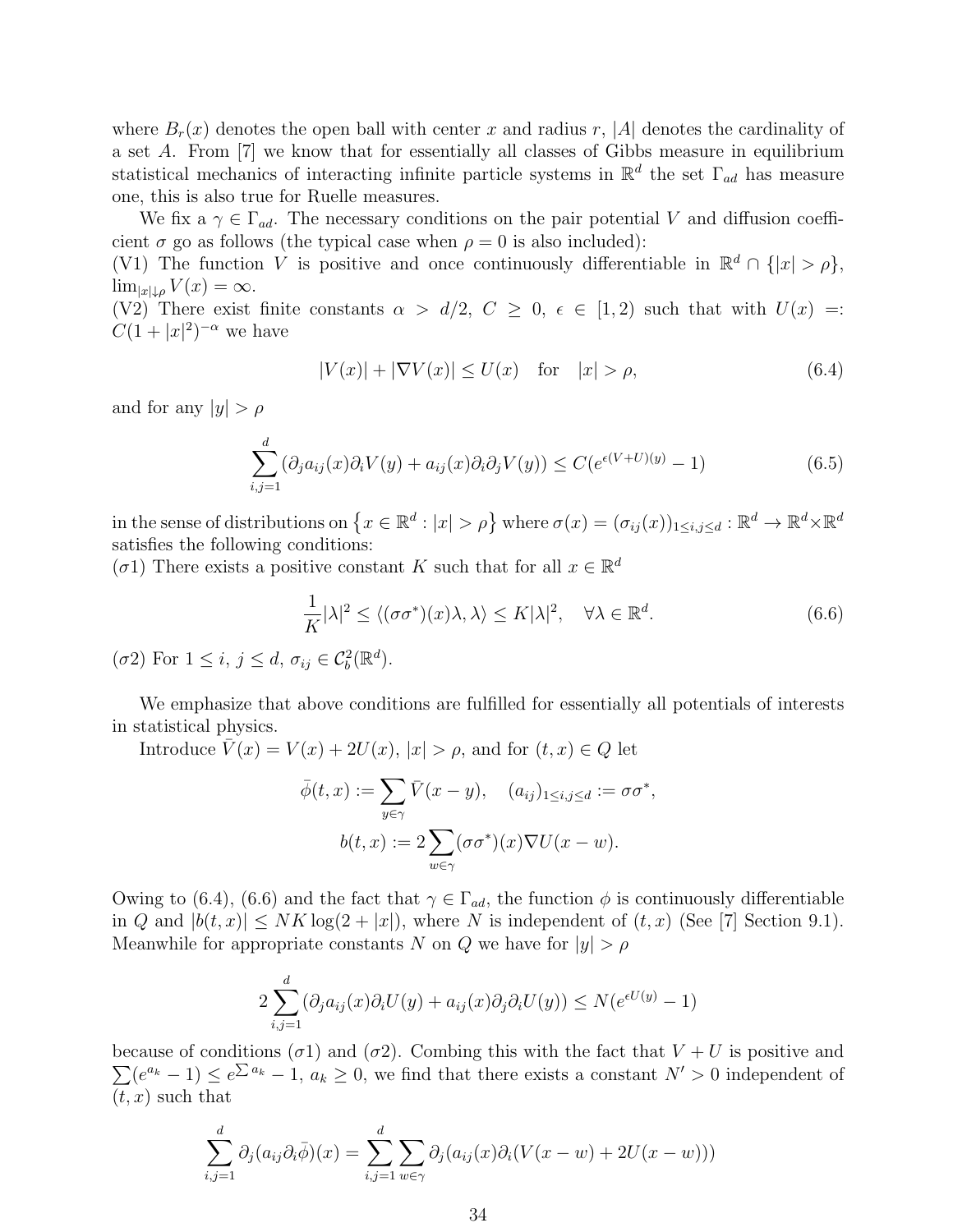$$
\leq N \sum_{w \in \gamma} \left( \left( e^{\epsilon (V(x-w) + 2U(x-w))} - 1 \right) + \left( e^{\epsilon U(x-w)} - 1 \right) \right)
$$
  

$$
\leq N' \left( e^{\epsilon \bar{\phi}(x)} - 1 \right).
$$

It shows that all conditions on  $\bar{\phi}$  and  $\sigma$  in Theorem 2.4 are fulfilled and therefore by Remark 5.1 the equation

$$
X_t = x + \int_0^t \sigma(X_s) dW_s - \int_0^t (\sigma \sigma^* \nabla \bar{\phi})(X_s) ds + (\frac{1}{2} \sum_{j=1}^d \int_0^t \partial_j a_{ij}(X_s) ds)_{1 \le i \le d} + \int_0^t b(X_s) ds
$$
\n(6.7)

has a unique strong solution defined for all times if  $x \in \mathbb{R}^d \setminus \gamma^\rho$ . Since equation (6.7) coincides with SDE  $(6.2)$ , we get the desired conclusion.

## 6.4 M-particle systems with gradient dynamics

In this subsection we consider a model of M particles in  $\mathbb{R}^d$  interacting via a pair potential V and diffusion coefficient  $\sigma$  satisfying the following conditions:

(V1) The function V is once continuously differentiable in  $\mathbb{R}^d \setminus \{0\}$ ,  $\lim_{|x| \to 0} V(x) = \infty$ , and on  $\mathbb{R}^d \setminus \{0\}$  we assume that  $V \geq -U$ , where  $U(x) := C(1+|x|^2)$ , C is a constant. (V2) There exists a constant  $\epsilon \in [1,2)$  such that for arbitrary  $x, y \in \mathbb{R}^d \setminus \{0\},$ 

$$
\sum_{i,j=1}^{d} (\partial_j a_{i,j}(x)\partial_i V(y) + a_{i,j}(x)\partial_i \partial_j V(y)) \le Ce^{\epsilon(V+U)(y)}
$$
(6.8)

in the sense of distributions.

Here  $(a_{i,j})_{1\leq i,j\leq d} := \sigma\sigma^*$  and  $\sigma(x) = (\sigma_{i,j}(x))_{1\leq i,j\leq d} : \mathbb{R}^d \to \mathbb{R}^d \times \mathbb{R}^d$  is the diffusion coefficient satisfying:

( $\sigma$ 1) There exists a positive constant K such that for all  $x \in \mathbb{R}^d$ 

$$
\frac{1}{K}|\lambda|^2 \le \langle (\sigma\sigma^*)(x)\lambda, \lambda \rangle \le K|\lambda|^2, \quad \forall \lambda \in \mathbb{R}^d,
$$

( $\sigma$ 2) For  $1 \leq i, j \leq d, \sigma_{i,j} \in C_b^2(\mathbb{R}^d)$ . Introduce  $\overline{V} := V + 2U$ ,

$$
Q := \mathbb{R}_{+} \times (\mathbb{R}^{Md} \setminus \cup_{1 \leq k < j \leq M} \{ x = (x^{(1)}, ..., x^{(M)}) \in \mathbb{R}^{Md} : x^{(k)} = x^{(j)} \},
$$

$$
Q^n := (0, n) \times \left\{ x = (x^{(1)}, ..., x^{(M)}) \in \mathbb{R}^{Md} : |x| < n, x^{(k)} \neq x^{(j)} \text{ for } 1 \leq k < j \leq M \right\},\
$$

and let the function  $\phi$ ,  $\phi$ ,  $\bar{\sigma}$ ,  $\bar{a}$  and b be defined on Q by

$$
\phi(t,x) := \sum_{1 \le k < j \le M} V(x^{(k)} - x^{(j)}), \quad \bar{\phi}(t,x) := \sum_{1 \le k < j \le M} \bar{V}(x^{(k)} - x^{(j)}),
$$

$$
\bar{\sigma}(t,x) := \begin{bmatrix} \sigma(x^{(1)}) & 0 & 0 \\ 0 & \sigma(x^{(2)}) & 0 \\ \cdots & \cdots & \cdots \\ 0 & 0 & \sigma(x^{(M)}) \end{bmatrix}, \quad \bar{a}(t,x) := \begin{bmatrix} (\sigma\sigma^*)(x^{(1)}) & 0 & 0 \\ 0 & (\sigma\sigma^*)(x^{(2)}) & 0 \\ \cdots & \cdots & \cdots \\ 0 & 0 & (\sigma\sigma^*)(x^{(M)}) \end{bmatrix},
$$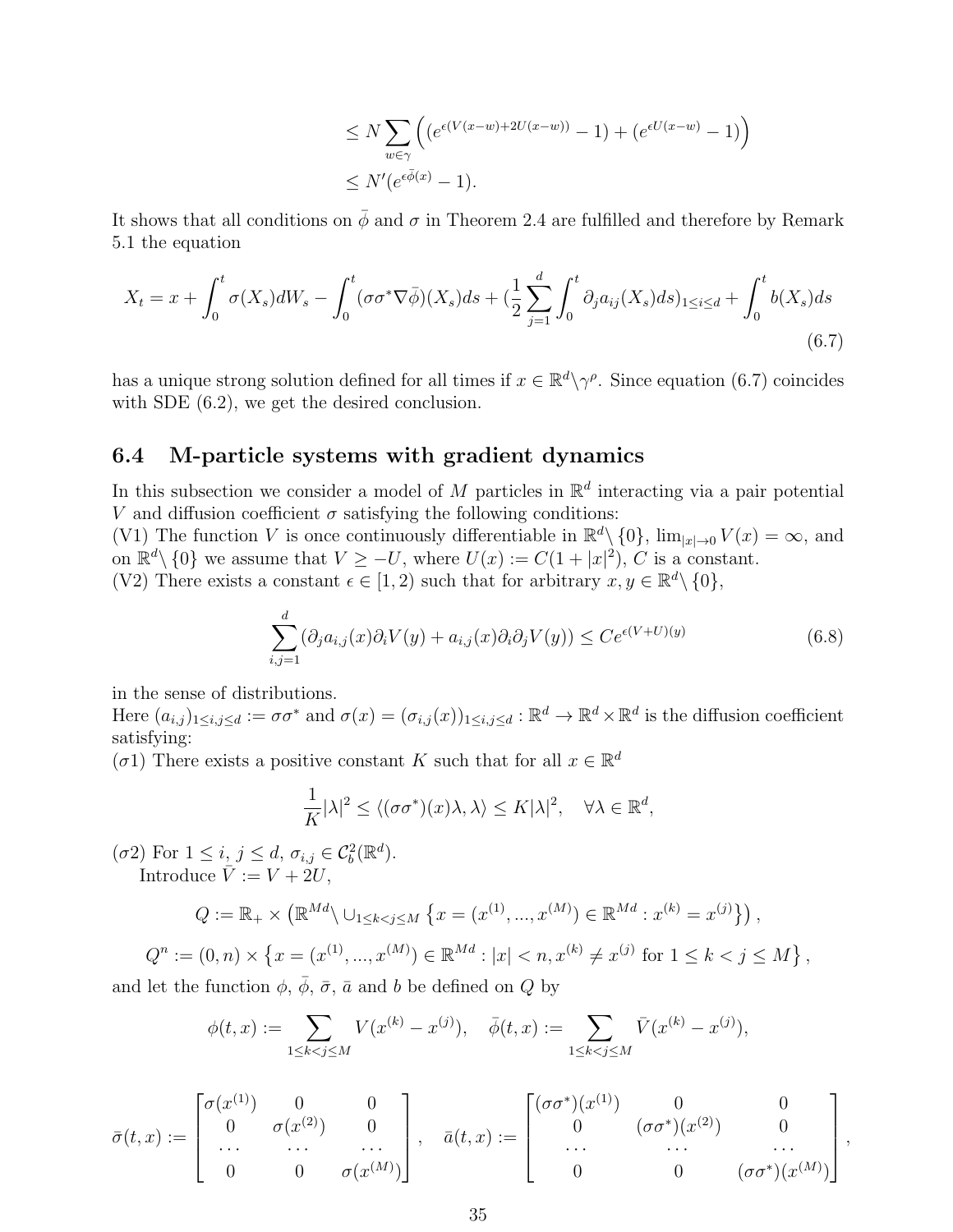$$
b := (b^{(1)}, ..., b^{(M)}), \quad b^{(k)}(t, x) := 4C(\sigma\sigma^*)(x^{(k)}) \sum_{1 \le j \ne k \le M} (x^{(k)} - x^{(j)}), \quad k = 1, \cdots, M.
$$

Observe that for arbitrary  $y, x \in \mathbb{R}^d \setminus \{0\},\$ 

$$
2\sum_{i,j=1}^d(\partial_j a_{i,j}(x)\partial_i U(y) + a_{i,j}(x)\partial_j \partial_i U(y)) \le N e^{\epsilon U(y)}
$$

for an appropriate constant N which is independent of y, x. Besides  $\phi$  and  $\bar{\phi}$  are continuously differentiable on Q. If we use the notation

$$
\partial_r^k f(x) := \partial_r^k f((x^{(1)}, \dots, x^{(M)})) := \frac{\partial f((x^{(1)}, \dots, x^{(M)}))}{\partial x_r^{(k)}}
$$

for  $k = 1, \dots, M$  and  $r = 1, \dots, d$ , then for  $x \in \mathbb{R}^{Md}$ ,

$$
\bar{a}_{i,j}(t,x) = \sum_{k=1}^{M} a_{i-(k-1)d,j-(k-1)d}(x^{(k)}) I_{(k-1)d\n
$$
\partial_r^k \bar{a}_{i,j}(t,x) = \partial_r^k a_{i-(k-1)d,j-(k-1)d}(x^{(k)}) I_{(k-1)d\n(6.10)
$$
$$

where  $1 \leq i, j \leq Md$ , and

$$
\partial_r^k \overline{\phi}(t,x) = \sum_{1 \le q \ne k \le M} \partial_r V((x^{(k)} - x^{(q)}) sign(q-k)) sign(q-k) + 4C \sum_{1 \le q \ne k \le M} (x_r^{(k)} - x_r^{(q)}),
$$

furthermore,

$$
\partial_n^m \partial_r^k \overline{\phi}(t,x) = \sum_{1 \le q \ne k \le M} \left( I_{m=k} \partial_n \partial_r V((x^{(k)} - x^{(q)}) sign(q-k)) - I_{m=q} \partial_n \partial_r V((x^{(k)} - x^{(q)}) sign(q-k)) \right) + 4C(I_{m=k,n=r} - I_{m \ne k,n=r}).
$$

Combining the above equalities with our assumptions of V and  $\sigma$ , by algebraic calculation we get that on Q there exists a large number  $C_{M,d}$  depending on Md and a constant  $C' \in (0,\infty)$ such that

$$
2D_{t}\bar{\phi}(t,x) + \sum_{i,j=1}^{Md} \partial_{j}(\bar{a}_{i,j}\partial_{i}\bar{\phi})(t,x)
$$
  
\n
$$
= \sum_{i,j=1}^{d} \sum_{k=1}^{M} \left( \partial_{j}^{k} a_{i,j}(x^{(k)}) \partial_{i}^{k} \bar{\phi}(t,x) + a_{i,j}(x^{(k)}) \partial_{j}^{k} \partial_{i}^{k} \bar{\phi}(t,x) \right)
$$
  
\n
$$
= \sum_{i,j=1}^{d} \sum_{k=1}^{M} \sum_{1 \leq q \neq k \leq M} \left( \partial_{j} a_{i,j}(x^{(k)}) [\partial_{i}V((x^{(k)} - x^{(q)}) sign(q - k)) sign(q - k) + 4C(x_{i}^{(k)} - x_{i}^{(q)})] + a_{i,j}(x^{(k)}) [\partial_{j} \partial_{i}V((x^{(k)} - x^{(q)}) sign(q - k))] \right) + \sum_{i,j=1}^{d} \sum_{k=1}^{M} a_{i,j}(x^{(k)}) 4CI_{i=j}
$$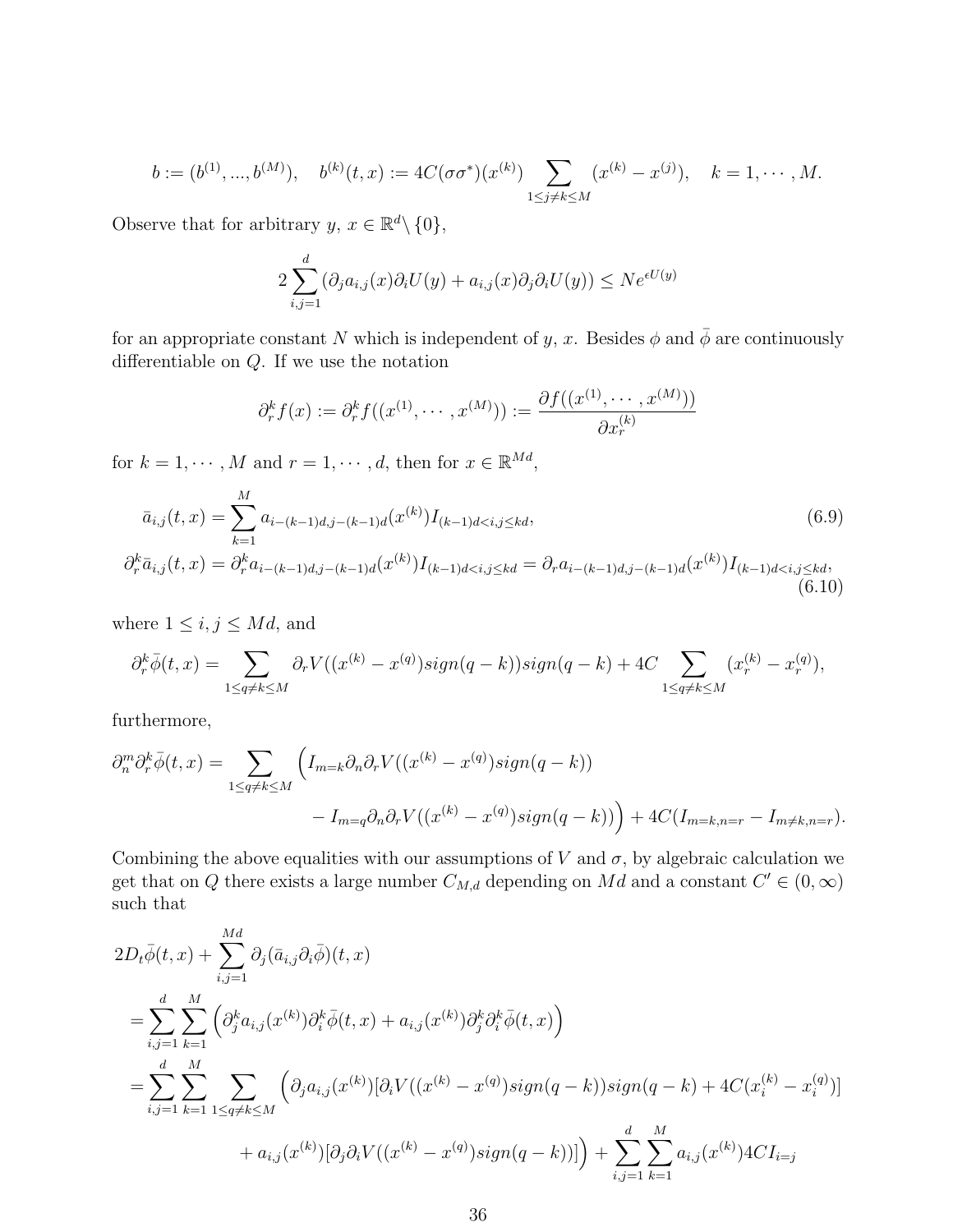$$
\leq C_{M,d} \sum_{1 \leq q < g \leq M} (Ce^{\epsilon(V(x^{(q)} - x^{(g)}) + U(x^{(q)} - x^{(g)}))} + Ne^{\epsilon(U(x^{(q)} - x^{(g)}))})
$$
\n
$$
\leq C'e^{\epsilon\bar{\phi}(t,x)}.
$$

The continuity of  $\bar{a}_{i,j}(t, x)$  on  $Q$  and  $\partial_j^k \bar{a}_{i,j}(t, x)$  on  $Q^n$  can be easily checked from (6.9) and  $(6.10)$  and the conditions about  $\sigma$ . In order to reduce the lengthy algebraic computation, we only show the part for  $\bar{a}_{i,j}(t, x)$ , similarly we can get the desired continuity for  $\partial_j^k \bar{a}_{i,j}(t, x)$  on  $Q<sup>n</sup>$ . For any  $(t, x)$  and  $(s, y) \in Q$ , by  $(6.9)$  we have for  $1 \leq i, j \leq Md$ ,

$$
|\bar{a}_{i,j}(t,x) - \bar{a}_{i,j}(s,y)| \le C_{Md} \sum_{k=1}^{M} |a_{i-(k-1)d,j-(k-1)d}(x^{(k)}) - a_{i-(k-1)d,j-(k-1)d}(y^{(k)})|I_{(k-1)d  

$$
\le C_{Md} \sum_{k=1}^{M} |x^{(k)} - y^{(k)}|
$$
  

$$
\le C''|x - y|.
$$
$$

We can adjust constants  $C''$  and  $K$  such that there is still a positive constant such condition  $(\sigma 1)$  satisfied.

It follows that all conditions on  $\bar{\phi}$  and  $\bar{\sigma}$  in Theorem 2.4 are fulfilled and therefore by Remark 5.1 the corresponding stochastic equation for a process  $(X_t)_{t\geq 0} = (X_t^{(1)})$  $(t^{(1)},...,X_t^{(M)})_{t\geq 0}$ has a unique strong solution defined for all times whenever for the initial condition  $x$  we have  $(0, x) \in Q$ . The corresponding equation is the following system

$$
X_t^{(k)} = x^{(k)} + \int_0^t \sigma(X_s^{(k)})dW_s^{(k)} - \int_0^t (\sigma \sigma^*)(X_s^{(k)})\partial_k \bar{\phi}(s, X_s)ds + \left(\frac{1}{2}\sum_{j=1}^d \int_0^t \partial_j a_{i,j}(X_s^{(k)})ds\right)_{1 \le i \le d} + \int_0^t b^{(k)}(s, X_s)ds.
$$

We rewrite it as following with  $k = 1, ..., M$ 

$$
X_t^{(k)} = x^{(k)} + \int_0^t \sigma(X_s^{(k)})dW_s^{(k)}
$$
  
 
$$
- \int_0^t (\sigma \sigma^*)(X_s^{(k)}) \sum_{j=1, j \neq k}^M \nabla V((X_s^{(k)} - X_s^{(j)}) sign(j-k)) sign(j-k) ds
$$
  
 
$$
+ (\frac{1}{2} \sum_{j=1}^d \int_0^t \partial_j a_{i,j}(X_s^{(k)}) ds)_{1 \leq j \leq d},
$$

which has a unique strong solution defined for all times whenever  $(0, (x^{(1)}, ..., x^{(M)})) \in Q$ .

# A Appendix

**Lemma A.1.** ([13, P. 1 Lemma 1.1.]) Let  $\{\beta(t)\}_{t\in[0,T]}$  be a nonnegative measurable  $(\mathcal{F}_t)_{t\geq 0}-adapted$ process. Assume that for all  $0 \leq s \leq t \leq T$ ,

$$
E\bigg(\int_s^t \beta(r) dr \bigg|\mathcal{F}_s\bigg) \le \Gamma(s,t),
$$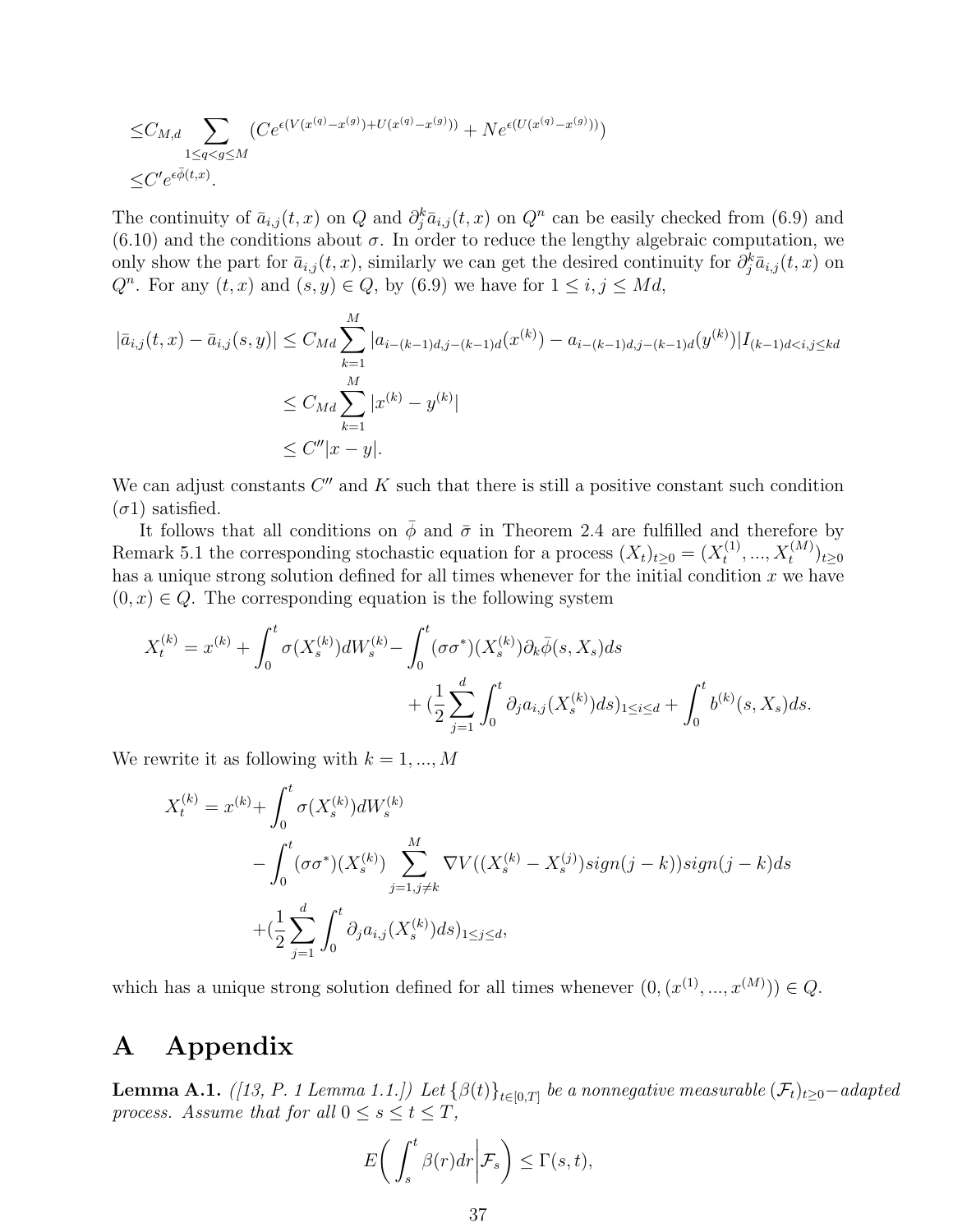where  $\Gamma(s,t)$  is a nonrandom interval function satisfying the following conditions: (i)  $\Gamma(t_1, t_2) \leq \Gamma(t_3, t_4)$  if  $(t_1, t_2) \subset (t_3, t_4);$ (ii)  $\lim_{h\downarrow 0} \sup_{0\leq s < t \leq T, |t-s|\leq h} \Gamma(s,t) = \lambda, \ \lambda \geq 0.$  Then for any real  $\kappa < \lambda^{-1}$  (if  $\lambda = 0$ , then  $\lambda^{-1} = \infty$ ),  $Eexp\left\{\kappa \int_0^T\right\}$ 0  $\beta(r)dr\bigg\} \leq C = C(\kappa, \Gamma, T) < \infty.$ 

For the convenience of the reader, we include the  $\mathcal{C}^{\infty}$ -Urysohn Lemma here.

**Lemma A.2.** ([3, 8.18]) If  $K \subset \mathbb{R}^n$  is compact and U is an open set containing K, there exists a smooth function f such that  $0 \le f \le 1$ ,  $f = 1$  on K, and supp $(f) \subset U$ .

The following lemma is based on a consequence of 7.6.4 in [11]. We use this result a couple of times and hence for the sake of completeness we state it here precisely.

**Lemma A.3.** Let  $\sigma$  and  $b^{(i)}$ ,  $i = 1, 2$  satisfy the conditions in Lemma 3.1. Let  $(X_t^{(i)})$  $(t^{(i)}_t, W_t^{(i)})_{t \geq 0}$ satisfy:

$$
X_t^{(i)} = x + \int_0^t b^{(i)}(s, X_s^{(i)})ds + \int_0^t \sigma(s, X_s^{(i)})dW_s^{(i)}
$$

Then for any bounded Borel function f given on  $\mathcal{C} = \mathcal{C}([0,\infty),\mathbb{R}^d)$  we have

$$
Ef(X^{(2)}.) = Ef(X^{(1)}.)\overline{\rho}_{\infty}
$$

if

$$
E \exp\left(\frac{1}{2} \int_0^\infty (\Delta b^*(s, X_s^{(1)})(\sigma \sigma^*)^{-1}(s, X_s^{(1)}) \Delta b(s, Xs^{(1)})) ds\right) < \infty,
$$
\n(7.1)

.

where  $\Delta b(t, X_t^{(1)}) := b^{(2)}(t, X_t^{(1)}) - b^{(1)}(t, X_t^{(1)})$  and

$$
\overline{\rho}_t := \exp\left(\int_0^t \Delta b^*(s, X_s^{(1)})(\sigma^*)^{-1}(s, X_s^{(1)})dW_s^{(1)} - \frac{1}{2}\int_0^t (\Delta b^*(s, X_s^{(1)})(\sigma\sigma^*)^{-1}(s, X_s^{(1)})\Delta b)(s, X_s^{(1)})ds\right), \quad t \ge 0.
$$

*Proof.* Theorem 6.1 in [11] says if (7.1) (Novikov condition) holds, then  $(\overline{\rho}_t)_{t\geq 0}$  is an  $(\mathcal{F}_t)$ martingale. Let  $\hat{P} = \overline{\rho}_{\infty} P$ , then  $\hat{P}$  is also a probability on  $(\Omega, \mathcal{F})$ . By Theorem 4.1 in [6],

$$
\hat{W}_t = W_t^{(1)} - \int_0^t \sigma^{-1}(s, X_s^{(1)}) \Delta b(s, X_s^{(1)}) ds, \quad t \ge 0
$$

is a  $(\mathcal{F}_t)$ -Brownian motion on the probability space  $(\Omega, \mathcal{F}, \hat{P})$ . So we can wirte

$$
X_t^{(1)} = x + \int_0^t b^{(1)}(s, X_s^{(1)})ds + \int_0^t \sigma(s, X_s^{(1)})d\hat{W}_s + \int_0^t \sigma(s, X_s^{(1)})\sigma^{-1}(s, X_s^{(1)})\Delta b(s, X_s^{(1)})ds
$$
  
=  $x + \int_0^t b^{(1)}(s, X_s^{(1)})ds + \int_0^t \sigma(s, X_s^{(1)})d\hat{W}_s + \int_0^t \Delta b(s, X_s^{(1)})ds$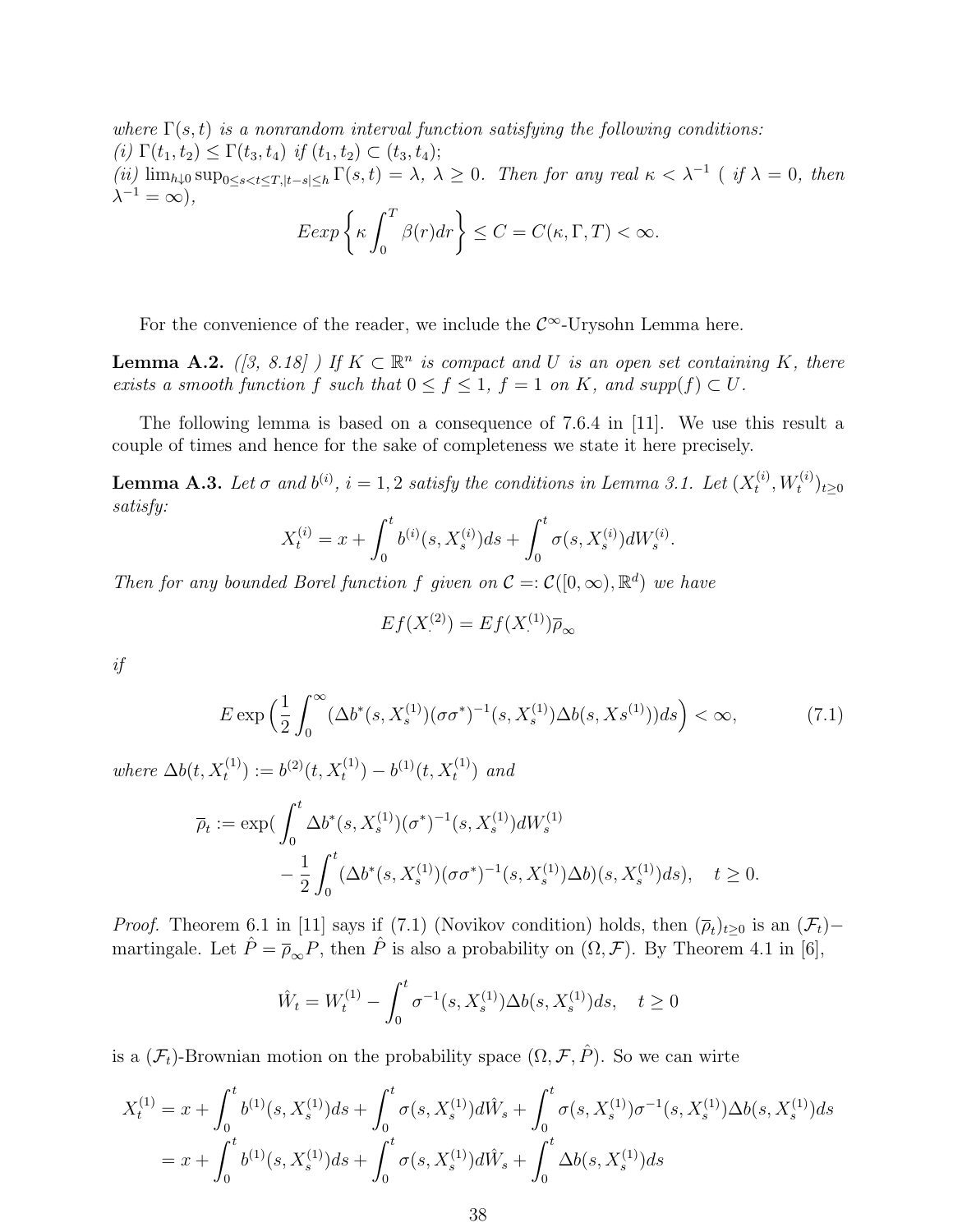$$
= x + \int_0^t b^{(2)}(s, X_s^{(1)})ds + \int_0^t \sigma(s, X_s^{(1)})d\hat{W}_s, \quad t \ge 0.
$$

This implies that  $(X_t^{(1)}$  $(t^{(1)}_t, \hat{W}_t)_{t\geq 0}$  is a solution to the SDE

$$
X_t^{(2)} = x + \int_0^t b^{(2)}(s, X_s^{(2)})ds + \int_0^t \sigma(s, X_s^{(2)})dW_s^{(2)}, \quad t \ge 0,
$$
\n(7.2)

on the probability space  $(\Omega, \mathcal{F}, (\mathcal{F}_t)_{t>0}, \hat{P})$ . From Lemma 3.1 we know that the solution to SDE (7.2) is unique, hence for any bounded Borel function  $f(x)$ , given on  $\mathcal{C} = \mathcal{C}([0,\infty), \mathbb{R}^d)$ we have

$$
Ef(X^{(2)}) = \hat{E}f(X^{(1)}) = E\overline{\rho}_{\infty}f(X^{(1)})
$$
.

# References

- [1] L. Breiman: Probability. Society for Industrial and Applied Mathematics. Classics in Applied Mathematics. 1992
- [2] H. Engelbert and W. Schmidt: Strong Markov continuous local martingales and solutions of one-dimensional stochastic differential equations, I, II, III. Math. Nachr., 143 (1989, 1991), 167-184; 144, 241-281; 151, 149-197.
- [3] G. B. Folland: Real Analysis: Modern Techniques and Their Applications. A Wiley-Interscience Publication JOHN WILEY and SONS, INC. 1999
- [4] E. Fedrizzi and F. Flandoli : Pathwise uniqueness and continuous dependence of SDEs with non-regular drift. Stochastics, 83 (2011), 241-257.
- [5] I. Gyöngy and N.V. Krylov: On the rate of convergence of splitting-up approximations for SPDEs. Progress in Probability. 56 (2003), 301–321. Birkhauser Verlag, Basel
- [6] N. Ikeda and S. Watanabe: Stochastic Differential Equations and Diffusion Processes. North-Holland Publishing Company, Amsterdam Oxford New York. 1981
- [7] N.V. Krylov and M. Röckner: Strong solutions of stochastic equations with singular time dependent drift. Probab. Theory Related Fields. 131 (2005), no.2, 154-196. MR
- [8] O.A. Lady˘zenskaja, V.A. Solonnikov and N.N. Ural´ceva: Linear and Quasi-linear Equations of Parabolic Type. American Mathematical Society. 1968
- [9] H. Lee and G. Trutnau: Existence, uniqueness and ergodic properties for timehomogeneous Itô-SDEs with locally integrable drifts and Sobolev diffusion coefficients. https://arxiv.org/abs/1708.01152
- [10] W. Liu and M. Röckner: Stochastic Partial Differential Equations: An Introduction. Springer. Universitext. Springer International Publishing Switzerland 2015.